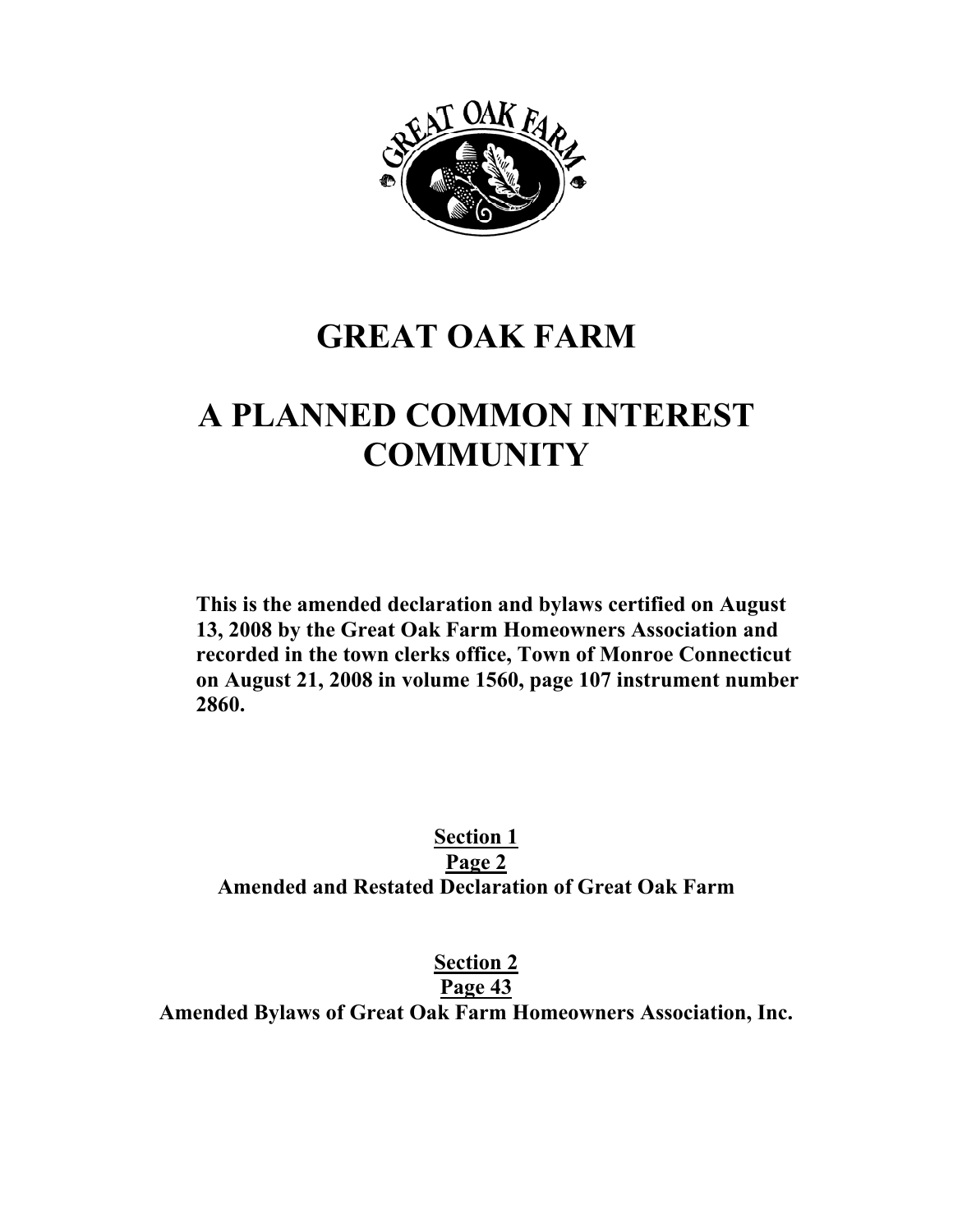# **DECLARATION OF GREAT OAK FARM**

A Planned Common Interest Community Declared by Summit Residential, L.L.C. and amended and restated by the Great Oak Farm Homeowners Association, Inc.

These documents are the Declaration and the Bylaws of the Great Oak Farm Homeowners Association, Inc.

This Declaration replaces or supersedes any and all previous Declarations, Bylaws or Public Offering Statements regarding this Planned Common Interest Community.

Prepared by the Great Oak Farm Homeowners Association, Inc., dated  $, 2008.$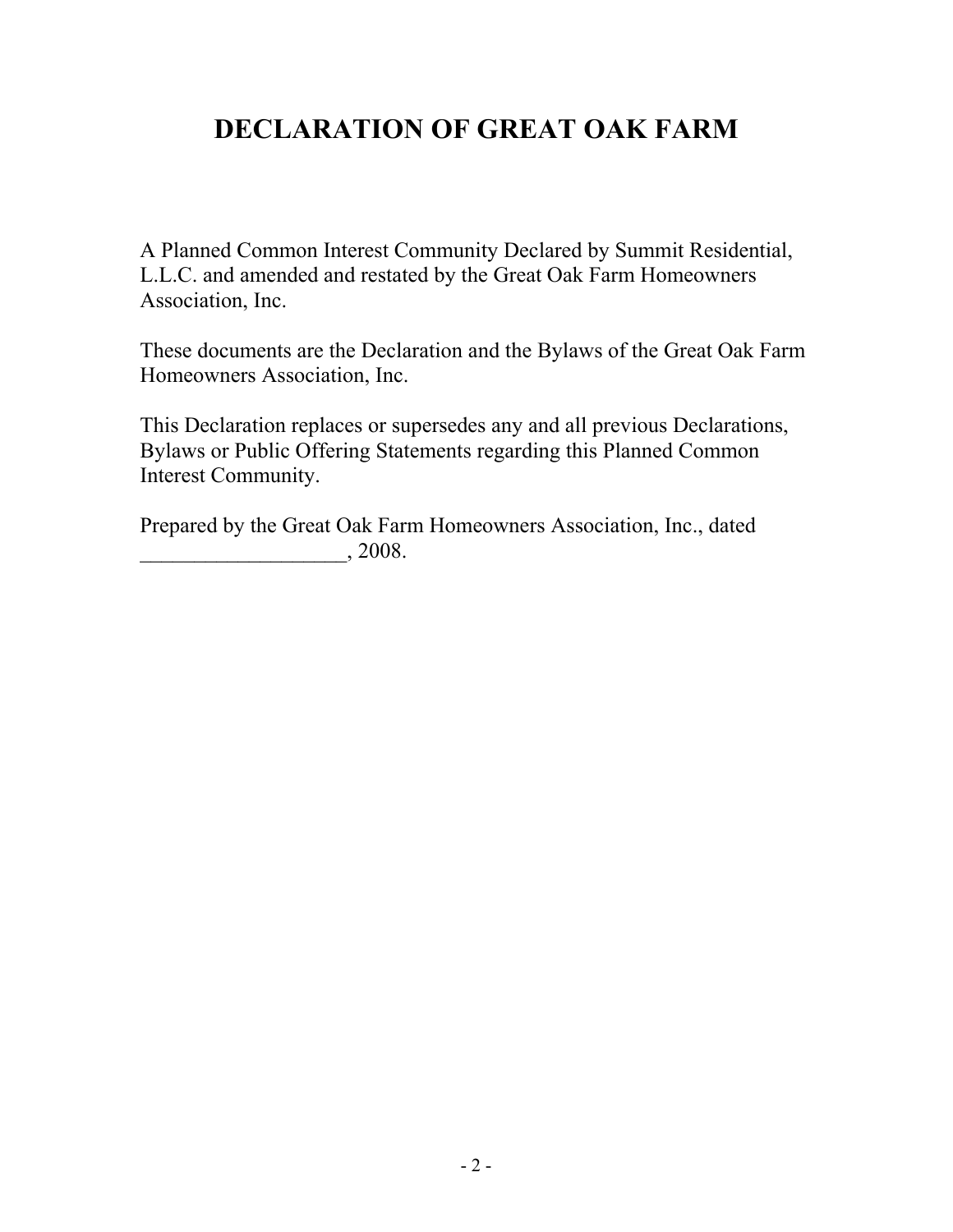### **DECLARATION OF GREAT OAK FARM HOMEOWNERS ASSOCIATION**

#### *Table of Contents*

Article I – Submission of Property

#### Article II – Definitions

Section 2.1 – Act

Section 2.2 – Allocated Interests

Section 2.3 – Architectural Review Board

Section 2.4 – Association

Section 2.5 – Bylaws

Section 2.6 – Common Elements

Section 2.7 – Common Expenses

Section 2.8 – Common Interest Community

Section 2.9 – Declaration

Section 2.10 – Director

Section 2.11 – Eligible Mortgagee

Section 2.12 – Executive Board

Section 2.13 – Ground Surface Boundary

Section 2.14 – Homesite Lot

Section 2.15 – Homesite Lot Owner

Section 2.16 – Improvements

Section 2.17 – Instruments

Section 2.18 – Limited Common Elements

Section 2.19 – Lower Boundaries

Section 2.20 – Majority or Majority of Homesite Lot Owners

Section 2.21 – Manager

Section 2.22 – Notice and Comment

Section 2.23 – Notice and Hearing

Section 2.24 – Person

Section 2.25 – Perimeter Boundaries

Section 2.26 – Property

Section 2.27 – Rules

Section 2.28 – Security Interest

Section 2.29 – Subsurface Boundary

Section 2.30 – Subsurface Vertical Boundaries

Section 2.31 – Survey

Section 2.32 – Upper Boundary

Section 2.33 – Vertical Boundaries

Section 2.34 – Votes

#### Article III – Name and Type of Common Interest Community and Association Section 3.1 – Common Interest Community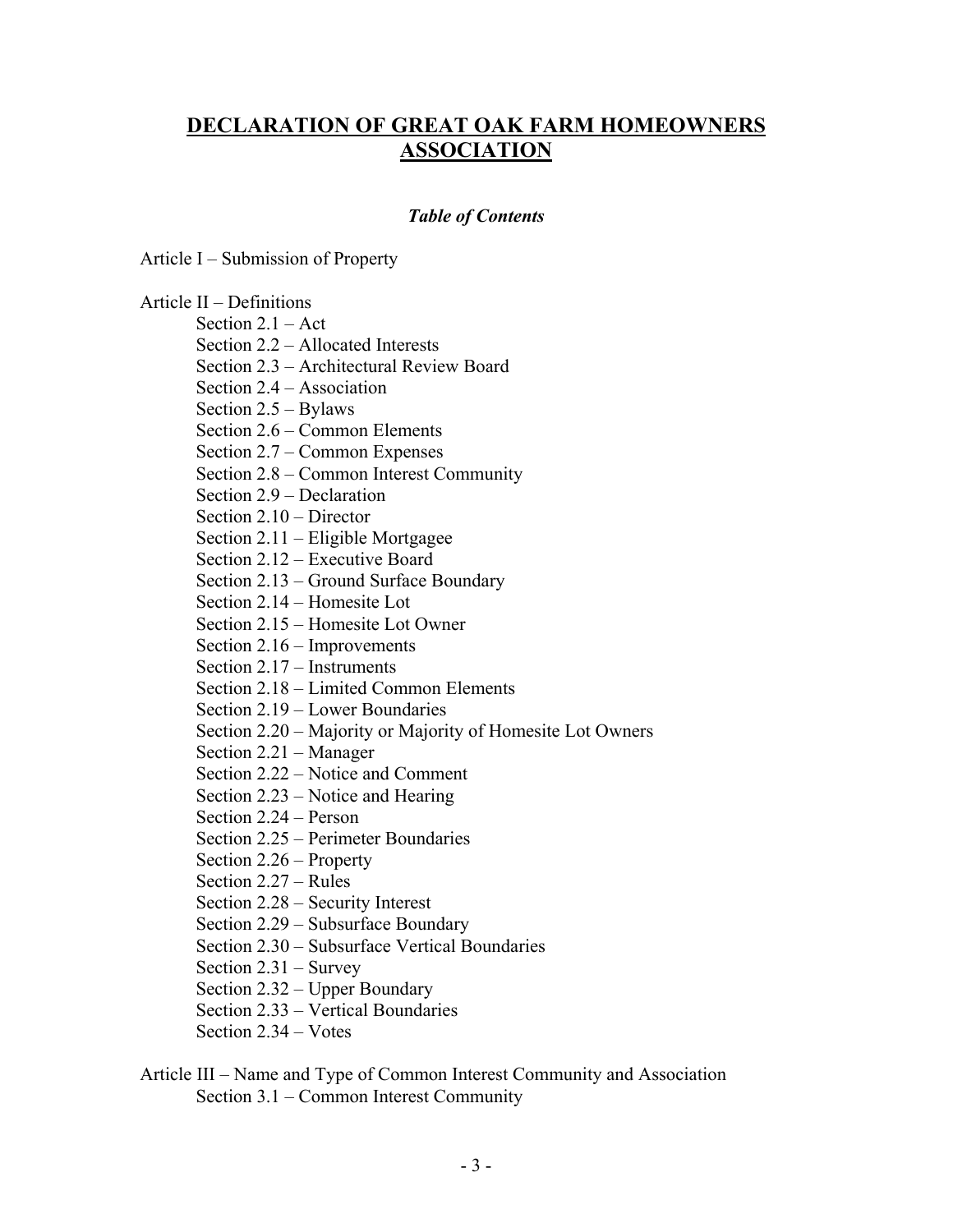Section 3.2 – Association

Article IV – Maximum Number of Homesite Lots; Boundaries Section 4.1 – Number of Homesite Lots Section 4.2 – Boundaries Section 4.3 – Inclusions Section 4.4 – Exclusions Section 4.5 – Inconsistency with Survey Article V – Limited Common Elements Section 5.1 – Limited Common Elements Section 5.2 – Subsequently Allocated Limited Common Elements Section 5.3 – Expenses Allocated to Limited Common Elements Article VI – Allocated Interests Section 6.1 – Allocation of Interests Section 6.2 – Formulas for the Allocation of Interests Article VII – Restrictions on Use, Alienation, or Occupancy Section 7.1 – Use and Occupancy Restrictions Section 7.2 – Restrictions on Alienation Article VIII – Reallocation and Allocation of Limited Common Elements Section 8.1 – Reallocation of Depicted Limited Common Elements Section 8.2 – Allocation of Limited Common Elements Not Previously Allocated Article IX – Additions, Alterations, and Improvements Section 9.1 – Additions, Alterations, and Improvements by Homesite Lot Owners Article X – Amendments to Declaration Section 10.1 – General Section 10.2 – Limitation of Challenges Section 10.3 – Recordation of Amendments Section 10.4 – Execution of Amendments Section 10.5 – Consent of Holders of Security Rights Article XI – Amendments to Bylaws

Article XII – Termination

#### Article XIII – Mortgagee Protection

 Section 13.1 – Introduction Section 13.2 – Definitions Section 13.3 – Notice of Actions Section 13.4 – Prior Consent Required Section 13.5 – Inspection of Books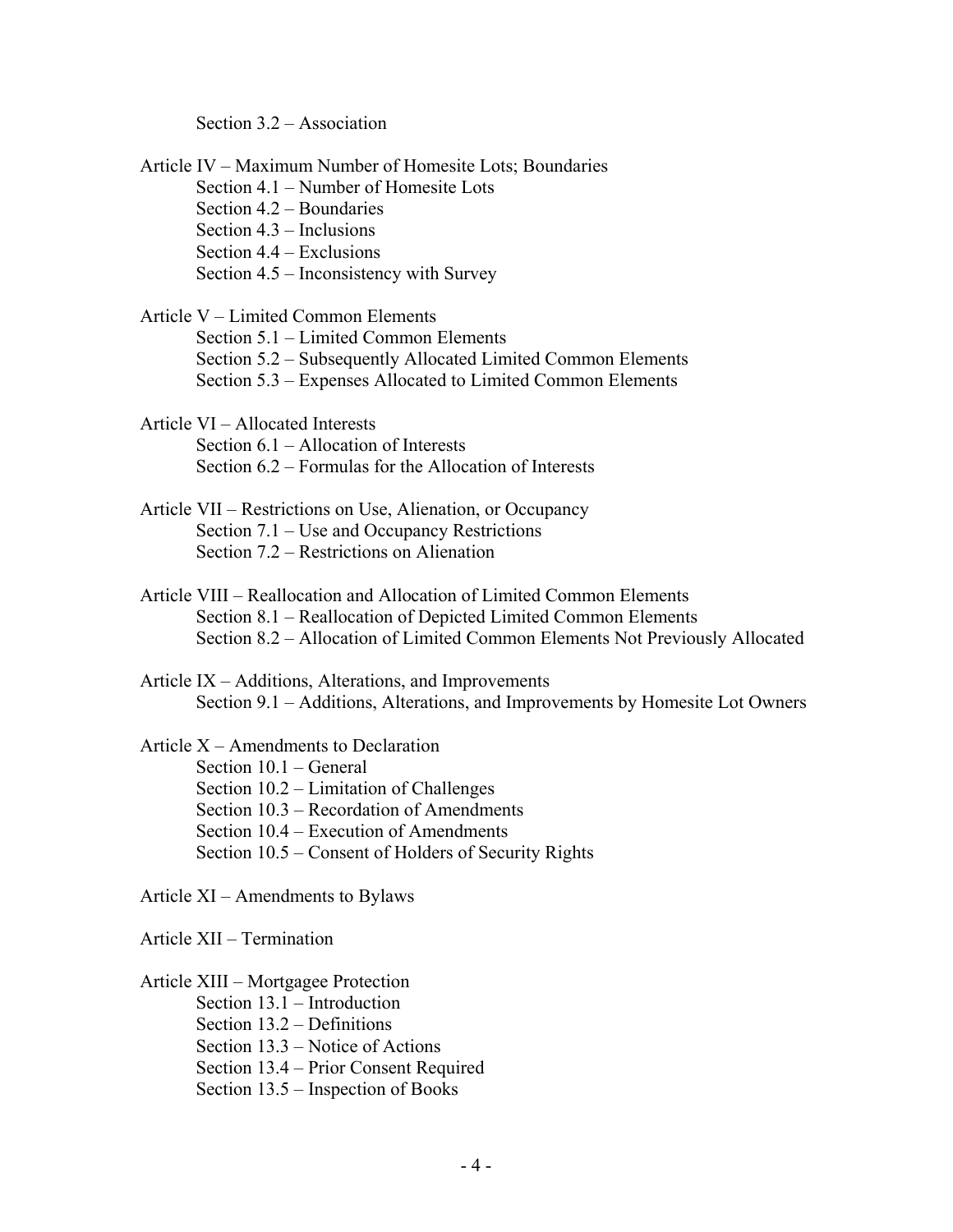Section 13.6 – Financial Statements

Section 13.7 – Enforcement

- Section 13.8 Attendance at Meetings
- Article XIV Assessment and Collection of Common Expenses
	- Section 14.1 Apportionment of Common Expenses
	- Section 14.2 Common Expenses Attributable to Fewer than all Homesite Lots
	- Section 14.3 Lien
	- Section 14.4 Budget Adoption and Ratification
	- Section 14.5 Ratification of Special Assessments
	- Section 14.6 Certificate of Payment of Assessments
	- Section 14.7 Monthly Payment of Common Expenses
	- Section 14.8 Commencement of Common Expenses
	- Section 14.9 Personal Liability of Homesite Lot Owners
- Article XV Persons and Homesite Lots Subject to Instruments Section 15.1 – Compliance with Instruments Section 15.2 – Adoption of Rules

#### Article XVI – Insurance

- Section 16.1 Maintaining Insurance
- Section 16.2 Physical Damage
- Section 16.3 Liability Insurance
- Section 16.4 Other Provisions
- Section 16.5 Insurance Not Reasonably Available
- Section 16.6 Payment of Insurance Proceeds
- Section 16.7 Homesite Lot Owner Policies
- Section 16.8 Workers' Compensation Insurance
- Section 16.9 Directors' and Officers' Liability Insurance
- Section 16.10 Other Insurance
- Section 16.11 Insurance Certificates
- Section 16.12 Premiums

#### Article XVII – Damage To or Destruction of Property

- Section 17.1 Duty to Repair or Restore
- Section 17.2 Plans
- Section 17.3 Distribution of Insurance Proceeds
- Section 17.4 Certificates by the Executive Board
- Section 17.5 Certificates by Attorneys
- Article XVIII Rights to Notice and Comment; Notice and Hearing Section 18.1 – Right to Notice and Comment Section 18.2 – Right to Notice and Hearing Section 18.3 – Appeals
- Article XIX Open Meetings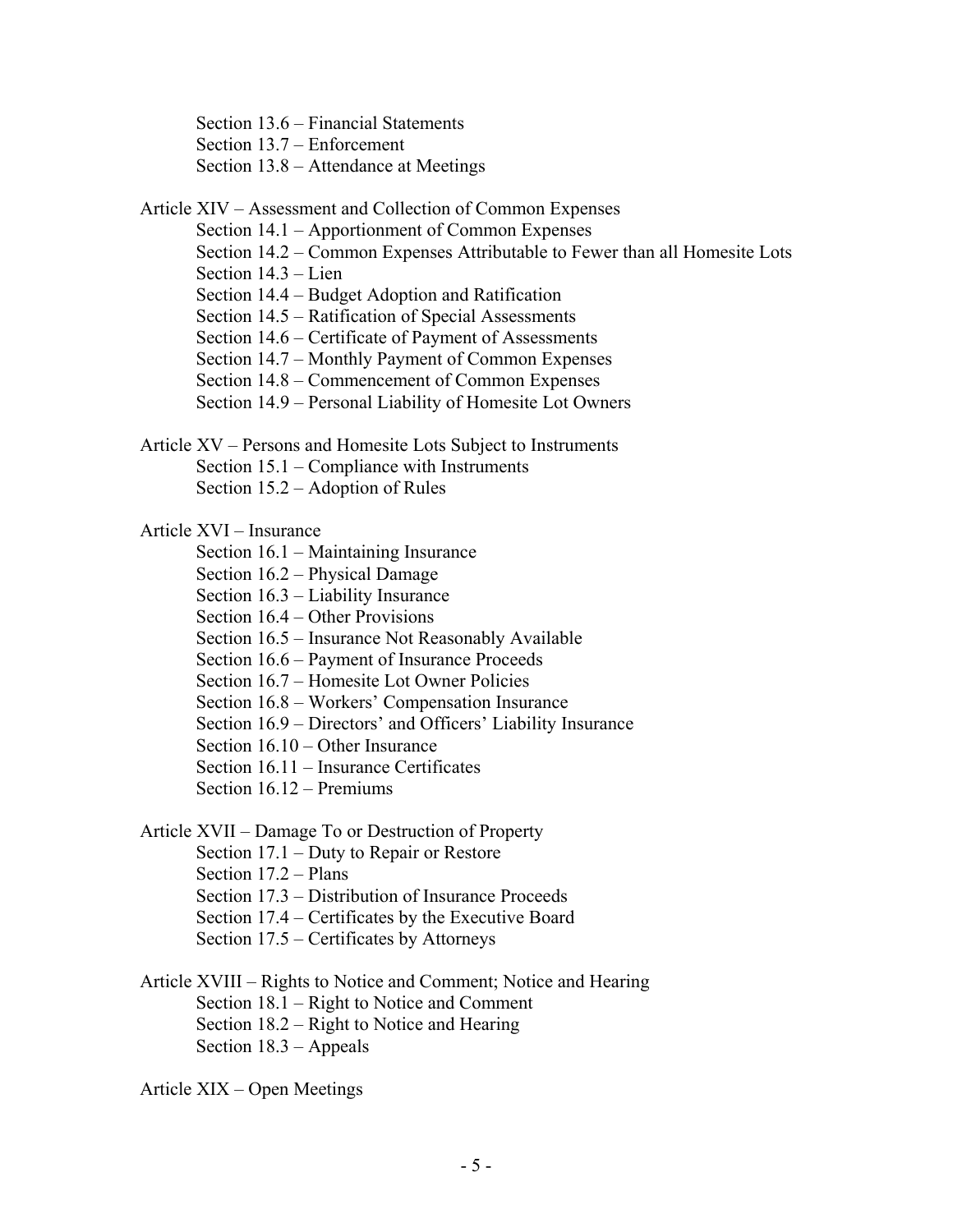Section 19.1 – Access Section 19.2 – Notice Section 19.3 – Executive Sessions

#### Article XX – Executive Board

Article XXI – Maintenance, Repair, and Replacement Section 21.1 – Common Elements Section 21.2 – Homesite Lots Section 21.3 – Landscaping Section 21.4 – Snow Removal; Driveways Section 21.5 – Utilities Section 21.6 – Limited Common Elements Section 21.7 – Access Section 21.8 – Repairs Resulting from Negligence

Article XXII – Right to Assign Future Income

Article XXIII – Condemnation

Article XXIV – Restrictions and Covenants

- Section 24.1 Required Approvals Architectural Review Board
- Section 24.2 Exterior Appearance
- Section 24.3 Approval
- Section 24.4 Construction
- Section 24.5 Fences
- Section 24.6 Trees
- Section 24.7 Refuse
- Section 24.8 Miscellaneous
- Section 24.9 Violations

Article XXV – Miscellaneous

- Section 25.1 Captions
- Section 25.2 Gender
- Section 25.3 Waiver
- Section 25.4 Invalidity
- Section 25.5 Conflict
- Section 25.6 Execution of Documents
- Section 25.7 Surveys, Recording Amendments

Schedule A-1

NOTE: For reference to specific subjects or questions, see Index of Declaration and Bylaws.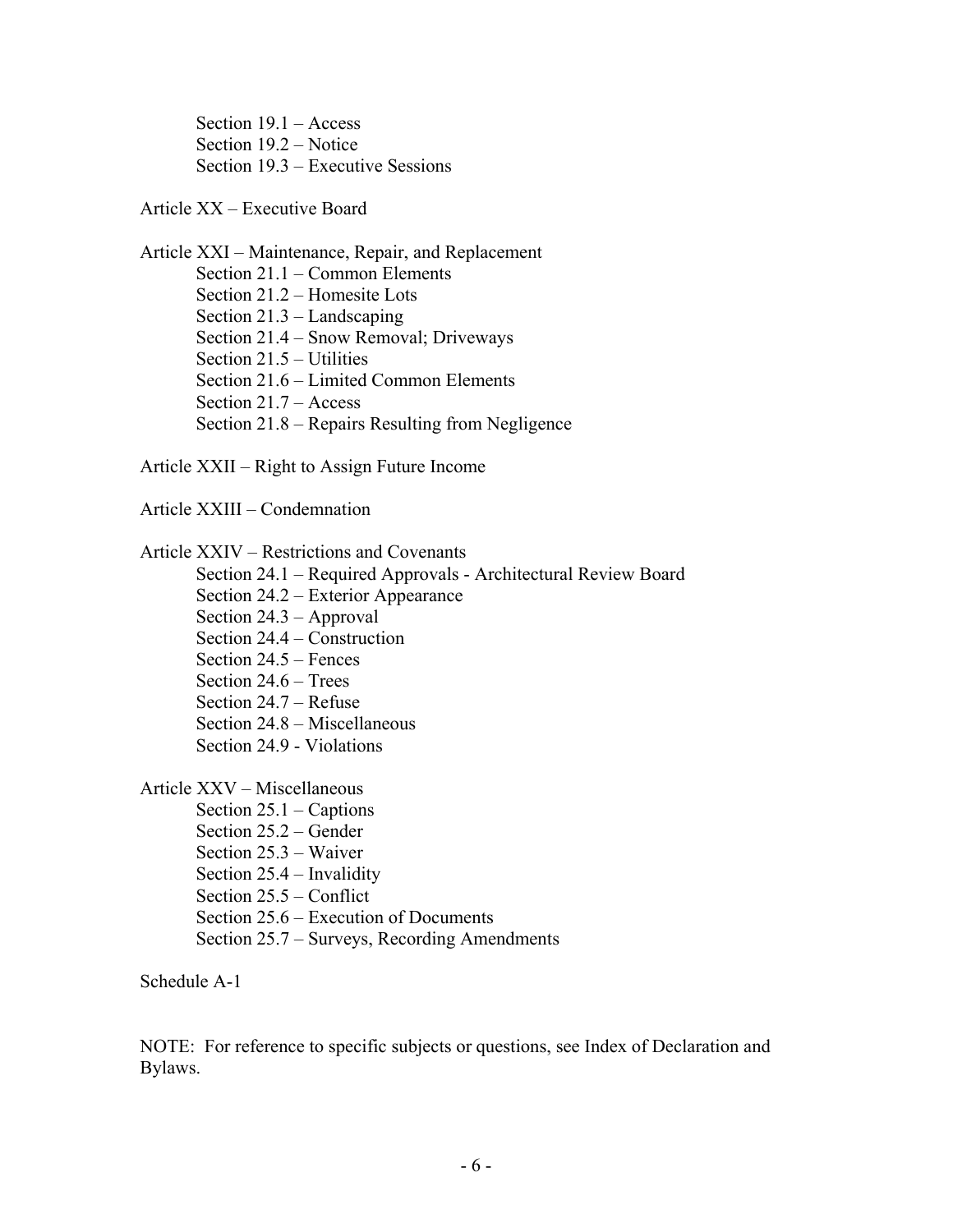### **AMENDED AND RESTATED DECLARATION OF GREAT OAK FARM**

#### **ARTICLE 1 SUBMISSION OF PROPERTY**

The members of Great Oak Farm Homeowners Association do amend and restate the Declaration of Great Oak Farm dated May 25, 1995 and recorded in Volume 662 at Page 185 of the Monroe Land Records, as amended and confirm the submission of the real property in the Town of Monroe, Connecticut described herein to the provisions of the Common Interest Ownership Act, Section 47-200 through 47-293 inclusive of the Connecticut General Statutes, for the purpose of creating Great Oak Farms.

#### *Description of land and encumbrances:*

All that certain piece, parcel, or tract of land together with the improvements thereon, located in the Town of Monroe, County of Fairfield, and State of Connecticut, containing a total of 115.33 acres, more or less, which includes 150 individual homes. This is shown and designated as Phase One through Phase Eight in Monroe, Connecticut on that certain map entitled "Planned Community Declaration Map," sheets one and two. This map, prepared October 6, 1999, serve 1" = 200' made by Spath Bjorklund Associates, Inc. and recorded on the Monroe land records.

Said premises are subject to the following:

- (a) Any and all provisions of any federal, state, or municipal ordinances, regulations, or rules, or public or private law, inclusive of zoning, inland wetlands, building and planning laws, rules, and regulations, Planning and Zoning Commission conditions of approval and variances from said regulations and other limitations of use imposed by governmental authority.
- (b) Taxes of the Town of Monroe.
- (c) Public improvement assessments, and/or any unpaid installments thereof, due the Town of Monroe.
- (d) Such facts as an accurate survey and/or inspection of the premises might reveal.
- (e) Easements, restrictions, covenants, and encroachments as of record may appear, or as disclosed by an inspection of the subject premises, including, without limitation, the following:
	- 1. Easement from Great Oak Farm Homeowners Association Inc. to The Connecticut Light and Power Company recorded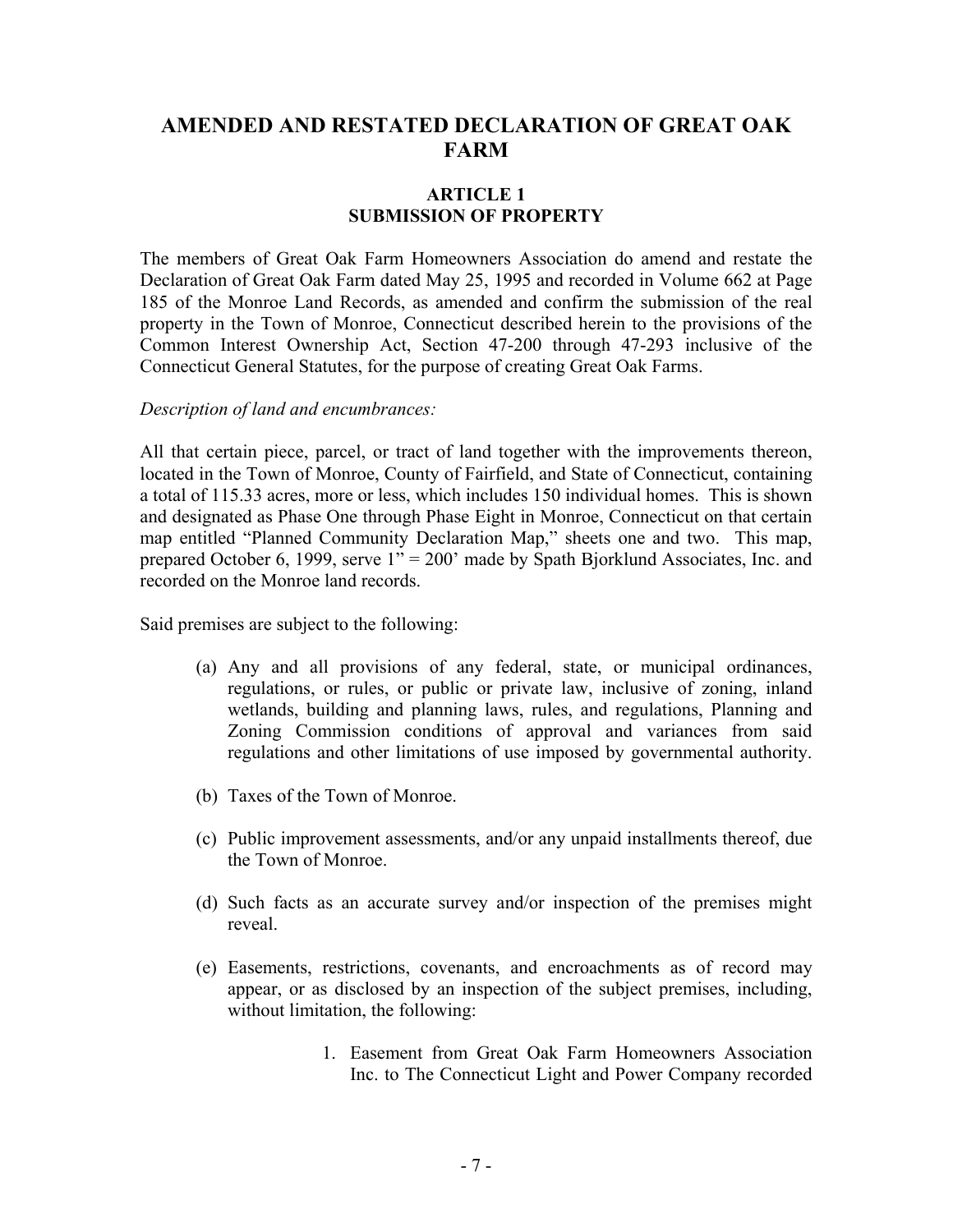on December 29, 1988 in Volume 432 at Page 63 on the Monroe Land Records.

- 2. Easement from Great Oak Farm Homeowners Association Inc. To The Connecticut Light and Power Company recorded on December 29, 1988 in Volume 432 at Page 67 of the Monroe Land Records.
- 3. Easement from Great Oak Farm Homeowners Association Inc. to The Connecticut Light and Power Company recorded on December 29, 1988 in Volume 432 at Page 71 of the Monroe Land Records.
- 4. Easement from Great Oak Farm Homeowners Association Inc. to The Connecticut Light and Power Company recorded on December 29, 1988 in Volume 432 at Page 75 of the Monroe Land Records.
- 5. Electric Distribution Easement from the original developer, Summit Residential, L.L.C., to The Connecticut Light and Power Company dated April 12, 1996 and recorded on the Monroe Land Records on April 16, 1996 at 10:17 a.m. in Volume 697 at Page 213.
- 6. Electric Distribution Easement from the original developer, Summit Residential, L.L.C., to The Connecticut Light and Power Company dated January 8, 1997 and recorded on the Monroe Land Records on January 27, 1997 at 9:51 a.m. in Volume 730 at Page 310 in Volume 697 at Page 213.
- 7. Gas Distribution Easement from the original developer, Summit Residential, L.L.C., to Yankee Gas Services dated January 8, 1997 and recorded on the Monroe Land Records on January 27, 1997 at 9:55 a.m. in Volume 730 at Page 312 in Volume 697 at Page 312.
- 8. Electric Distribution Easement from the original developer, Summit Residential, L.L.C., to The Connecticut Light and Power Company dated October 22, 1997 and recorded on the Monroe Land Records on January 23, 1998 at 10:29 a.m. in Volume 774 at Page 344.
- 9. Electric Distribution Easement from the original developer, Summit Residential, L.L.C., to The Connecticut Light and Power Company dated June 10, 1998 and recorded on the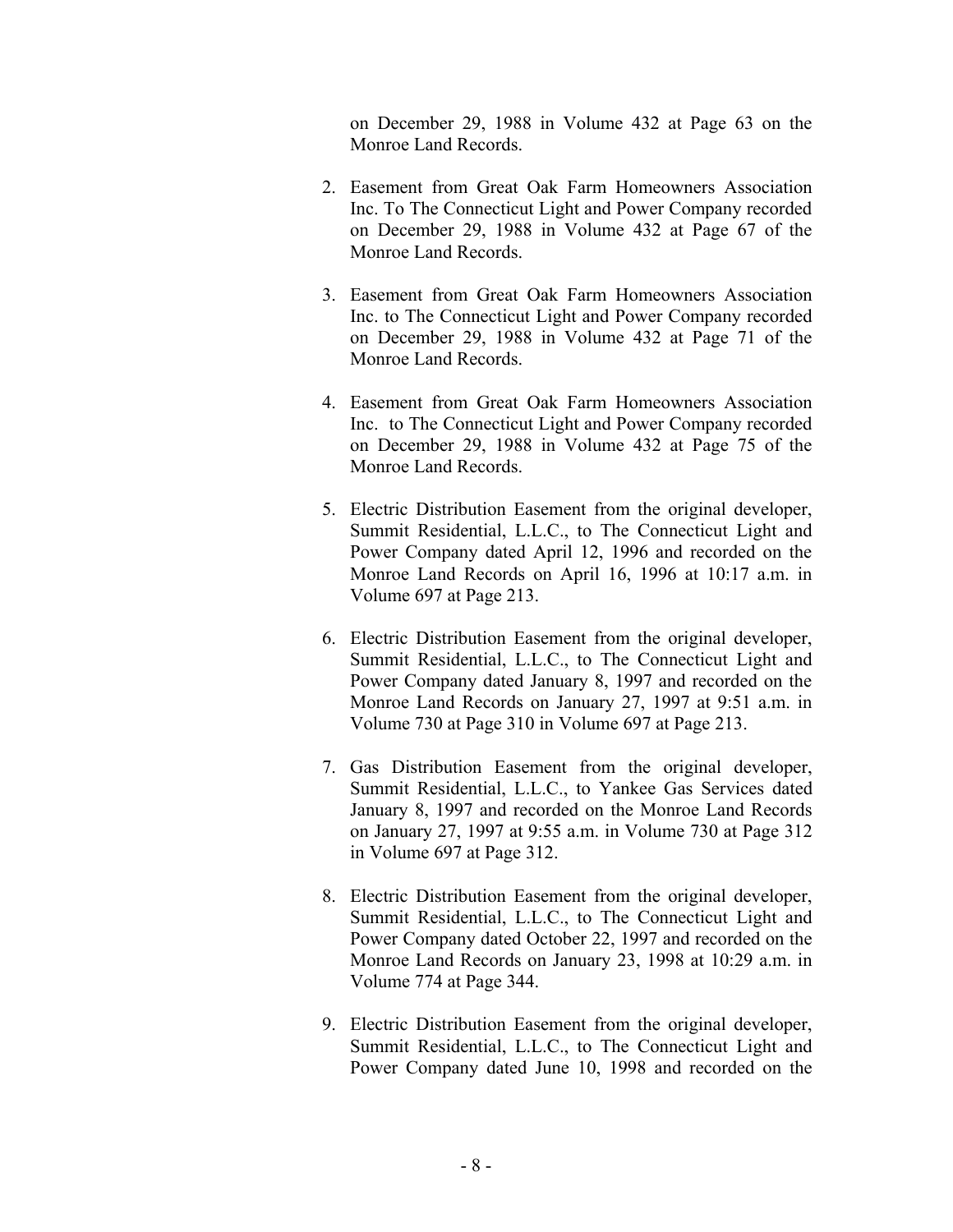Monroe Land Records on June 25, 1998 at 10:08 a.m. in Volume 798 at Page 295.

- 10. Declaration of Restrictions (Open Space) by the original developer, Summit Residential, L.L.C., dated July 29, 1998 and recorded on the Monroe Land Records on July 29, 1998 at 5:02 p.m. in Volume 804 at Page 235.
- 11. Electric Distribution Easement from the original developer, Summit Residential, L.L.C., to The Connecticut Light and Power Company dated August 9, 1999 and recorded on the Monroe Land Records on August 18, 1999 in Volume 867 at Page 312;
- (f) Conditions imposed by the Planning and Zoning Commission of the Town of Monroe pursuant to its approval of the site plan for the Property.
- (g) Maintenance Agreement between the Town of Monroe and Great Oak Farm Associates dated December 14, 1988, on file in the Office of the Selectman of the Town of Monroe.
- (h) The right to grant easements over the Common Elements, Limited Common Elements, and Homesite Lots, and to construct and convey Improvements within those easements, for utilities and for purposes of vehicular or pedestrian access for the benefit of the Community, including Homesite Lots, and for the benefit of any area in which a Development Right is reserved, regardless of whether such right is exercised or such real property made a part of the Community.
- (i) The right to grant conservation easements to the Town of Monroe, the Association or other entities over the Common Elements, Limited Common Elements and Homesite Lots, and to convey Improvements within those easements.
- (j) The right to enter into and/or modify agreements with the Town of Monroe regarding the maintenance of drainage structures such as storm water detention basins or ditches, conservation areas, and the community sewage system.
- (k) The right to change the boundaries of Homesite Lots upon obtaining subdivision approval from the Planning and Zoning Commission of the Town of Monroe.
- (l) Conservation easements shown on surveys recorded, or to be recorded, on the Monroe Land Records including, without limitation, the Survey. With respect to any portion of any Homesite Lots, or limited common elements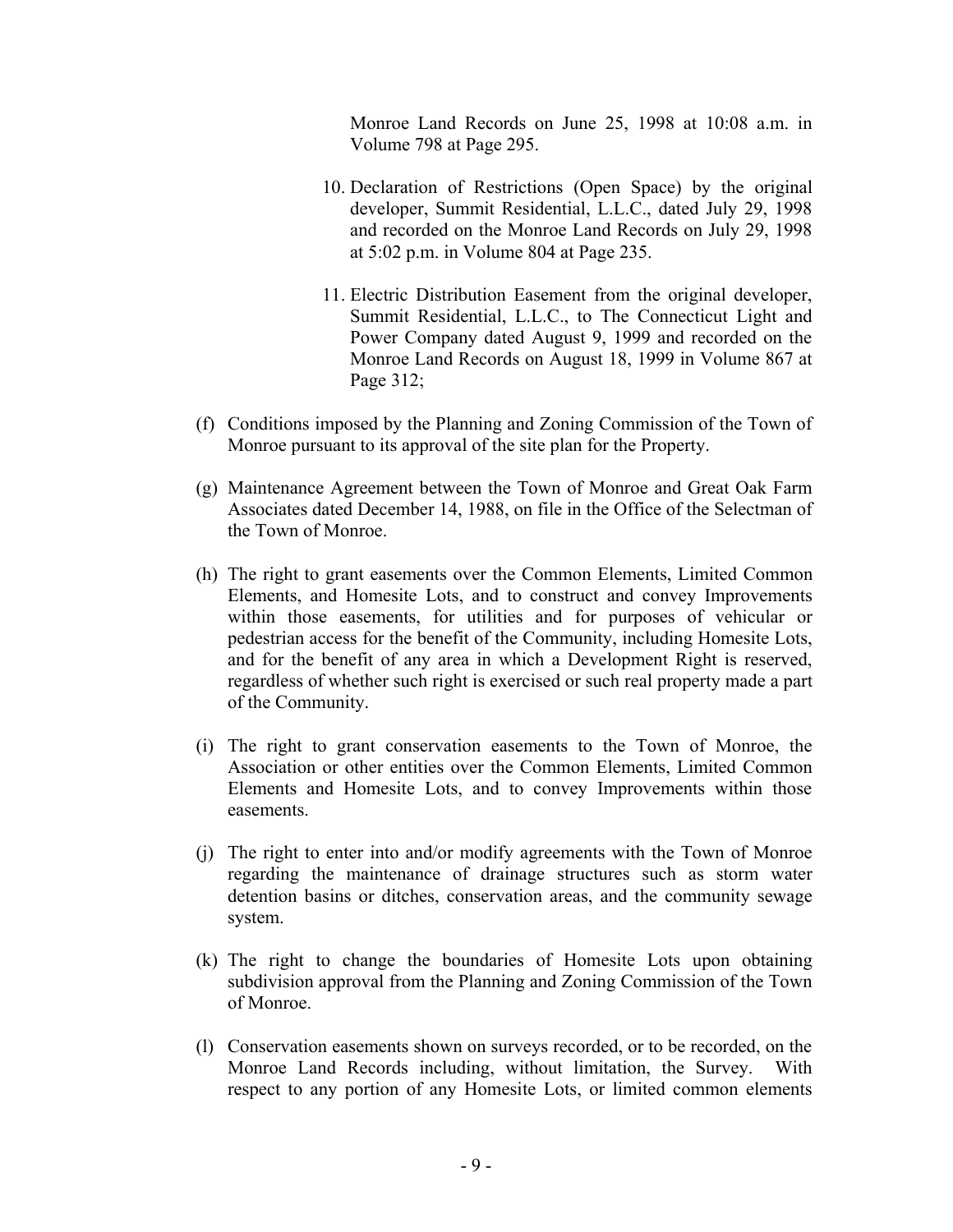assigned thereto, which are shown on said surveys as being subject to a conservation easement (sometimes, a "Conservation Area"), except as hereinafter set forth, neither Great Oak Farm Homeowners Association, Inc. nor any Homesite Lot Owners shall cut down, prune, or otherwise remove any trees, shrubs, or other vegetation located within, or otherwise disturb the natural terrain of, the Conservation Areas. Said restrictions shall not apply to the granting of utility easements or to matters of public safety.

#### **ARTICLE II Definitions**

In the Common Interest Community Instruments, the following words and phrases shall have the following meanings:

*Section 2.1 – Act*. The Common Interest Ownership Act, Sections 47-200 through 47- 293, inclusive, of the Connecticut General Statutes, as it may be amended from time to time.

*Section 2.2 – Allocated Interests*. The Common Expense liability and Votes in the Association, allocated to the Homesite Lots in the Community. The Allocated Interest is shown on Schedule "A-1."

*Section 2.3 – Architectural Review Board.* A body which the Association may create and to which they may delegate certain powers and responsibilities described in Article XXIV.

*Section 2.4 – Association*. Great Oak Farm Homeowners Association, Inc., a non-stock corporation organized under the laws of the State of Connecticut. It is the association of Homesite Lot Owners pursuant to Section 47-243 of the Connecticut General Statutes.

*Section 2.5 – Bylaws.* The Bylaws of the Association, as they may be amended from time to time.

*Section 2.6 – Common Elements.* All portions of the Common Interest Community other than the Homesite Lots. Each Homesite Lot Owner has a right and non-exclusive easement in and to the Common Elements (excluding Limited Common Elements allocated exclusively to and located below other Homesite Lots) and all real property that must become Common Elements (excluding Limited Common Elements allocated exclusively to and located below other Homesite Lots) for access to his Homesite Lot and for all other purposes.

*Section 2.7 – Common Expenses.* Common Expenses include:

(i) Expenses of administration, maintenance, repair, or replacement of the Common Elements;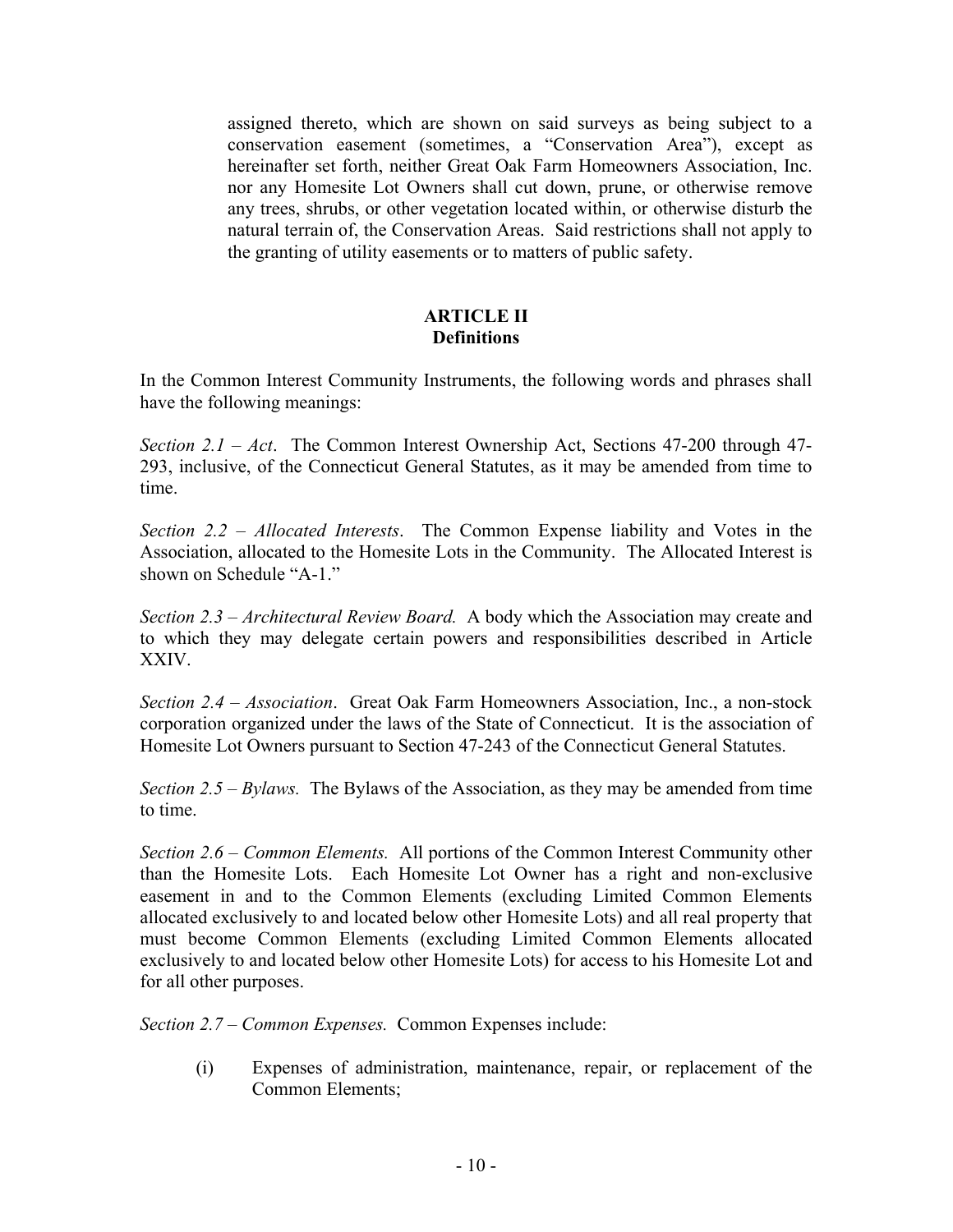- (ii) Expenses declared to be Common Expenses by the Instruments or by the Act;
- (iii) Expenses agreed upon as Common Expenses by the Association; and
- (iv) Reserves, if any, whether held in trust or by the Association, for repair, replacement, or addition to the Common Elements or any other real or personal property acquired or held by the Association.

*Section 2.8 – Common Interest Community.* The real property described in Article I subject to this Declaration of Great Oak Farm. The Common Interest Community is sometimes referred to as the "Planned Community," "Common Interest Community," or "Community."

*Section 2.9 – Declaration.* This document, including any amendments.

*Section 2.10 – Director.* A member of the Executive Board.

*Section 2.11 – Eligible Mortgagee.* A mortgagee given certain rights as provided in Article XIII of this Declaration.

*Section 2.12 – Executive Board.* The board of directors of the Association pursuant to Chapter 600 of the Connecticut General Statutes.

*Section 2.13 – Ground Surface Boundary.* The existing ground surface of those areas of a Homesite Lot where the ground surface is not covered with Improvements.

*Section 2.14 – Homesite Lot.* A physical portion of the Community designated for separate ownership or occupancy, the boundaries of which are described in Article V, Section 5-2.

*Section 2.15 – Homesite Lot Owner.* Any person who owns a Homesite Lot, but does not include a person having an interest in a Homesite Lot solely as security for an obligation.

*Section 2.16 – Improvements.* Any construction or facilities existing or to be constructed on the land in the Community, including, but not limited to, buildings, trails, paving, utility wires, pipes, light poles, trees, shrubbery, ponds, drainage basins, and the Community septic system.

*Section 2.17 – Instruments.* This Declaration, Survey and Plans recorded and filed pursuant to the provisions of the Act, and the Bylaws. Any exhibit, schedule, or certification accompanying an Instrument is a part of that Instrument.

*Section 2.18 – Limited Common Elements.* A portion of the Common Elements allocated by this Declaration for the exclusive use of one or more but fewer than all the Homesite Lots. The Limited Common Elements in this Community are described in Article V of this Declaration.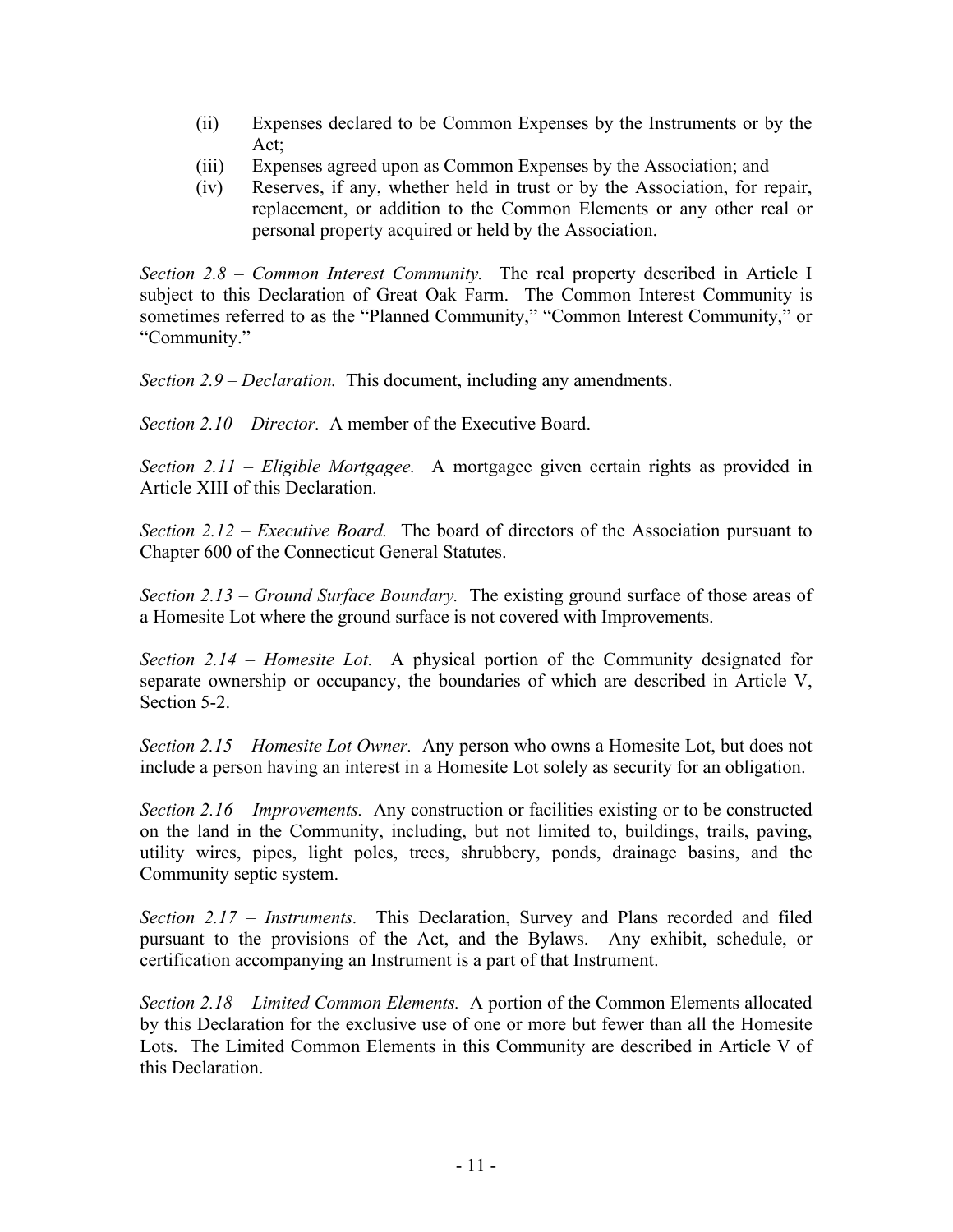*Section 2.19 – Lower Boundaries.* One or more surfaces, depending on whether or not that part of the ground surface within a Homesite Lot is covered with pavement, buildings, or other Improvements, excluding landscaping. Where that part of the ground surface is so covered, the Lower Boundary is a Subsurface Boundary; where that part of the ground surface is not so covered, the Lower Boundary is a Ground Surface Boundary.

*Section 2.20 – Majority or Majority of Homesite Lot Owners.* The owners of more than fifty (50%) percent of the Votes in the Association. Any specified percentage, portion, or fraction of Homesite Lot Owners, unless otherwise stated in the Instruments, means such percentage, portion, or fraction in the aggregate of such portion of Votes.

*Section 2.21 – Manager.* A person, firm, or corporation employed or engaged to perform management services for the community and the Association.

*Section 2.22 – Notice and Comment.* The right of a Homesite Lot Owner to receive notice of an action proposed to be taken by or on behalf of the Association, and the right to comment thereon. These provisions are set forth in Article XIX, Section 19-1 of this Declaration.

*Section 2.23 – Notice and Hearing.* The right of a Homesite Lot Owner to receive notice of an action proposed to be taken by the Association, and the right to be heard thereon. These provisions are set forth in Article XIX, Section 19-2 of this Declaration.

*Section 2.24 – Person.* An individual, corporation, business trust, estate, trust, partnership, association, joint venture, government, governmental subdivision, or agency, or other legal or commercial entity.

*Section 2.25 – Perimeter Boundaries.* Boundaries of a Homesite Lot which extend upward from the Ground Surface Boundary and are shown on the Survey.

*Section 2.26 – Property.* The land, all Improvements, easements, rights, and appurtenances, which have been submitted to the provisions of the Act by this **Declaration** 

*Section 2.27 – Rules.* Rules for the use of Homesite Lots and Common Elements and for the conduct of persons within the Community, adopted by the Executive Board pursuant to the Bylaws.

*Section 2.28 – Security Interest.* An interest in real property or personal property, created by contract or conveyance, which secures payment or performance of an obligation. The term includes a lien created by a mortgage, deed of trust, trust deed, security deed, contract for deed, land sales contract, lease intended as security, assignment of lease or rents intended as security, pledge of an ownership interest in an Association, and any other consensual lien or title retention contract intended as security for an obligation.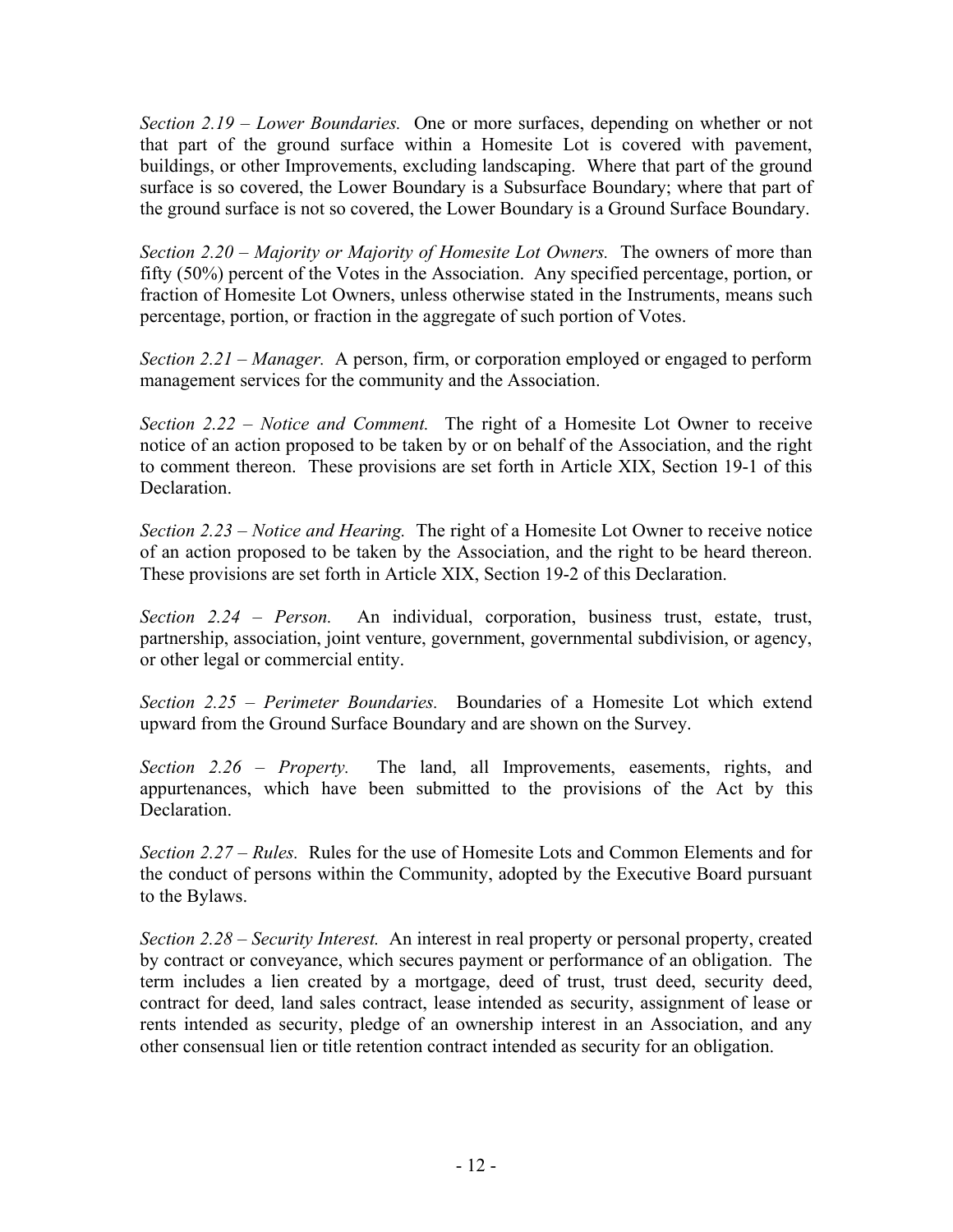*Section 2.29 – Subsurface Boundary.* The surface of the soil lying immediately below the undersurface of an Improvement which covers the ground surface of a Homesite Lot. Subsurface Boundaries extend below the ground surface of a Homesite Lot.

*Section 2.30 – Subsurface Vertical Boundaries.* Those parts of the exterior surfaces of each Improvement which run between and intersect (A) the Subsurface Boundary lying below that Improvement, and (B) either a Ground Surface Boundary or another intervening Subsurface Boundary at a higher elevation.

*Section 2.31 – Survey.* The surveys filed with this Declaration as it may be amended from time to time as recorded on the Monroe Land Records.

*Section 2.32 – Upper Boundary.* A horizontal plane located one hundred (100) feet above the Ground Surface Boundary of a Homesite Lot, extended to an intersection with the Perimeter Boundaries of the Homesite Lot.

*Section 2.33 – Vertical Boundaries.* Perimeter Boundaries and Subsurface Vertical Boundaries. No vertical boundary subdivides any land.

*Section 2.34 – Votes.* The votes allocated to each Homesite Lot as shown on Schedule "A-1."

All other terms set forth in the Instruments, unless the context requires otherwise, shall have the meanings ascribed to them in the Act.

#### **ARTICLE III**

#### **Name and Type of Common Interest Community and Association**

*Section 3.1 – Common Interest Community.* The name of the Common Interest Community is Great Oak Farm. The Common Interest Community is a Planned Community.

*Section 3.2 – Association.* The name of the Association is Great Oak Farm Homeowners Association, Inc. It is a non-stock corporation organized under the laws of the State of Connecticut.

#### **ARTICLE IV**

#### **Maximum Number of Homesite Lots; Boundaries**

*Section 4.1 – Number of Homesite Lots.* The community contains one hundred fifty (150) Homesite Lots on which a residence and other Improvements are constructed.

*Section 4.2 – Boundaries.* As of the date of recording of this Declaration, each Homesite Lot comprises a volume of air space which contains a residence and other Improvements.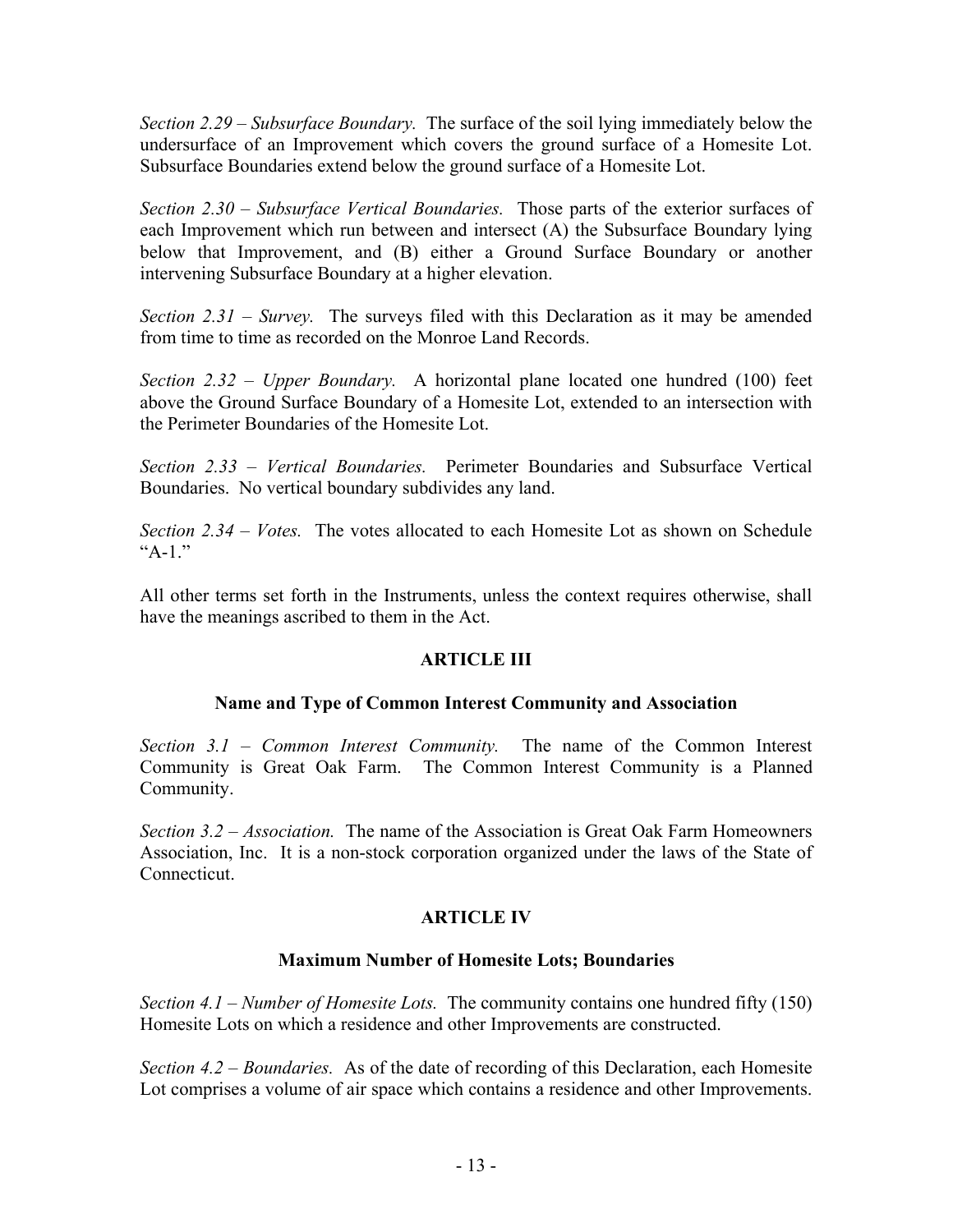Each Homesite Lot is bounded by its Upper Boundary, Lower Boundaries, and Vertical **Boundaries** 

*Section 4.3 – Inclusions.* Except as set forth in Section 4.4, each Homesite Lot shall include the spaces and Improvements lying within the boundaries described above.

*Section 4.4 – Exclusions.* All parts of the community septic system, or any detention or drainage basins or structures, or any chutes, pipes, wires, conduits, or other improvements running through any part of a Homesite Lot or the Limited Common Element located beneath the Homesite Lot, for the purpose of furnishing utility, access, and similar services to the Homesite Lot, other Homesite Lots, or the Common Elements are, where located outside of the residence (including garage) located within the Homesite Lot, Common Elements, and not part of that Homesite Lot or the Limited Common Elements assigned to that Homesite Lot. Said improvements, where located within the residence (including garage) located within the Homesite Lot, are part of the Homesite Lot.

*Section 4.5 – Inconsistency with Survey.* If this definition is inconsistent with the Survey then this definition shall control.

#### **ARTICLE V**

#### **Limited Common Elements**

*Section 5.1 – Limited Common Elements.* The ground elevation surface area and all lower soil below any Homesite Lot are Limited Common Elements allocated exclusively to the Homesite Lot located above. As set forth in Section 4.4, certain improvements located outside of the residence (including garage) located within a Homesite Lot are Common Elements, and not part of that Homesite Lot or the Limited Common Elements assigned to that Homesite Lot.

*Section 5.2 – Subsequently Allocated Limited Common Elements.* Portions of the Common Elements may be subsequently allocated as Limited Common Elements only in accordance with Article VIII of this Declaration.

If any Limited Common Element is assigned to a single Homesite Lot, the owners of such Homesite Lot shall have a right and exclusive easement in and to the Limited Common Element. If any Limited Common Element is assigned to more than one Homesite Lot, the owners of the Homesite Lots to which it is assigned shall have a right and non-exclusive easement in and to the Limited Common Element.

*Section 5.3 – Expenses Allocated to Limited Common Elements.* If any Limited Common Element is assigned to more than one Homesite Lot, the Common Expenses allocated to such Limited Common Elements shall be assessed equally among the Homesite Lots to which it is assigned.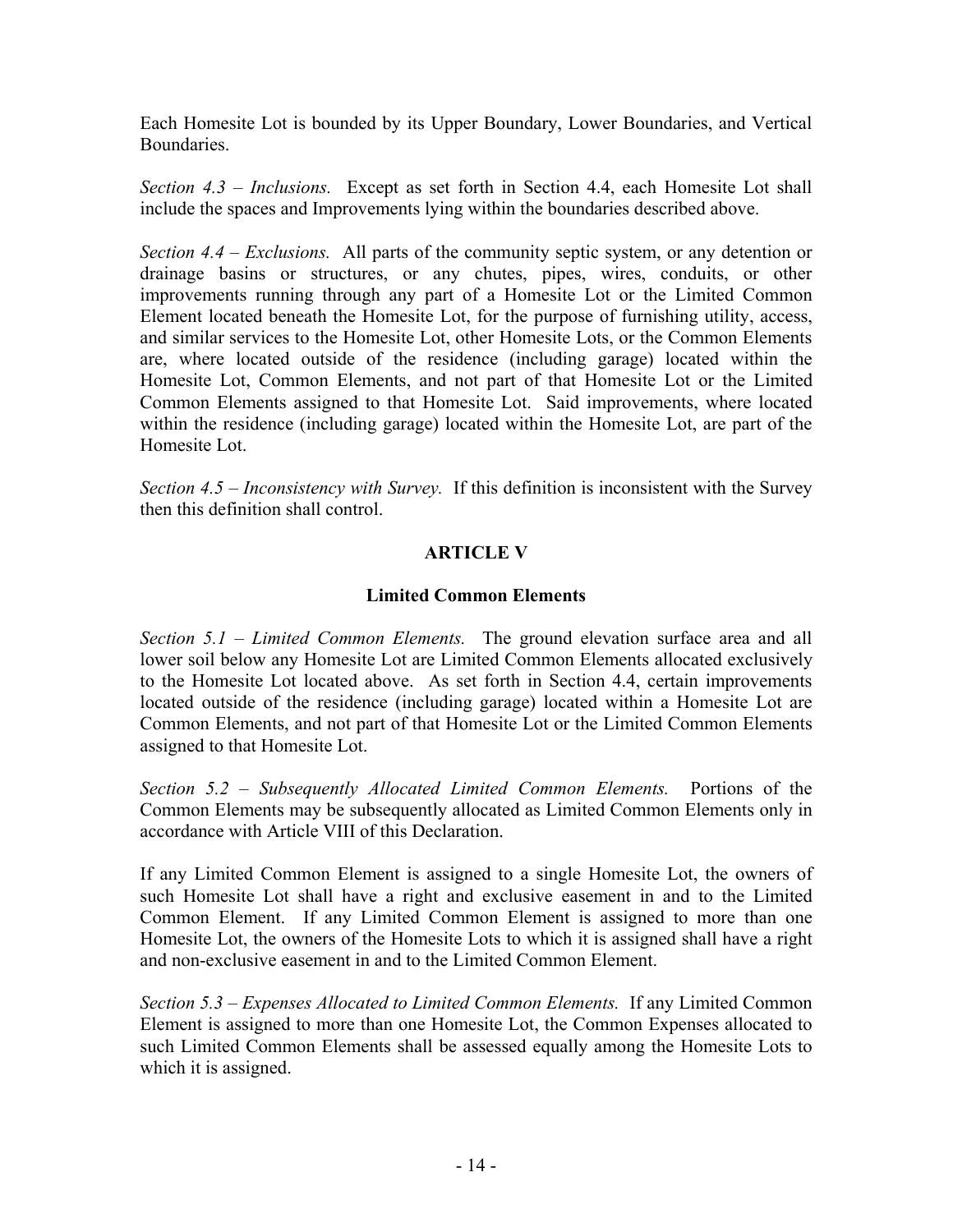#### **ARTICLE VI**

#### **Allocated Interests**

*Section 6.1 – Allocation of Interests.* The table showing Homesite Lot numbers and their allocated interests is attached as Schedule "A-1". These interests have been allocated in accordance with the formulas set out in this Article VI. These formulas are to be used in reallocating interests if Homesite Lots are added to or withdrawn from the Community.

*Section 6.2 – Formulas for the Allocation of Interests.* The Interests allocated to each Homesite Lot have been calculated on the following formulas:

- (a) *Liability for Common Expenses.* Each Homesite Lot shall bear an equal percentage of liability for Common Expenses. Nothing contained in this subsection shall prohibit certain Common Expenses from being apportioned to particular Homesite Lots, under Article V of this Declaration.
- (b) *Votes.* Each Homesite Lot in the community shall have one (1) equal Vote. This also applies to the Executive Board. Only one (1) member of a Homesite Lot shall serve on said board at one time, thereby ensuring one (1) equal vote per Homesite Lot in voting and management of and in the Association.

#### **ARTICLE VII**

#### **Restrictions on Use, Alienation, or Occupancy**

*Section 7.1 – Use and Occupancy Restrictions.* The following use restrictions apply to all Homesite Lots and to the Common Elements:

- (a) Each Homesite Lot, including the Improvements to be constructed thereon, is restricted to residential use, including home professional pursuits not requiring regular visits from the public or unreasonable levels of mail, shipping, trash, or storage. No sign indicating commercial use may be displayed. A singlefamily residence is defined as a single housekeeping unit operating on a nonprofit, non-commercial basis. Home occupations are not permitted in Great Oak Farm.
- (b) Garages are restricted to use by the Homesite Lot Owners as storage, utility areas, and/or parking spaces for vehicles. Any trailer, recreational vehicle, or commercial light truck shall not be parked outside of such garage overnight. No vehicles may be parked on a Homesite Lot except on driveways or in garages. No work may be conducted on any vehicles except when garaged.
- (c) There shall be no obstructions of the Common Elements, nor shall anything be stored in the Common Elements, without the prior consent of the Executive Board, except as herein expressly provided. Each Homesite Lot Owner shall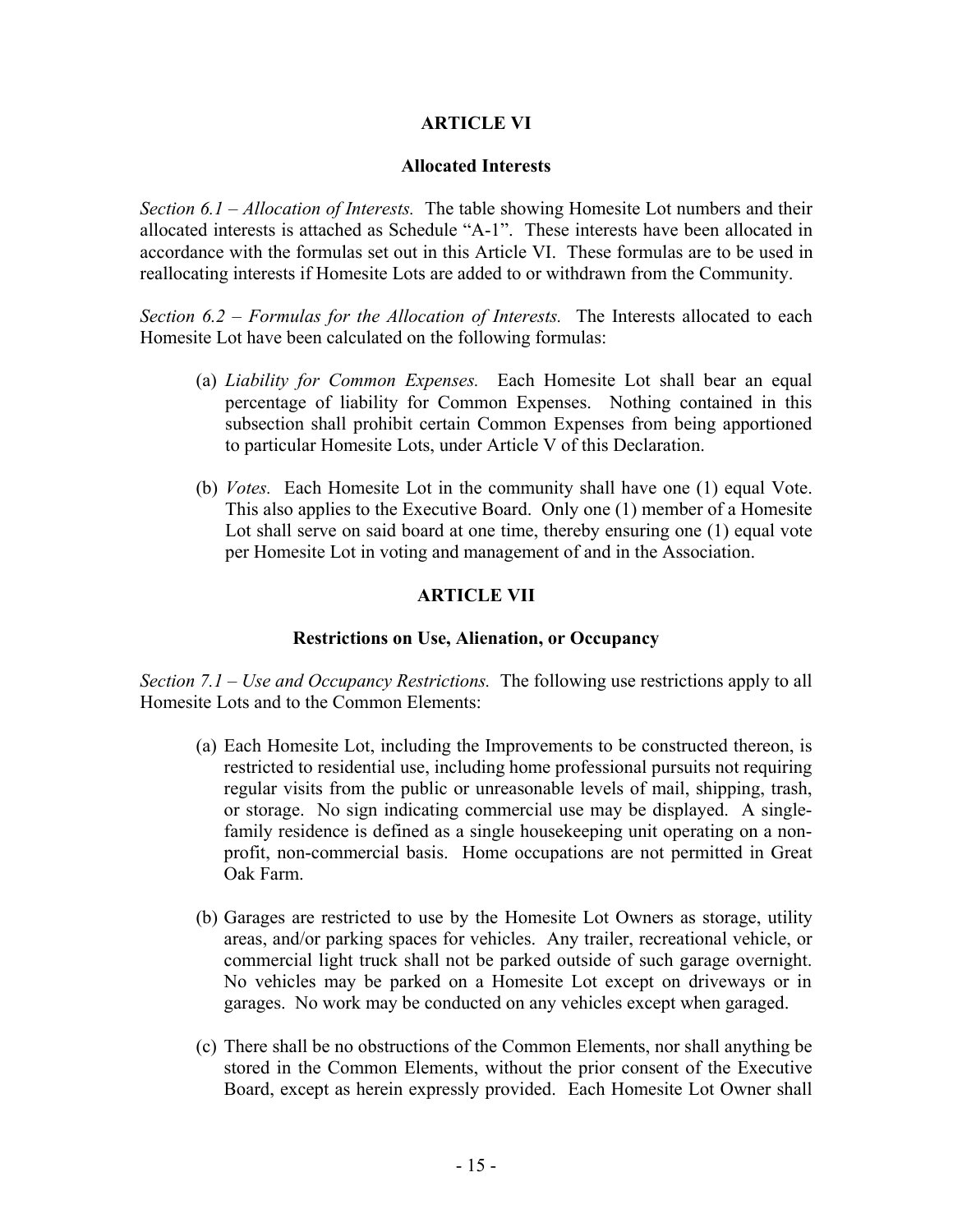be obligated to maintain his own Homesite Lot and keep the Homesite Lot and the Improvements thereon in good order and repair.

- (d) No waste shall be committed in the Common Elements.
- (e) No noxious or offensive activities shall be conducted on any Homesite Lot, or any Improvement constructed thereon, or in the Common Elements.
- (f) No use or practice shall be permitted on the Property which is a source of annoyance to Homesite Lot Owners or which interferes with the peaceful possession and proper use of the Property by its users. All valid laws, zoning ordinances, and regulation of all governmental bodies having jurisdiction hereof shall be observed. For purposes of this paragraph, all motor vehicle laws of the State of Connecticut will apply to the private drives of the Property.
- (g) The Executive Board shall have the power to make such Rules and regulations as may be necessary to carry out the intent of these restrictions. The Executive Board shall further have the right to levy fines for violations of these regulations. For each day that a violation continues after notice, it shall be considered a separate violation. Any fine so levied is to be considered as a Common Expense to be levied against the particular Homesite Lot Owner involved, and collection may be enforced by the Executive Board in the same manner as it is entitled to enforce collection of Common Expenses.
- (h) "For sale" and "for lease" signs shall not be displayed to the public view in or on any Homesite Lot or the Common Elements. Each owner of a Homesite Lot, or any lessee thereof, shall be permitted to display a sign in or on the Homesite Lot identifying the name of the occupant, said sign to be in accordance with rules and regulations of the Executive Board regarding the size and style of the sign, and in accordance with the zoning rules and regulations of the Town of Monroe.
- (i) For any period during which any Assessment remains unpaid or, after Notice and Hearing, for any period not to exceed thirty (30) days, for any infraction of its published Rules, the Executive Board may suspend the right to use Common Elements (excluding Limited Common Elements) not necessary to give access to a public street.
- (j) No animals, rabbits, livestock, fowl, or poultry of any kind shall be kept, bred, or maintained for any commercial purposes. Any pet causing or creating a nuisance or unreasonable disturbance or noise shall be permanently removed from the Property after notice and hearing. No unleashed pet shall be permitted outside of its Homesite Lot. No pet shall be allowed to roam on its Homesite Lot outside of its residence unless it is either leashed or remains in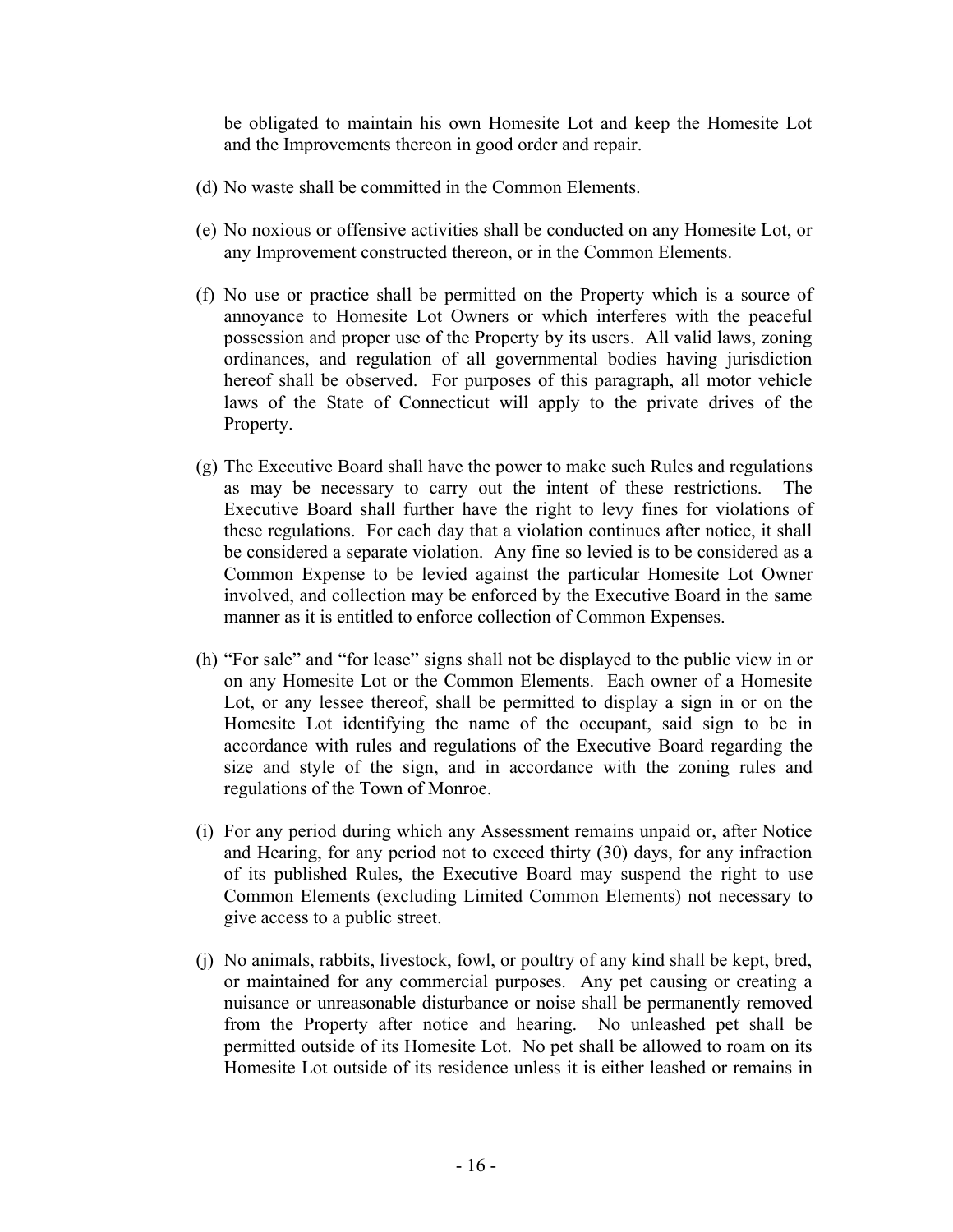fenced-in areas of the Homesite Lot. Electronic fences for this purpose are acceptable.

- (k) Owners of pets will immediately remove, and properly dispose of, their pet's waste from any of the Common Elements, including community roads, trails, and septic fields.
- (l) Owners of pets will not willfully permit their pets to defecate on any Homesite Lot other than their own. Each Homesite Lot is a "Limited Common Element" restricted to the exclusive use of the Homesite Lot owner and should not be treated as a Common Element.
- (m)The use of the Common Elements (other than the Limited Common Elements assigned for the exclusive use of Homesite Lots) is further subject to the Bylaws and Rules of the Association.

*Section 7.2 – Restrictions on Alienation.* A Homesite Lot may not be conveyed pursuant to a time-sharing plan as defined under Chapter 734b of the Connecticut General Statutes. A Homesite Lot may not be leased or rented for a term of less than six (6) months. All leases and rental agreements shall be in writing and subject to the requirements of the Documents and the Association.

#### **ARTICLE VIII**

#### **Reallocation and Allocation of Limited Common Elements**

*Section 8.1 – Reallocation of Depicted Limited Common Elements.* Limited Common Elements depicted on the Survey may be reallocated by an amendment to this Declaration executed by the Homesite Lot Owners between or among those Homesite Lots the reallocation is made. Such amendment shall require the approval of all holders of Security Interests in the affected Homesite Lots, which approval shall be endorsed thereon. The persons executing the amendment shall provide a copy thereof to the Association, which shall record it. The amendment shall be recorded in the names of the parties and the Community.

*Section 8.2 – Allocation of Limited Common Elements Not Previously Allocated.* A Common Element not previously allocated as a Limited Common Element may be so allocated only pursuant to provisions of this Declaration. The allocations shall be made by amendment to this Declaration.

#### **ARTICLE IX**

#### **Additions, Alterations, and Improvements**

*Section 9.1 – Additions, Alterations, and Improvements by Homesite Lot Owners.* Subject to Articles XXI and XXIV, for all purposes, a Homesite Lot Owner may treat all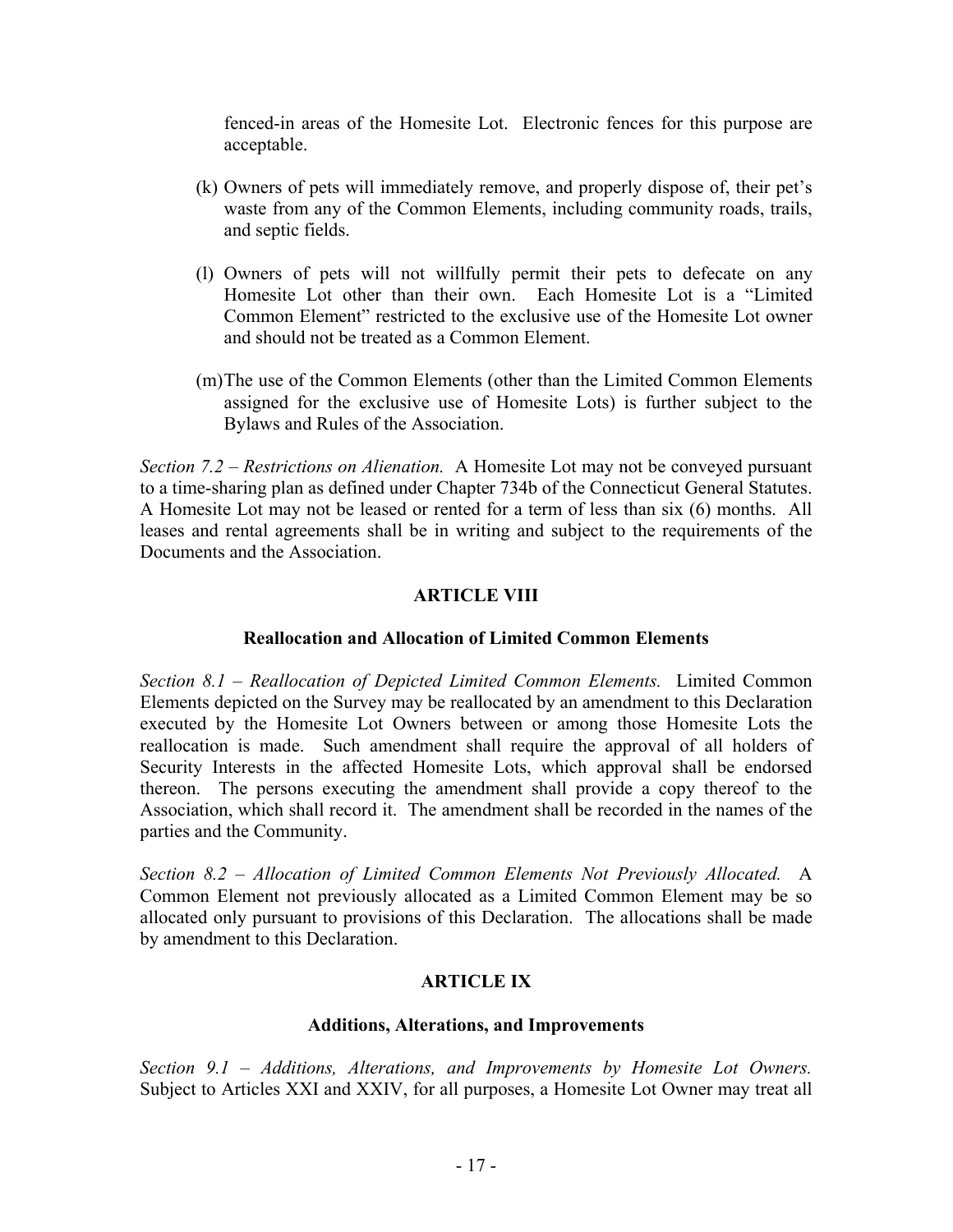Limited Common Elements which are allocated exclusively to his or her Homesite Lot as if they were a part of such Homesite Lot, without further authorization by the Association or ARB; provided, however, the appearance, including the color, of the front, sides, and rear facades (including the roof) of the residence (including the garage) constructed on or within a Homesite Lot shall not be altered without the prior written consent of the ARB as set forth in Subsection 7.1 and Article XXIV.

#### **ARTICLE X**

#### **Amendments to Declaration**

*Section 10.1 – General.* Except as prohibited below, this Declaration, including the Survey, may be amended only by vote or agreement of Owners of Homesite Lots to which at least sixty-seven percent (67%) of the Votes in the Association are allocated. Notwithstanding anything to the contrary set forth in this Declaration, any provision of this Declaration which substantially incorporates language from the Act shall be automatically amended to the extent the language of the Act is amended.

*Section 10.2 – Limitation of Challenges.* No action to challenge the validity of an amendment adopted by the Association pursuant to this section may be brought more than one (1) year after the amendment is recorded.

*Section 10.3 – Recordation of Amendments.* Every amendment to this Declaration shall be recorded in the Land Records of the Town of Monroe and is effective only on recordation. An amendment shall be indexed in the grantee's index in the name of the Community and the Association, and in the grantor's index in the name of the parties executing the amendment.

*Section 10.4 – Execution of Amendments.* Amendments to this Declaration required by this Act to be recorded by the Association shall be prepared, executed, recorded, and certified on behalf of the Association by any officer of the Association designated for that purpose or, in the absence of designation, by the president of the Association.

*Section 10.5 – Consent of Holders of Security Rights.* Amendments are subject to the consent requirements of Article XIII.

#### **ARTICLE XI**

#### **Amendments to Bylaws**

The Bylaws may be amended only by Vote of two-thirds (2/3) of the members of the Executive Board, following Notice and Comment to all Homesite Lot Owners, at any meeting duly called for such purpose.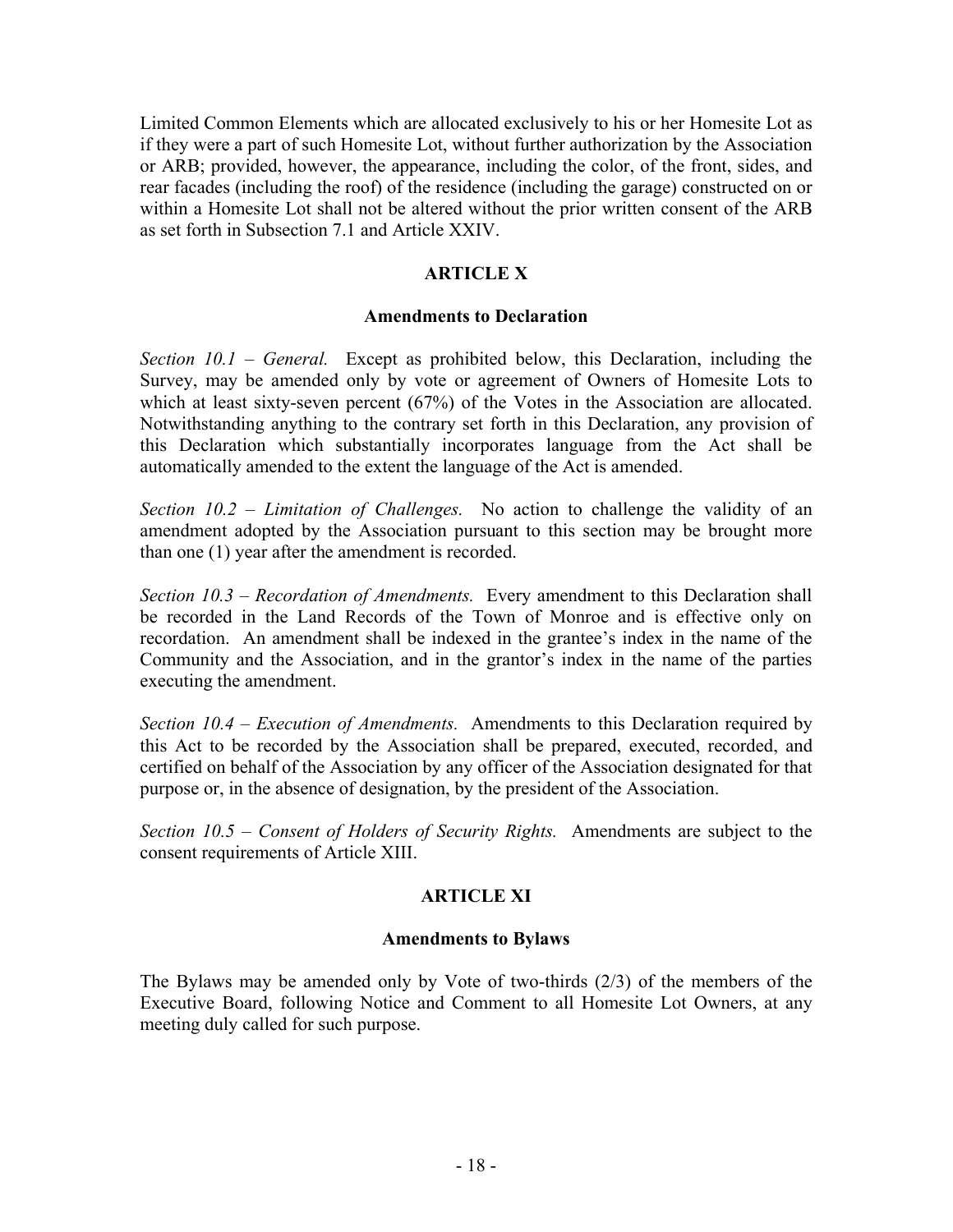#### **ARTICLE XII**

#### **Termination**

Termination of the Community may be accomplished only in accordance with Section 47-237 of the Connecticut General Statutes.

#### **ARTICLE XIII**

#### **Mortgagee Protection**

*Section 13.1 – Introduction.* This Article establishes certain standards and covenants which are for the benefit of the holders of certain Security Interests and others, as identified in Section 13.2 This Article is supplemental to, and not in substitution for, any other provisions of the Instruments, but in the case of conflict, this Article shall control.

*Section 13.2 – Definitions.* As used in this Article, the following terms shall have the following meanings:

- (a) *Eligible Mortgagee:* The holder of a first Security Interest on a Homesite Lot who has notified the Association, in writing, of its name and address, and that it holds a mortgage on a Homesite Lot. Such notice shall be deemed to include a request that the Eligible Mortgagee be given notices and other rights described in this Article.
- (b) *Eligible Insurer:* An insurer or guarantor of a first mortgage who has notified the Association in writing of its name and address and that it has insured or guaranteed a first mortgage on a Homesite Lot. Such notice shall be deemed to include a request that the eligible insurer be given the notices and other rights described in this Article.
- (c) *Percentage of Eligible Mortgagees:* Wherever in this Article the approval or consent of a specified percentage of Eligible Mortgagees is required, it shall mean the approval or consent by Eligible Mortgagees holding mortgages on Homesite Lots which in the aggregate have allocated to them such specified percentage when compared to the total allocated to all Homesite Lots then subject to mortgages held by Eligible Mortgagees.

*Section 13.3 – Notice of Actions.* The Association shall give prompt written notice to each Eligible Mortgagee and Eligible Insurer of:

(a) Any condemnation loss or any casualty which affects a material portion of the Homesite Lot on which there is a first mortgage held, insured, or guaranteed by such Eligible Mortgagee or Eligible Insurer, as applicable.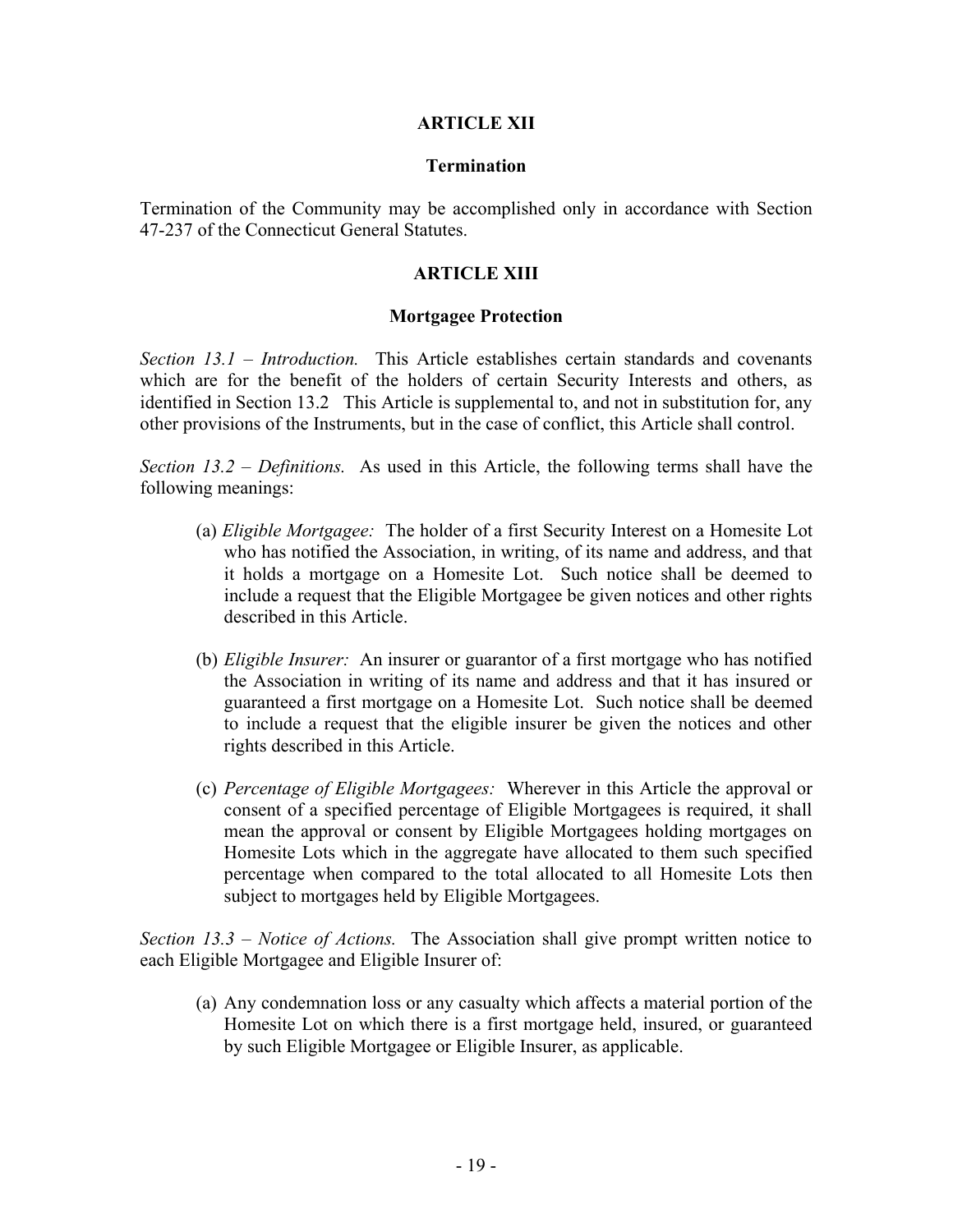- (b) Any delinquency in the payment of Common Expense assessments owed by an Owner whose Homesite Lot is subject to a first  $(1<sup>st</sup>)$  mortgage held, insured, or guaranteed, by such Eligible Mortgagee or Eligible Insurer, which remains uncured for a period of ninety (90) days.
- (c) Any lapse, cancellation, or material modification of any insurance policy or fidelity bond maintained by the Association.
- (d) Any proposed action which would require the consent of a specified percentage of Eligible Mortgagees as specified in Section 13.4.
- (e) Any judgment rendered against the Association in an amount equal or greater than ten (10%) percent of the then current annual budget of the Association.
- (f) Any proposed action under Section 24.8 as to any Homesite Lot Owner.

#### *Section 13.4 – Prior Consent Required*

- (a) *Document Changes.* Notwithstanding any other requirement permitted by this Declaration or the Act, and subject to the express limitation of the requirement of such consent as set forth in Subsection (b) hereof, no amendment of any material provision of the Instruments by the Association or Homesite Lot Owners described in this Subsection 13.4(a) may be adopted without the vote of at least sixty-seven (67%) percent of the Homesite Lot Owners (or any greater Homesite Lot Owner vote required in this Declaration or the Act) and until approved in writing by at least fifty-one (51%) percent of the Eligible Mortgagees (or any greater Eligible Mortgagee approval required by this Declaration). "Material" includes, but is not limited to, any provision affecting:
	- (i) Assessments, assessment liens, or subordination of assessment liens;
	- (ii) Voting rights;
	- (iii) Reserves for maintenance, repair, and replacement of Common Elements;
	- (iv) Responsibility for maintenance and repairs;
	- (v) Reallocation of interest in the Common Elements or Limited Common Elements (except that when Limited Common Elements are reallocated by agreement between Homesite Lot Owners, only those Homesite Lot Owners and only the Eligible Mortgagees with a Security Interest on such Homesite Lots must approve such action);
	- (vi) Rights to use Common Elements and Limited Common Elements;
	- (vii) Boundaries of Homesite Lots (except that when boundaries of only adjoining Homesite Lots are involved, or a Homesite Lot is being subdivided, then only those Homesite Lot Owners and the Eligible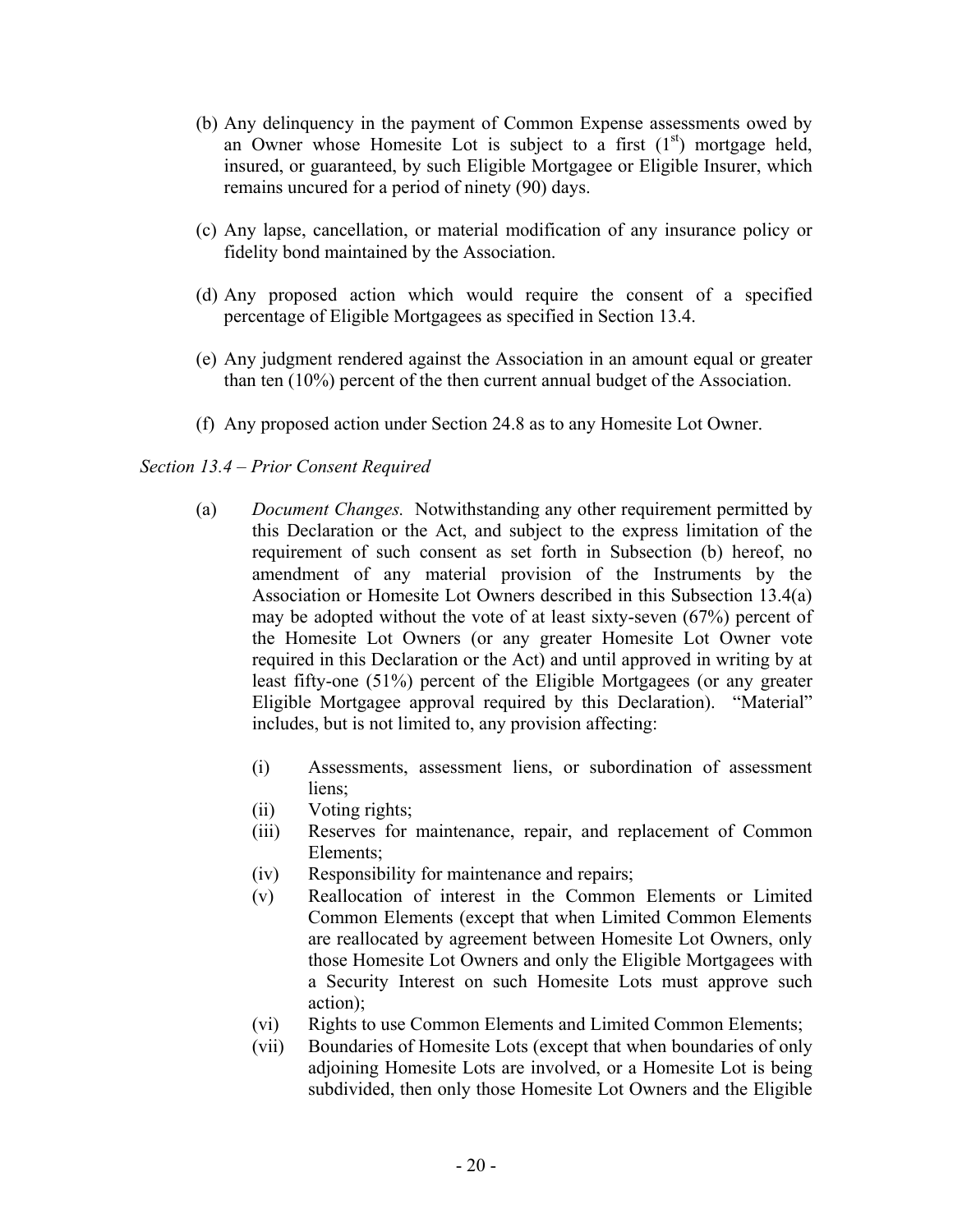Mortgagees with Security Interest on such Homesite Lot or Homesite Lots must approve such action);

- (viii) Convertibility of Homesite Lots into Common Elements or Common Elements into Homesite Lots;
- (ix) Expansion or contraction of the Common Interest Community, or the addition, annexation, or withdrawal of property to or from the Common Interest Community;
- (x) Leasing of Homesite Lots;
- (xi) Restrictions on Alienation;
- (xii) Restoration or repair of the project (after a hazard damage or partial condemnation) in a manner other than that specified in the Instruments;
- (xiii) Termination of the Community after occurrence of substantial destruction or condemnation;
- (xiv) Any provision that expressly benefits mortgage holders, insurers, or guarantors; and
- (xv) Insurance or fidelity bonds.
- (b) *Actions.* Notwithstanding any lower requirement permitted by this Declaration or the Act, the Association may not take any of the following actions without the approval of at least fifty-one (51%) percent of the Eligible Mortgagees:
	- (i) Convey or encumber the Common Elements or any portion thereof. The granting of easements for public utilities or for any other public purposes consistent with the intended use of the Common Elements for the benefit of the Community shall not be deemed a transfer within the meaning of this clause;
	- (ii) The restoration or repair of the Property (after hazard damage or a partial condemnation) in a manner other than that specified in the Instruments;
	- (iii) Termination of the Community (as to which a 67% Eligible Mortgagee approval is required);
	- (iv) The alteration of any partition or creation of any aperture between adjoining Homesite Lots (when Homesite Lot boundaries are not otherwise being affected), in which case only the owners of Homesite Lots affected and the Eligible Mortgagees of those Homesite Lots need approve the action;
	- (v) The merger of this Community with any other common interest community;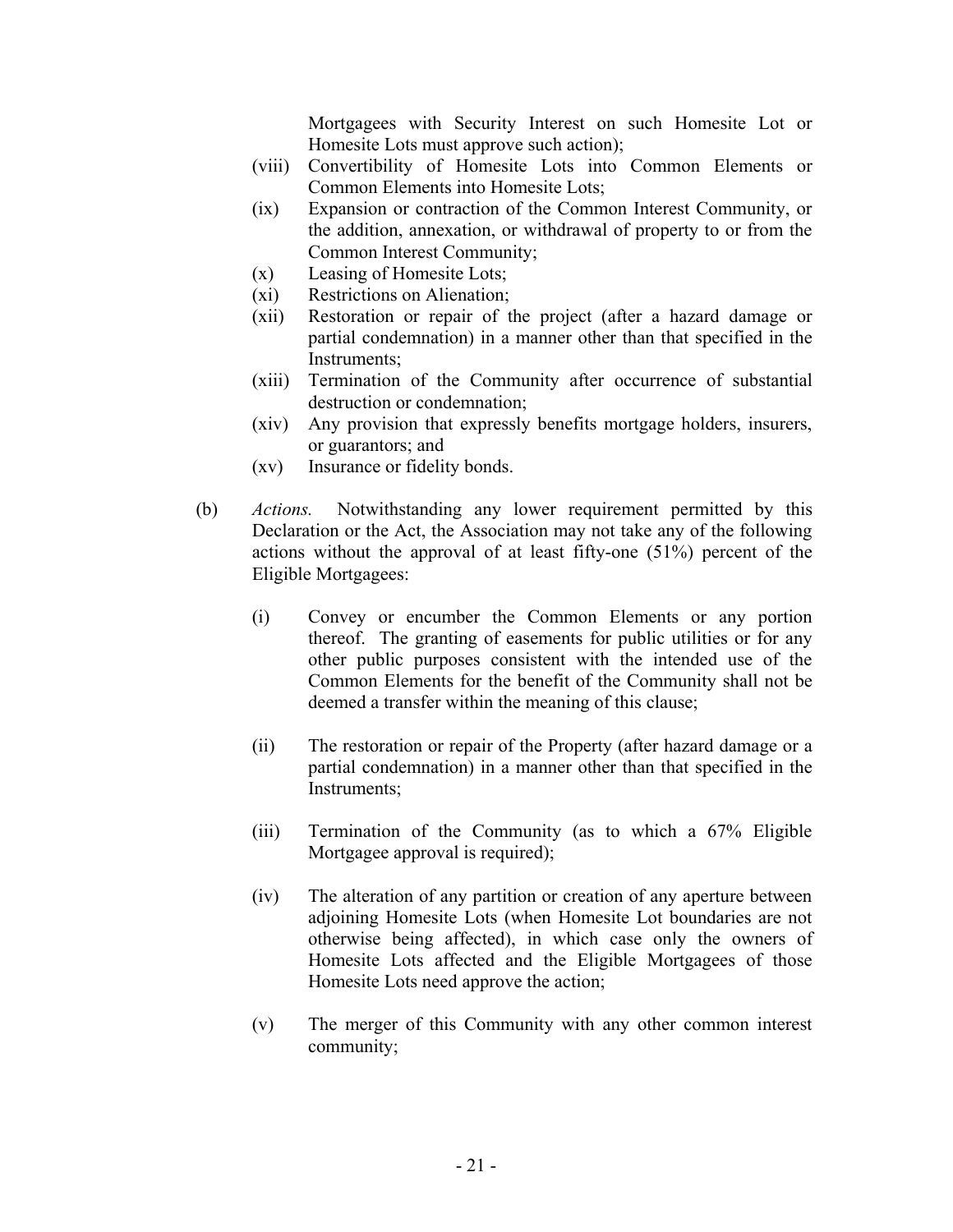- (vi) The granting of any easements, leases, licenses, and concessions through or over the Common Elements (excluding, however, any utility easements serving or to serve the Community and excluding any leases, licenses, or concessions for no more than one (1) year);
- (vii) The assignment of the future income of the Association, including its right to receive Common Expense assessments; and
- (viii) Any action taken not to repair or replace the Property.

*Section 13.5 – Inspection of Books.* The Association shall permit any Eligible Mortgagee and Eligible Insurer to inspect the books and records of the Association during normal business hours.

*Section 13.6 – Financial Statements.* The Association shall provide each Eligible Mortgagee and each Eligible Insurer which provides a written request with a copy of an annual financial statement within (120) days following the end of each fiscal year of the Association.

*Section 13.7 – Enforcement*. The provisions of this Article are for the benefit of Eligible Mortgagees and Eligible Insurers and their successors, and may be enforced by any of them by any available means, in law, or in equity.

*Section 13.8 – Attendance at Meetings.* Any representative of an Eligible Mortgagee or Eligible Insurer may attend any meeting which a Homesite Lot Owner may attend.

#### **ARTICLE XIV**

#### **Assessment and Collection of Common Expenses**

*Section 14.1 – Apportionment of Common Expenses.* Except as provided in Section 14.2, all Common Expenses shall be assessed against all Homesite Lots in accordance with their percentage interest in the Common Expenses as shown on Schedule "A-1."

*Section 14.2 – Common Expenses Attributable to Fewer than all Homesite Lots.* 

- (a) Except as set forth in Article XXI, any Common Expense for services provided by the Association to an individual Homesite Lot at the request of the Homesite Lot Owner shall be assessed against the Homesite Lot which benefits from such services.
- (b) Any insurance premium increase attributable to a particular Homesite Lot by virtue of activities in or construction of Improvements on the Homesite Lot shall be assessed against that Homesite Lot.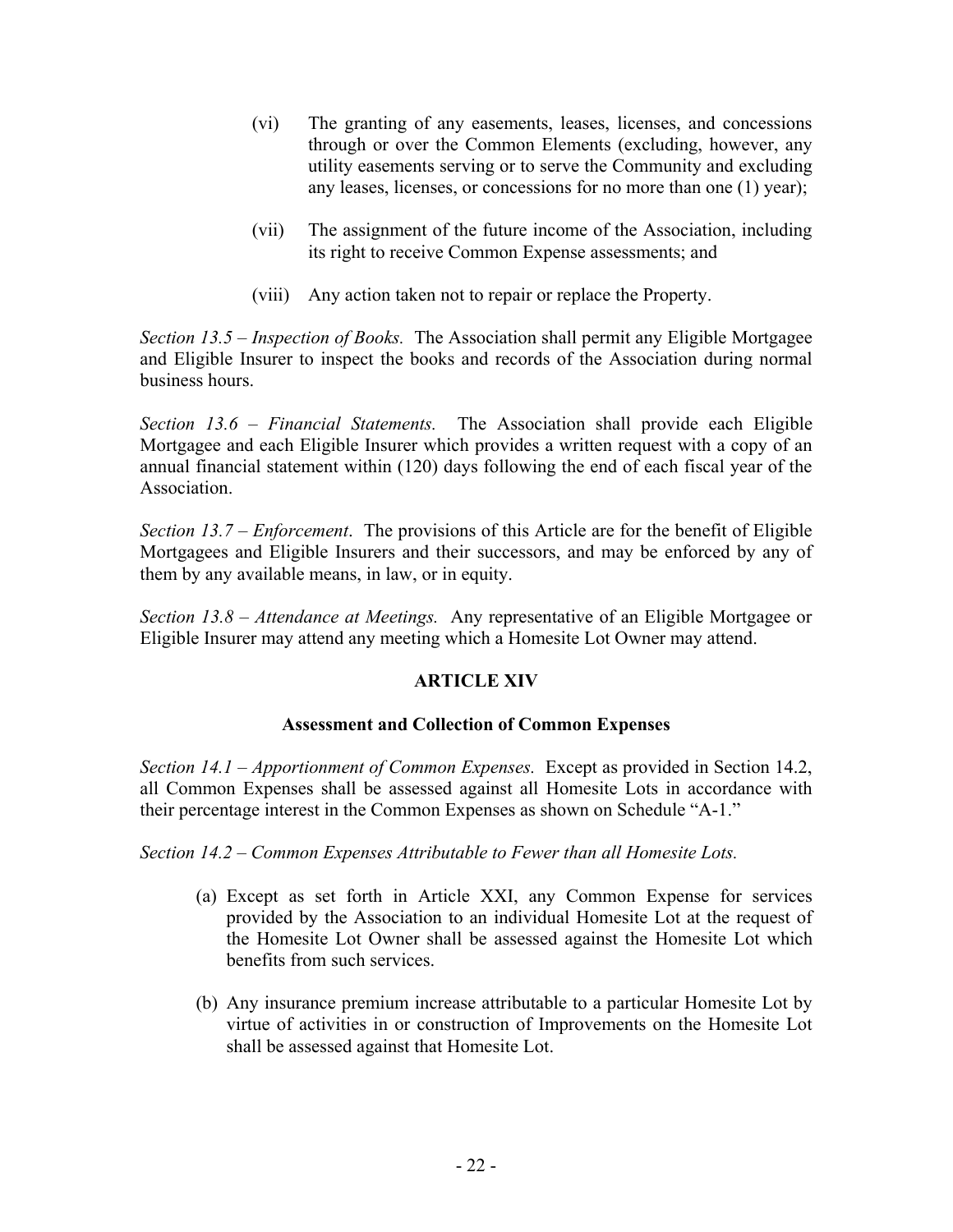- (c) Assessments to pay a judgment against the Association may be made only against the Homesite Lots in the Community at the time the judgment was rendered, in proportion to their Common Expense liabilities.
- (d) If any Common Expense is caused by the misconduct or negligence of any Homesite Lot Owner, the Association may assess that expense exclusively against his Homesite Lot.
- (e) Fees, charges, late charges, fines, and interest charged against a Homesite Lot Owner pursuant to the Instruments and the Act are enforceable as Common Expense assessments.
- (f) Except as set forth in Article XXI, any Common Expense associated with the maintenance, repair, or replacement of a Limited Common Element shall be assessed against the Homesite Lot or Homesite Lots to which the Limited Common Element is assigned. If any such Limited Common Element is assigned to more than one Homesite Lot, the Common Expenses attributable to the Limited Common Element shall be assessed equally among the Homesite Lots to which it is assigned.
- (g) Except as set forth in Article XXI, any Common Expense associated with the maintenance or repair of the exterior of a Homesite Lot shall be assessed against the Homesite Lot.

*Section 14.3 – Lien.* 

- (a) The Association has a statutory lien on a Homesite Lot for any assessment levied against that Homesite Lot or fines imposed against its Homesite Lot Owner from the time the assessment or fine becomes due. Fees, charges, late charges, fines, and interest charged pursuant to the Instruments and the Act are enforceable as assessments under this section. If an assessment is payable in installments, the full amount of the assessment is a lien from the time the first installment thereof becomes due.
- (b) A lien under this section is prior to all other liens and encumbrances on a Homesite Lot except (1) liens and encumbrances recorded before the recordation of this Declaration; (2) a first or second Security Interest on the Homesite Lot recorded before the date on which the assessment sought to be enforced became delinquent; and (3) liens for real property taxes and other governmental assessments or charges against the Homesite Lot. The lien is also prior to all Security Interest described in subdivision (2) of this subsection to the extent of the Common Expense assessments based on the periodic budget adopted by the Association pursuant to Section 14.4 of this Article which would have become due in the absence of acceleration during the six (6) months immediately preceding institution of an action to enforce the lien. This subsection does not affect the priority of mechanics' or material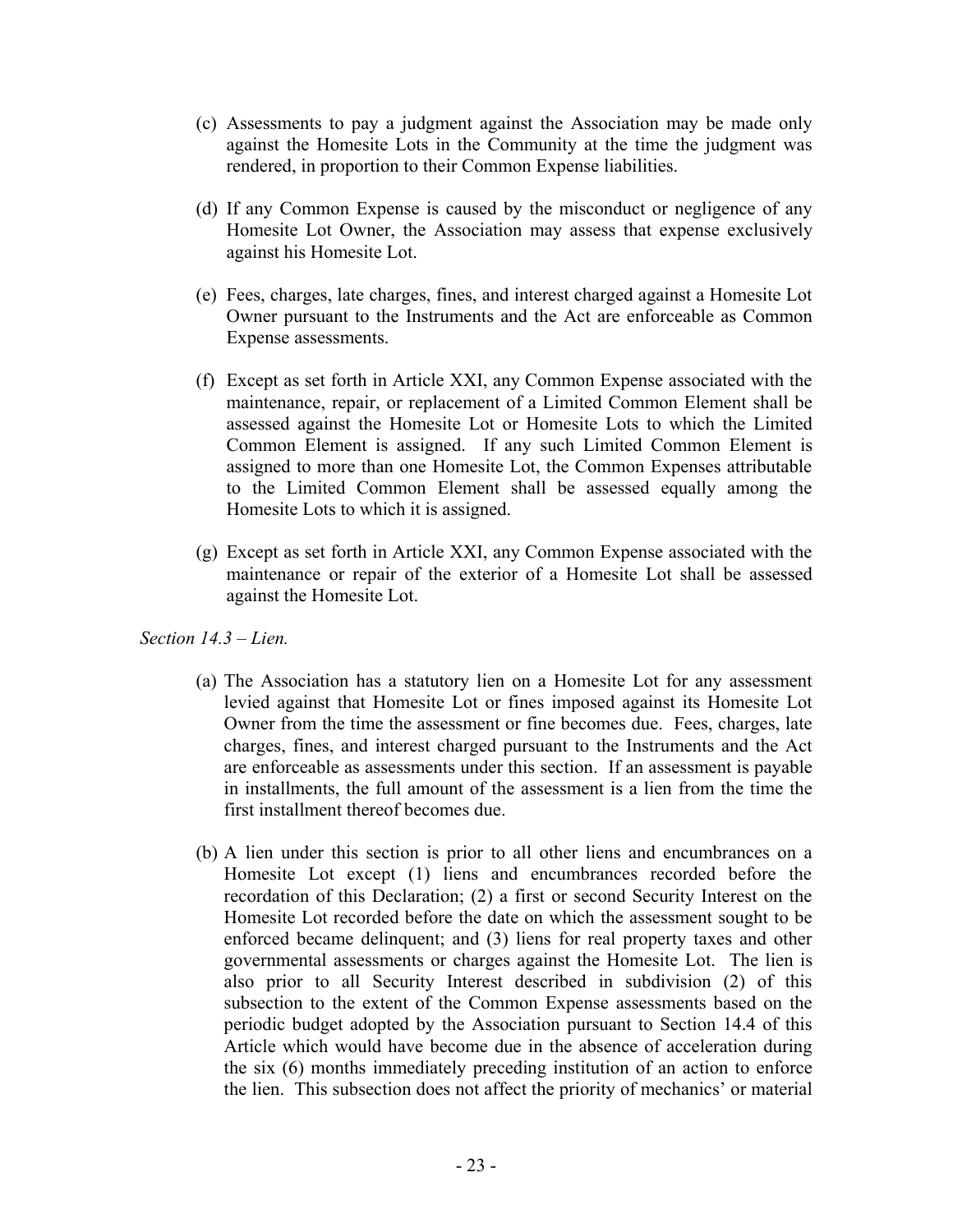men's liens, or the priority of liens for other assessments made by the **Association** 

- (c) Recording of this Declaration constitutes record notice and perfection of the lien. No further recordation of any claim of lien for assessment under this section is required.
- (d) A lien for unpaid assessments is extinguished unless proceedings to enforce the lien are instituted within two (2) years after the full amount of the assessments become due; provided, that if an owner of a Homesite Lot subject to a lien under this section files a petition for relief under the United States Bankruptcy Code, the period of time for instituting proceedings to enforce the Association's lien shall be tolled until thirty (30) days after the automatic stay of proceedings under Section 362 of the Bankruptcy Code is lifted.
- (e) This section does not prohibit actions to recover sums for which subsection (a) of this section creates a lien or prohibit the Association from taking a deed in lieu of foreclosure.
- (f) A judgment or decree in any action brought under this section shall include costs and reasonable attorney's fee for the prevailing party.
- (g) The Association on written request shall furnish to a Homesite Owner a statement in recordable form setting forth the amount of unpaid assessment against the Homesite Lot. The statement shall be furnished within ten business days after receipt of the request and is binding on the Association, the Executive Board, and every Homesite Lot Owner.
- (h) The Association's lien may be foreclosed in like manner as a mortgage on real property.
- (i) No Homesite Lot Owner may exempt himself from liability for payment of the Common Expenses by waiver of the use or enjoyment of any of the Common Elements or by abandonment of the Homesite Lot against which the assessment are made.
- (j) If a holder of a first or second Security Interest in a Homesite Lot forecloses that Security Interest, the purchaser at the foreclosure sale is not liable for any unpaid assessments against that Homesite Lot which became due before the sale, other than the assessments which are prior to the Security Interest under Section 14.3(b). Any unpaid assessment not satisfied from the proceeds of sale become Common Expenses collectible from all the Homesite Lot Owners including the purchaser.
- (k) Any payments received by the Association in the discharge of a Homesite Lot Owner obligation may be applied to the oldest balance due.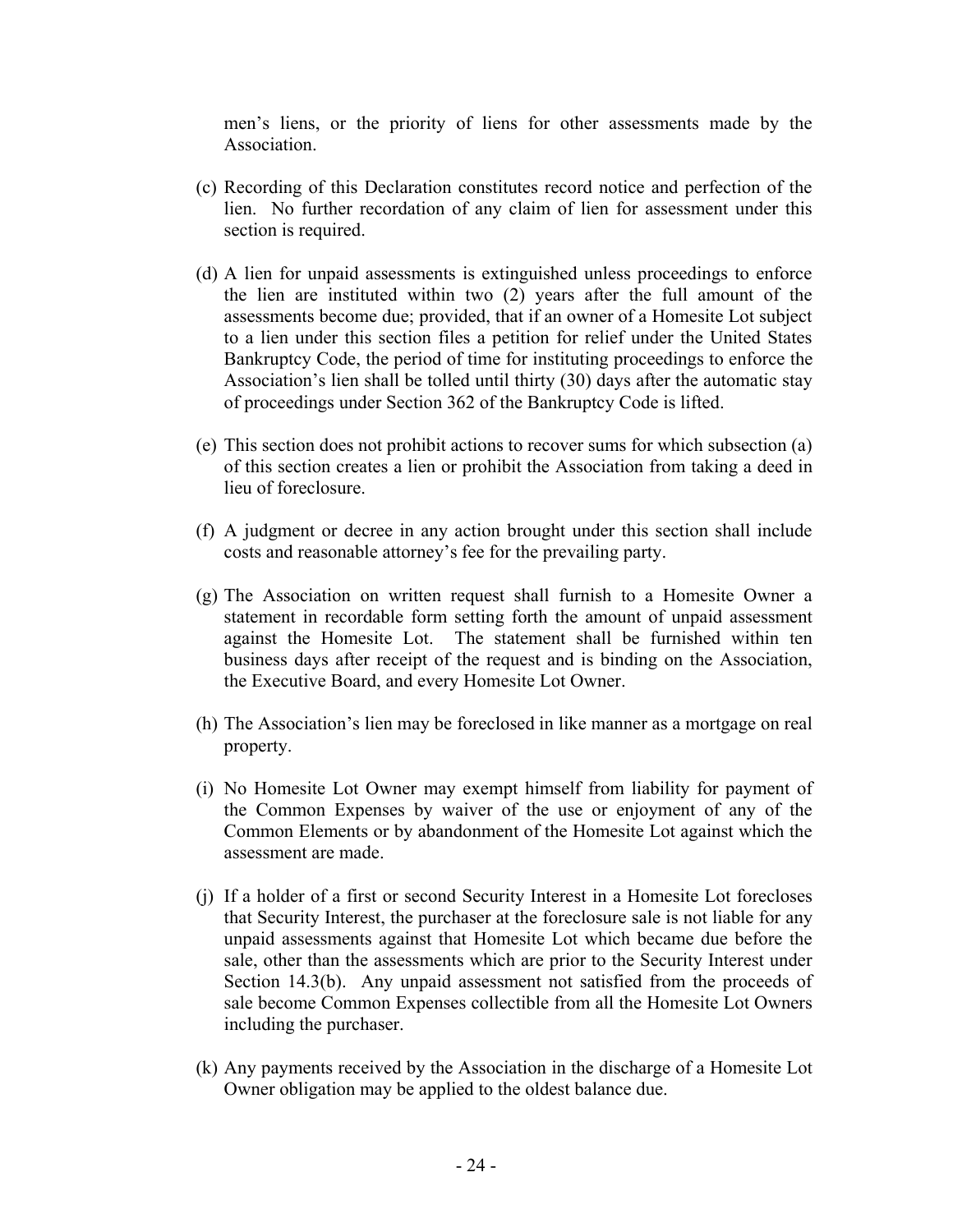(l) In any action by the Association to collect assessments or to foreclose a lien for unpaid assessments, the court may appoint a Receiver of the Homesite Lot Owner pursuant to Section 52-204 of the Connecticut General Statues to collect all sums alleged to be due from the Homesite Lot Owner prior to or during the pendency of the Action. The court may order the Receiver to pay any sums held by the Receiver to the Association during the pendency of the Action to the extent of the Association's Common Expense assessments based on a periodic budget adopted by the Association pursuant to Section 14.4 of this Declaration.

*Section 14.4 – Budget Adoption and Ratification.* Within thirty (30) days after the adoption of any proposed budget for the Community, the Executive Board shall provide a summary of the budget to all the Homesite Lot Owners, and shall set a date for a meeting of the Homesite Lot Owners to consider ratification of the budget not less than fourteen (14) nor more than thirty (30) days after mailing of the summary. Unless at that meeting a majority of Homesite Lot Owners reject the budget, the budget is ratified, whether or not a quorum is present. In the event the proposed budget is rejected, the periodic budget last ratified by the Homesite Lot Owners shall be continued until such time as the Homesite Lot Owners ratify a subsequent budget proposed by the Executive Board. The Executive Board, absent health and safety issues, can only approve non-budgeted expenditures of under \$5,000.00.

*Section 14.5 – Ratification of Special Assessments.* If the Executive Board votes to levy a special assessment in an amount greater than fifteen (15%) percent of the current annual operating budget, the Executive Board shall submit the special assessment to the Homesite Lot Owners for ratification in the same manner as a budget under Section 14.4.

*Section 14.6 – Certificate of Payment of Assessments.* The Association on written request shall furnish to a Homesite Lot Owner a statement in recordable form setting forth the amount of unpaid assessments against the Homesite Lot. The statement shall be furnished within ten (10) business days after receipt of the request and is binding on the Association, the Executive Board, and every Homesite Lot Owner.

*Section 14.7 – Monthly Payment of Common Expenses.* All Common Expenses assessed under Sections 14.1 and 14.2 shall be due and payable monthly.

*Section 14.8 – Commencement of Common Expenses.* Common Expense assessments shall begin for each Homesite Owner on the first  $(1<sup>st</sup>)$  day of the month in which conveyance of the Homesite Lot to a new Homesite Lot Owner occurs.

*Section 14.9 – Personal Liability of Homesite Lot Owners.* The Owner of a Homesite Lot at the time a Common Expense Assessment or portion thereof is due and payable is personally liable for the assessment. Personal liability for the assessment shall not pass to a successor in title to the Homesite Lot unless he or she agrees to assume the obligation.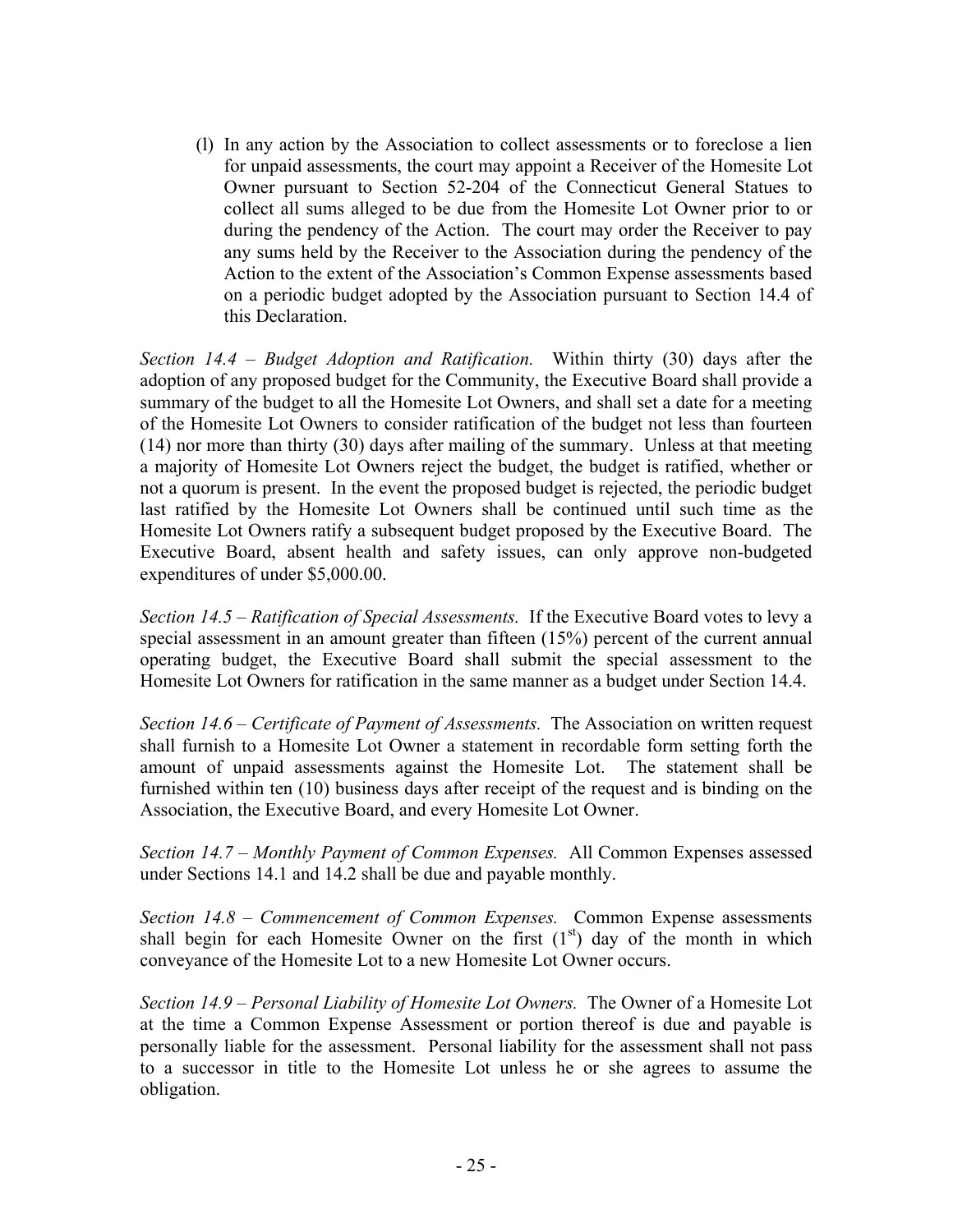#### **ARTICLE XV**

#### **Persons and Homesite Lots Subject to Instruments**

*Section 15.1 – Compliance with Instruments.* All Homesite Lot Owners, tenants, mortgagees, and occupants of Homesite Lots shall comply with the Instruments. The acceptance of a deed or the exercise of any incident of ownership or the entering into of a lease or the entering into occupancy of a Homesite Lot constitutes agreement that the provisions of the Instruments are accepted and ratified by such Homesite Lot Owner, tenant, mortgagee, or occupant, and all such provisions are covenants running with the land and shall bind any Persons having at any time any interest or estate in such Homesite Lot.

*Section 15.2 – Adoption of Rules.* The Executive Board may adopt Rules regarding the use and occupancy of Homesite Lots, Common Elements, and Limited Common Elements and the activities of occupants, subject to Notice and Comment.

#### **ARTICLE XVI**

#### **Insurance**

*Section 16.1 – Maintaining Insurance.* The Association shall obtain and maintain insurance on the Common Elements as required by the Act and this Declaration to the extent reasonably available.

*Section 16.2 – Physical Damage.* The Association shall maintain property insurance on the Common Elements (except as hereinafter set forth in this Section 16.2) insuring against all risks of direct physical loss commonly insured against. The total amount of insurance after application of any deductible shall not be less than one hundred (100%) percent of the current replacement value, if required by an Eligible Mortgagee, and in any event, not less than the higher of eighty (80%) percent of the actual cash value of the insured property or an amount sufficient to avoid coinsurance under any applicable insurance policy, at the time the insurance is purchased and at each renewal date, exclusive of land, excavations, foundations, and other items normally excluded from property policies**. The insurance maintained under this section shall not include the Homesite Lots or the residence and other Improvements constructed therein or thereon, or any Limited Common Elements, except for any portion of the community septic system or any detention or drainage basins and structures located on or within the Limited Common Elements or Homesite Lots.** The Association shall maintain insurance in an amount equal to the actual cash value of personal property owned by the Association. Prior to obtaining any insurance on Common Elements under this Section, and at least annually thereafter, the Executive Board shall take reasonable steps satisfactory to the insurance company to determine the replacement cost of the Common Elements or obtain an agreed amount endorsement.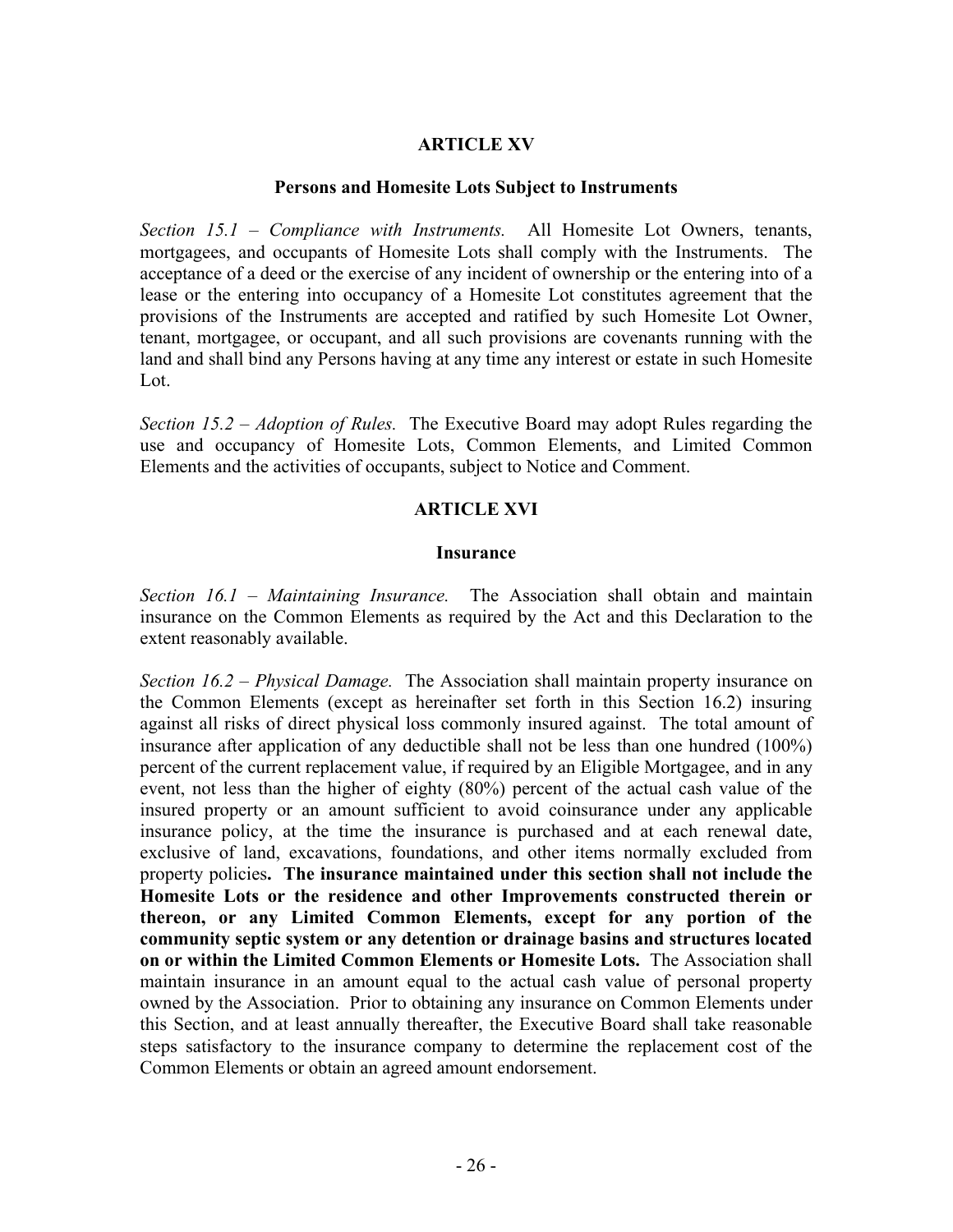*Section 16.3 – Liability Insurance.* The Association shall maintain liability insurance, including medical payments insurance, in an amount determined by the Executive Board, but not less that \$1,000,000.00, covering all occurrences commonly insured against for death, bodily injury, and property damage arising out of or in connection with the use, ownership, or maintenance of the Common Elements (excluding the Limited Common Elements, provided, however, such coverage shall extend to and cover any Improvements located with Limited Common Elements for which the Association is responsible for maintaining, repairing, or replacing, as set forth in Articles XVI and XXI of this Declaration).

*Section 16.4 – Other Provisions.* Insurance policies carried pursuant to Sections 16.2 and 16.3 shall provide that each Homesite Lot Owner is an insured person under the policy with respect to liability arising out of his interest in the Common Elements or membership in the Association, that the insurer waives its right to subrogation under the policy against any Homesite Lot Owner or employee of Homesite Lot Owner, that no act or omission by any Homesite Lot Owner, unless acting within the scope of his authority on behalf of the Association, will void the policy or be a condition to recovery under the policy, and that if, at the time of a loss under the policy, there is other insurance in the name of a Homesite Lot Owner covering the same risk covered by the policy, the Association's policy provides primary insurance.

*Section 16.5 – Insurance Not Reasonably Available.* If the insurance described in Section 16.2 and 16.3 is not reasonably available, the Association promptly shall cause notice of that fact to be hand-delivered or sent prepaid by United States mail to all Homesite Lot **Owners** 

*Section 16.6 – Payment of Insurance Proceeds.* Any loss covered by the property policy under Section 16.2 shall be adjusted with the Association, but the insurance proceeds for that loss are payable to any insurance trustee designated for that purpose, or otherwise to the Association, and not to any holder of a Security Interest. The insurance trustee or the Association shall hold any insurance proceeds in trust for the Association, Homesite Lot Owners, and lien holders as their interests may appear. Subject to the provisions of Article XVII, the proceeds shall be disbursed first for the repair or restoration of the damaged property, and the Association, Homesite Lot Owners, and lien holders are not entitled to receive payment of any portion of the proceeds unless there is a surplus of proceeds after the Property has been completely repaired or restored, or the Community is terminated.

*Section 16.7 – Homesite Lot Owner Policies.* Each Homesite Lot Owner shall insure the residence and other Improvements on the Homesite Lot against "All Risks," with full replacement coverage, and shall maintain liability coverage covering all occurrences commonly insured against for death, bodily injury, and property damage arising out of or in connection with the use, ownership, or maintenance of the Homesite Lot. The Homesite Lot Owner shall name the Association as an Interested Third Party on all policies. A copy of the Homesite Lot Owner's coverage shall be provided to the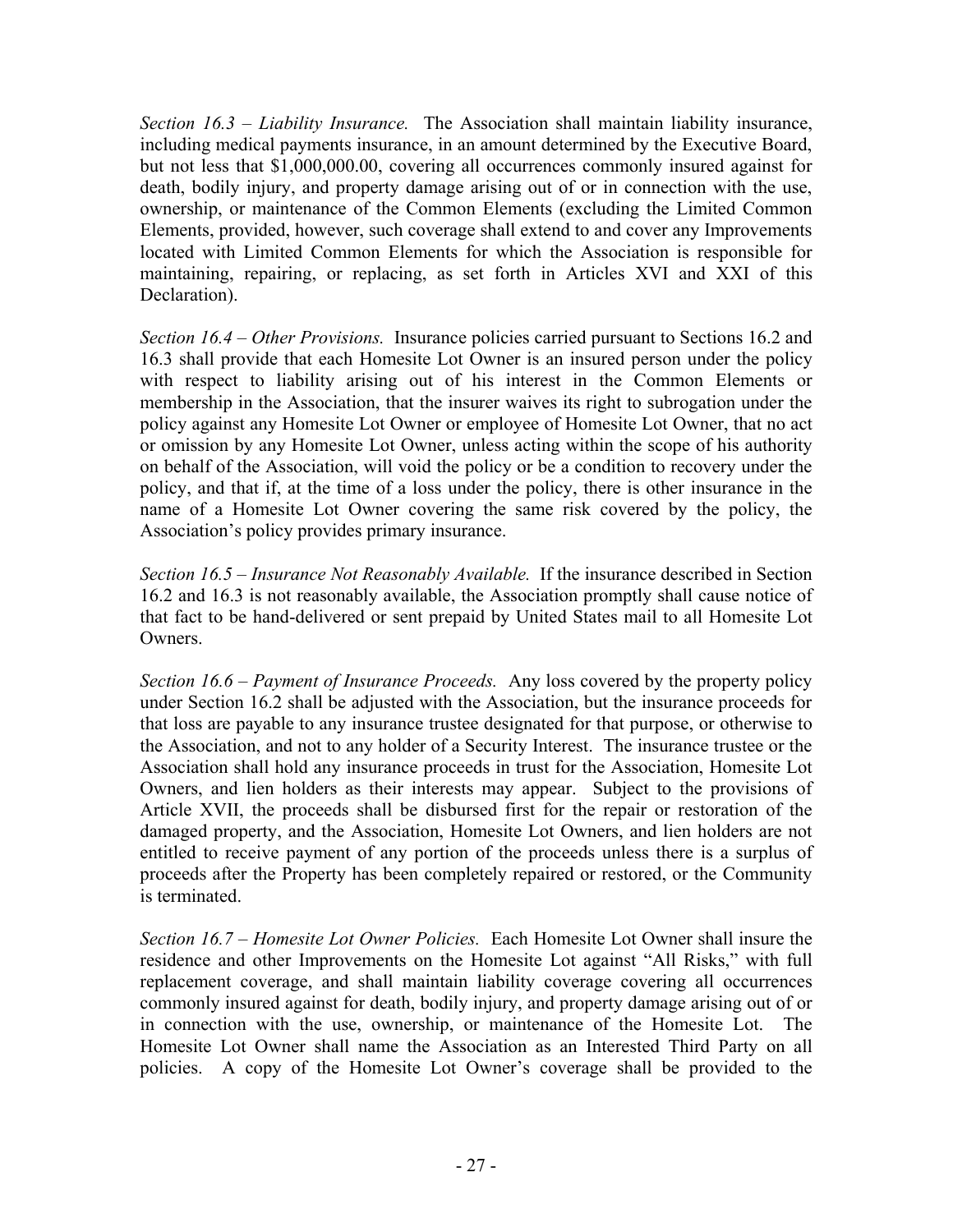Association simultaneously with the conveyance of a Homesite Lot and upon each Renewal thereof.

*Section 16.8 – Workers' Compensation Insurance.* If direct employees are hired by Great Oak Farm Homeowners Association, the Executive Board shall obtain workers' compensation insurance to meet the requirements of the laws of the State of Connecticut.

*Section 16.9 – Directors' and Officers' Liability Insurance.* The Executive Board shall obtain and maintain directors' and officers' liability insurance, if available, covering all of the Directors and Officers of the Association in such limits as the Executive Board may, from time to time, determine.

*Section 16.10 – Other Insurance.* The Executive Board is authorized to obtain and maintain such other insurance as it may from time to time deem appropriate.

*Section 16.11 – Insurance Certificates.* An insurer that has issued an insurance policy shall issue certificates or memoranda of insurance to the Association and, on written request, to any Homesite Lot Owner or holder of a Security Interest. The insurer issuing the policy may not cancel or refuse to renew it until thirty (30) days after notice of the proposed cancellation or non-renewal has been mailed to the Association, each Homesite Lot Owner, and each holder of a Security Interest to whom a certificate or memorandum of insurance has been issued at their respective last known addresses.

*Section 16.12 – Premiums.* Premiums for insurance policies purchased by the Association shall be a Common Expense.

#### **ARTICLE XVII**

#### **Damage To or Destruction of Property**

*Section 17.1 – Duty to Repair or Restore.* Any portion of the Common Elements and Limited Common Elements for which the Association is required to maintain insurance under Article XVI which is damaged or destroyed shall be repaired or replaced promptly by the Association unless (A) the Community is terminated, in which case C.G.S.§47-237 applies; (B) repair or replacement would be illegal under any state or local statute or ordinance governing heath or safety; or (C) eighty (80%) percent of the Homesite Lot Owners, including every owner of a Homesite Lot to which the damaged or destroyed Limited Common Element is assigned, vote not to rebuild. The cost of repair or replacement in excess of insurance proceeds and reserves is a Common Expense. The cost of repair and replacement in excess of insurance proceeds for a residence and/or other Improvements constructed upon a Homesite Lot is the sole responsibility of the Homesite Lot Owner.

*Section 17.2 – Plans.* The Common Elements must be repaired and restored in accordance with either the original plans and specifications or other plans and specifications which have been approved by the Executive Board, a majority of the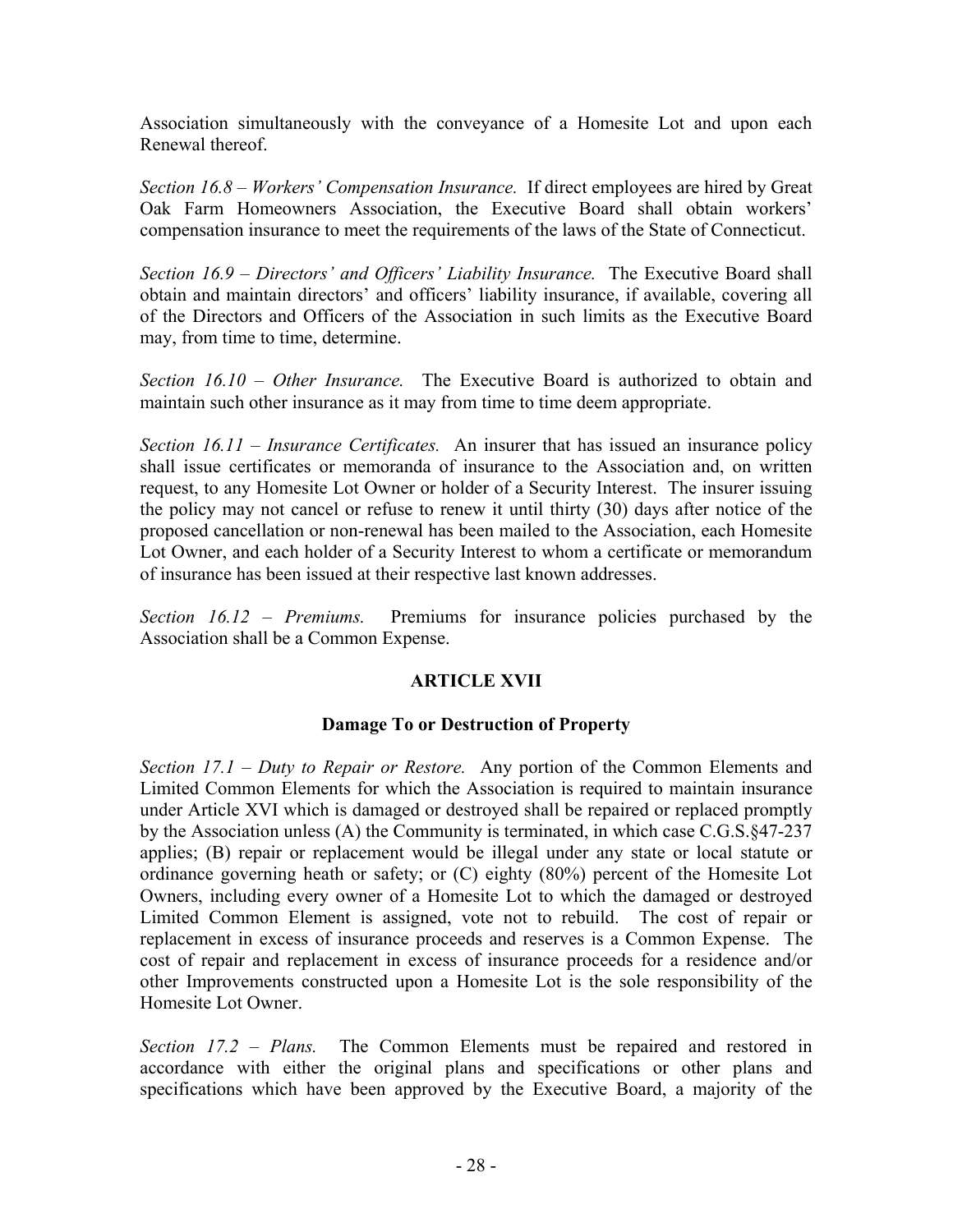Owners, and fifty-one (51%) percent of eligible mortgagees. The Homesite Lots, the Limited Common Elements, and any improvements located therein or thereon must be repaired and restored by the Homesite Lot Owner in accordance with either the original plans and specifications of the affected Homesite Lots, as the same may have been modified as a result of additions or alterations made in accordance with Article XXIV, or, subject to Article XXIV, other plans and specifications which have been approved by the Executive Board and the ARB.

*Section 17.3 – Distribution of Insurance Proceeds.* If the entire Community is not repaired or replaced (a) the insurance proceeds attributable to the damaged Common Elements shall be used to restore the damaged area to a condition compatible with the remainder of the Common Interest Community; and (b) except to the extent that other persons will be distributees, (i) the insurance proceeds attributable to Limited Common Elements that are not rebuilt shall be distributed to the Owners of the Homesite Lots to which those Limited Common Elements were allocated, or to lien holders, as their interest may appear, and (ii) the remainder of the proceeds shall be distributed to all the Homesite Lot Owners or lien holders, as their interest may appear, in proportion to the Common Expense liabilities of all the Homesite Lots.

*Section 17.4 – Certificates by the Executive Board.* A trustee, if one is appointed under the provisions of Section 16.6, may rely on the following certifications in writing made by the Executive Board:

- (a) Whether or not damaged or destroyed Property is to be repaired or restored;
- (b) The amounts to be paid for repairs or restoration and the names and addresses of the parties to whom such amounts are to be paid.

*Section 17.5 – Certificates by Attorneys.* If payments are to be made to Homesite Lot Owners or mortgagees, the Executive Board, and the trustee, if any, shall obtain and may rely on an attorney's certificate of title or a title insurance policy based on a search of the land records of the Town of Monroe from the date of the recording of the original Declaration stating the names of the Homesite Lot Owners and the mortgagees.

#### **ARTICLE XVIII**

#### **Rights to Notice and Comment; Notice and Hearing**

*Section 18.1 – Right to Notice and Comment.* Before the Executive Board amends the Bylaws or the Rules, and at any other time the Executive Board determines, the Homesite Lot Owners have the right to receive notice of the proposed action and the right to comment orally or in writing. Notice of the proposed action shall be given to each Homesite Lot Owner in writing and shall be delivered personally or by mail to all Homesite Lot Owners at such address as appears in the records of the Association. The notice shall be given not less than five (5) days before the proposed action is to be taken.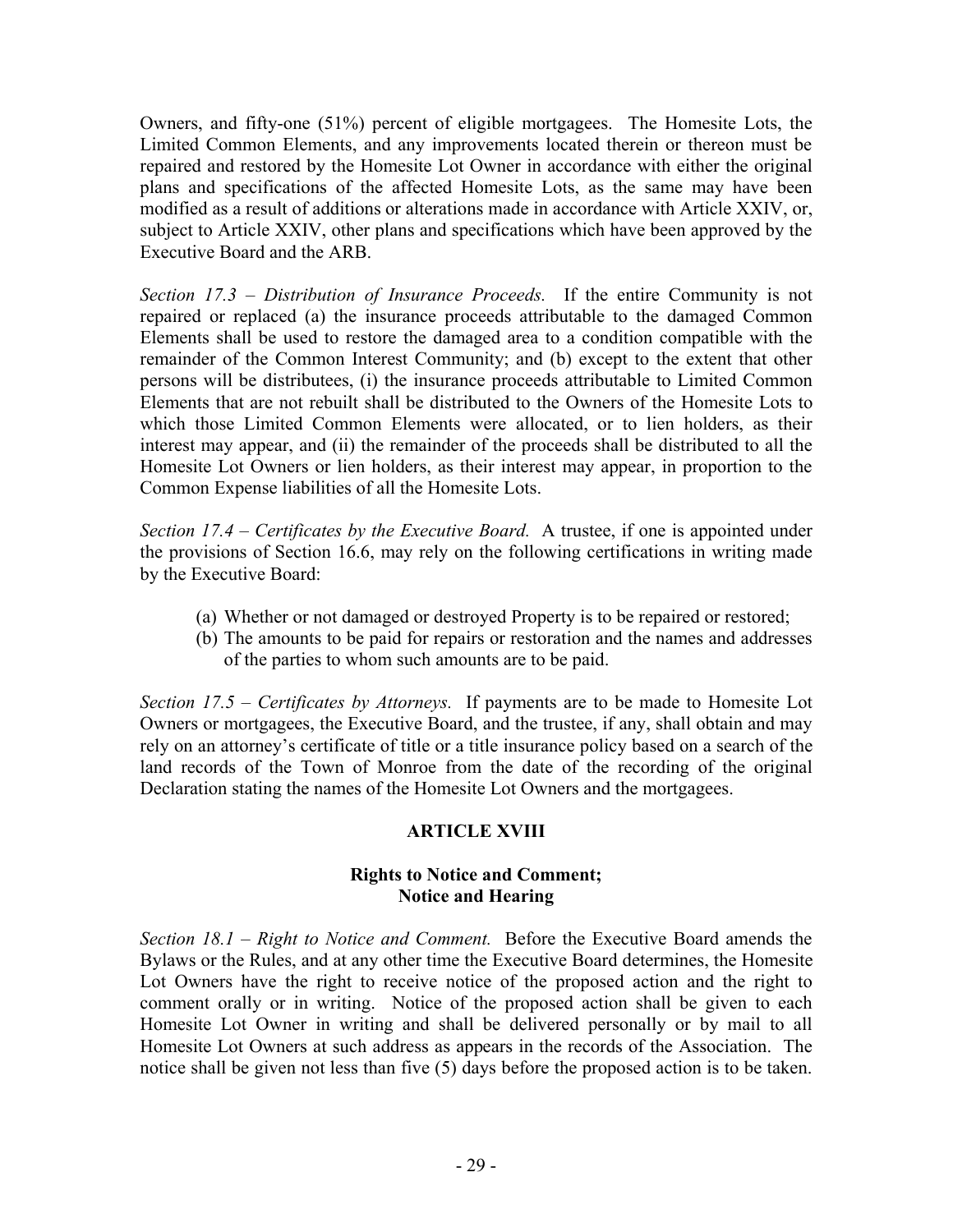The right to Notice and Comment does not entitle a Homesite Lot Owner to be heard at a formally constituted meeting.

*Section 18.2 – Right to Notice and Hearing.* Whenever the Instruments require that an action be taken after "Notice and Hearing," the following procedure shall be observed: The party proposing to take the action (e.g., the Executive Board, a committee, an officer, the manager, etc.) shall give written notice of the proposed action to all Homesite Lot Owners or occupants of Homesite Lots whose interest would be significantly affected by the proposed action. The notice shall include a general statement of the proposed action and the date, time, and place of the hearing. At the hearing, the affected person shall have the right, personally or by a representative, to give testimony orally, in writing, or both (as specified in the notice), subject to reasonable rules of procedure established by the party conducting the meeting to assure a prompt and orderly resolution of the issues. Such evidence shall be considered in making the decision but shall not bind the decision makers. The affected person shall be notified of the decision in the same manner in which notice of the meeting was given.

*Section 18.3 – Appeals.* Any Person having a right to Notice and Hearing shall have the right to appeal to the Executive Board from a decision of persons other than the Executive Board by filing a written notice of appeal with the Executive Board within ten (10) days after being notified of the decision. The Executive Board shall conduct a hearing within thirty (30) days, giving the same notice and observing the same procedures as were required for the original meeting.

#### **ARTICLE XIX**

#### **Open Meetings**

*Section 19.1 – Access.* All meetings of the Executive Board, at which action is to be taken by vote at such meeting shall be open to the Homesite Lot Owners, except as hereafter provided.

*Section 19.2 – Notice.* Notice of every such meeting, shall be give not less than twentyfour (24) hours prior to the time set for such meeting, but posting such notice in a conspicuous location, except that such notice will not be required if an emergency situation requires that the meeting be held without delay.

*Section 19.3 – Executive Sessions.* Meetings of the Executive Board may be held in executive session, without giving notice and without the requirement that they be open to Homesite Lot Owners, in either of the following situations only:

- (a) No action is taken at the executive session requiring the affirmative vote of Directors; or
- (b) The action taken at the executive session involves personnel, pending litigation, or enforcement of actions.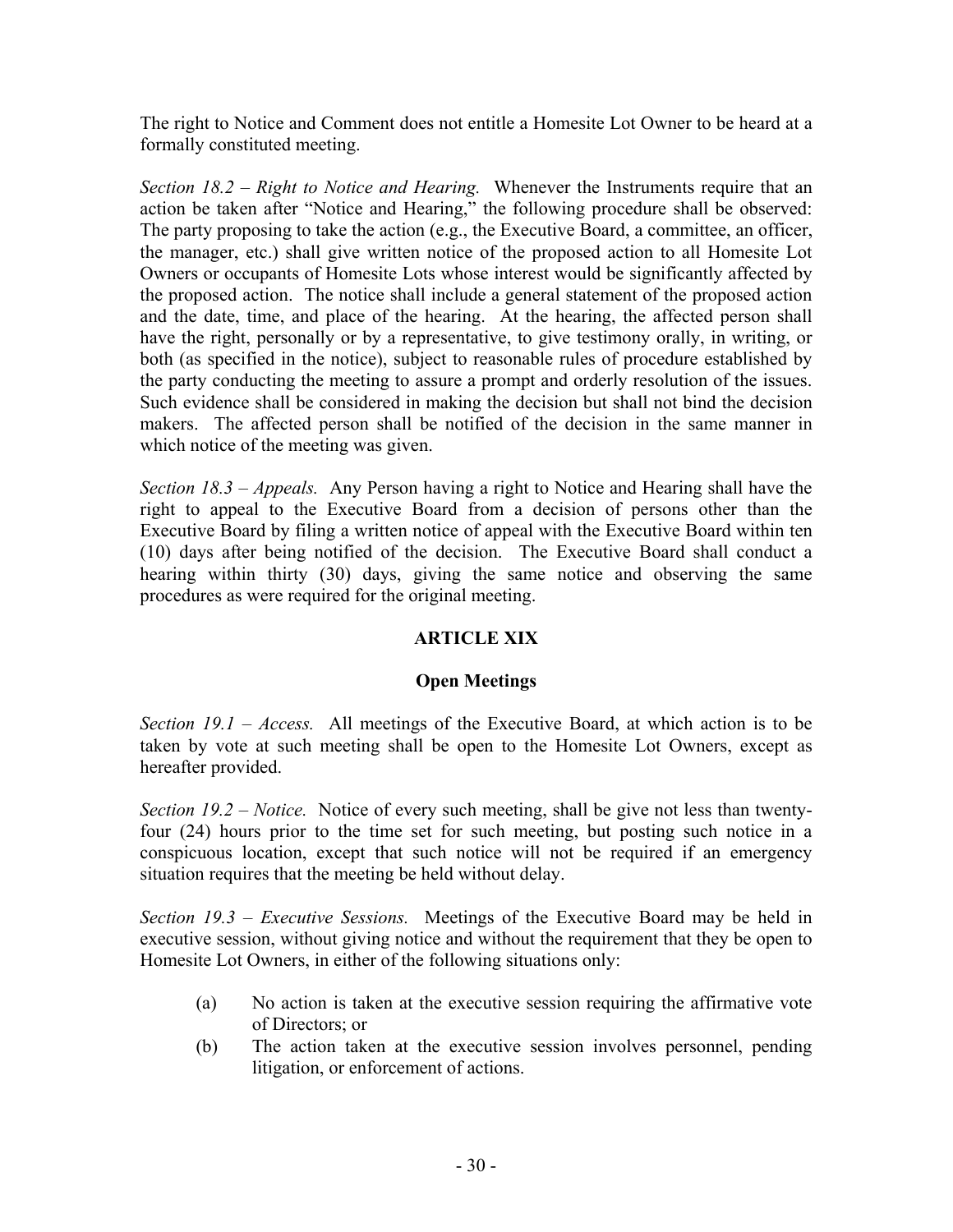#### **ARTICLE XX**

#### **Executive Board**

The Executive Board may act in all instances on behalf of the Association, except as provided in this Declaration, the Bylaws, or the Act. The Executive Board may not act on behalf of the Association to amend this Declaration, to terminate the Community, or to elect members of the Executive Board or determine the qualifications, powers and duties, or terms of office of Executive Board members, but the Executive Board may fill vacancies in its membership for the unexpired portion of any term.

#### **ARTICLE XXI**

#### **Maintenance, Repair, and Replacement**

*Section 21.1 – Common Elements.* The Association shall maintain, repair, and replace all the Common Elements, other than Limited Common Elements.

*Section 21.2 – Homesite Lots.* Except as hereinafter set forth, each Homesite Lot Owner shall maintain, repair, and replace, at his or her own expense, all portions of his or her Homesite Lot, including any improvements constructed thereon or within**. If the Homesite Lot Owner refuses or fails to do so, the Association may take such action as set forth in Article XXIV, and all costs and expenses associated therewith shall be assessed against the Homesite Lot.** 

*Sections 21.3 – Landscaping.* Each Homesite Lot Owner shall be responsible for the landscaping located on the Limited Common Element allocated exclusively to such Homesite Lot, including mowing grass, raking leaves, pruning as necessary all bushes, trees, and shrubs, and maintaining flower beds.

*Section 21.4 – Snow Removal; Driveways.* Each Homesite Lot Owner shall be responsible for removing snow, leaves, sand, and other debris from all walkways, stoops, patios, decks, and driveways which are part of the Homesite Lot or which constitute Limited Common Elements assigned to his or her Homesite Lot.

*Section 21.5 – Utilities.* As set forth in Section 4.4, certain Improvements (such as utility lines) on or within a Homesite Lot or Limited Common Element allocated exclusively to such Homesite Lot, whether or not they serve only that Homesite Lot, are Common Elements when located outside of a residence located on the Homesite Lot, and are part of the Homesite Lot when located within the residence. The responsibility of maintaining, repairing, and replacing such improvements is the responsibility of the Association, if such improvements are Common Elements, or the Homesite Lot Owner, if part of the Homesite Lot.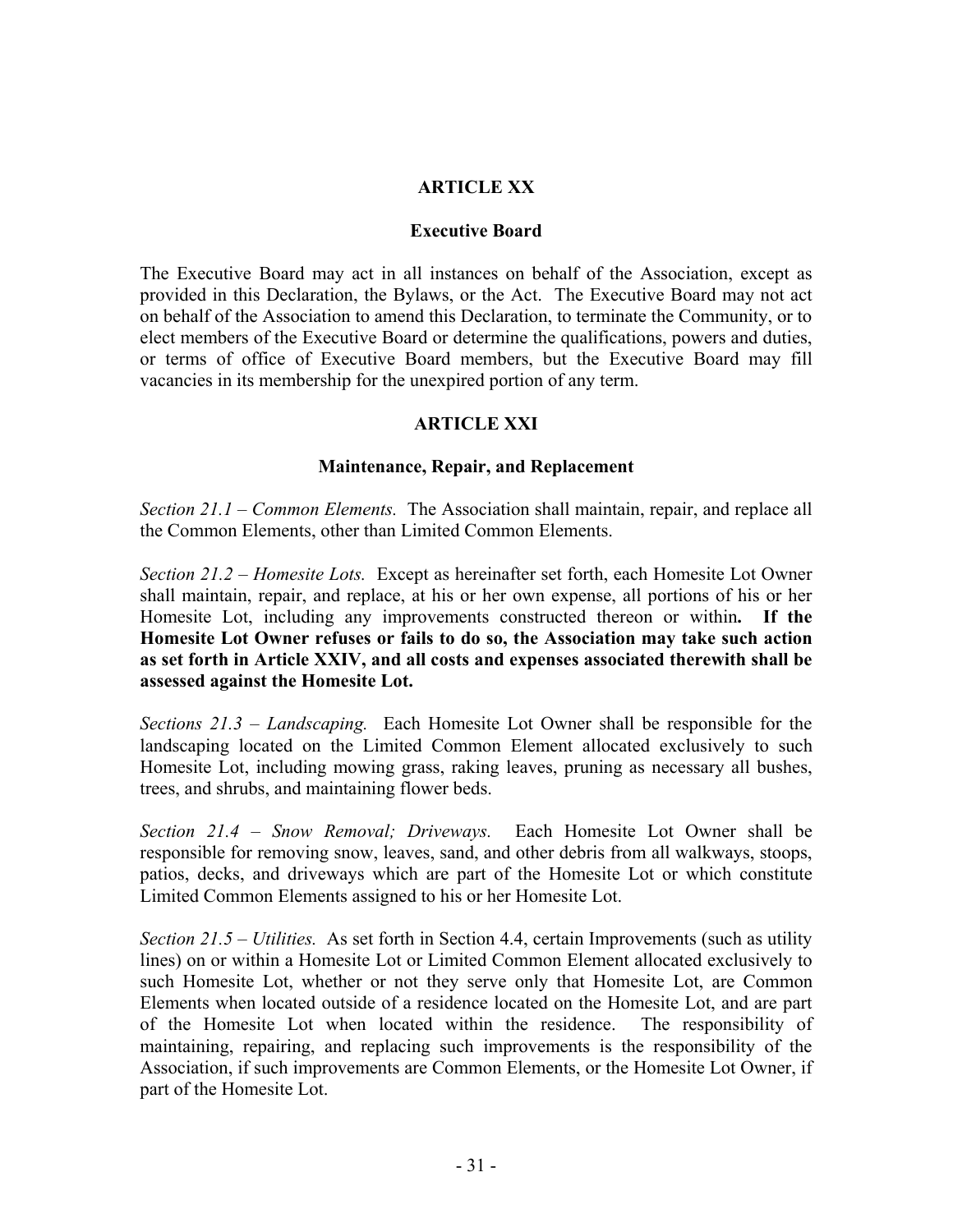*Section 21.6 – Limited Common Elements.* Each Homesite Lot Owner shall be responsible for the maintenance, repair, and replacement of all Limited Common Elements allocated exclusively to such Homesite Lot. **If the Homesite Lot Owner refuses or fails to do so, the Association may take such action as set forth in Article XXIV, and all costs and expenses associated therewith shall be assessed against the Homesite Lot.** 

*Section 21.7 – Access.* Any person authorized by the Executive Board shall have the right of access to all portions of the Property for the purpose of correcting any condition threatening a Homesite Lot, other Homesite Lots, or the Common Elements, or Improvements located thereon, and for the purpose of performing installations, alterations, or repairs, and for the purpose of reading, repairing, or replacing utility meters and related pipes, valves, wires, and equipment, detention or drainage basins or the community septic system, provided that requests for entry are made in advance and that any such entry is at a time reasonably convenient to the affected Homesite Lot Owner. In case of an emergency, no such request or notice is required and such right of entry shall be immediate, whether or not the Homesite Lot Owner is present at the time.

*Section 21.8 – Repairs Resulting from Negligence.* Each Homesite Lot Owner shall reimburse the Association for any damages to any other Homesite Lot or to the Common Elements caused intentionally, negligently, or by his or her failure to properly maintain, repair, or make replacements to his or her Homesite Lot or Limited Common Elements, as applicable. The Association shall be responsible for damage to Homesite Lots, including Limited Common Elements allocated exclusively to such Homesite Lots, caused intentionally, negligently, or by its failure to maintain, repair, or make replacements to the Common Elements (excluding Limited Common Elements).

#### **ARTICLE XXII**

#### **Right to Assign Future Income**

The Association may assign its future income, including its right to receive Common Expenses, only by the affirmative vote of Homesite Lot Owners of Homesite Lots to which at least fifty-one (51%) percent of the votes in the Association are allocated at a meeting called for that purpose.

#### **ARTICLE XXIII**

#### **Condemnation**

If part or all of the Common Interest Community is taken by any power having the authority of Eminent Domain, all compensation and damages for and on account of the taking shall be payable in accordance with the Act.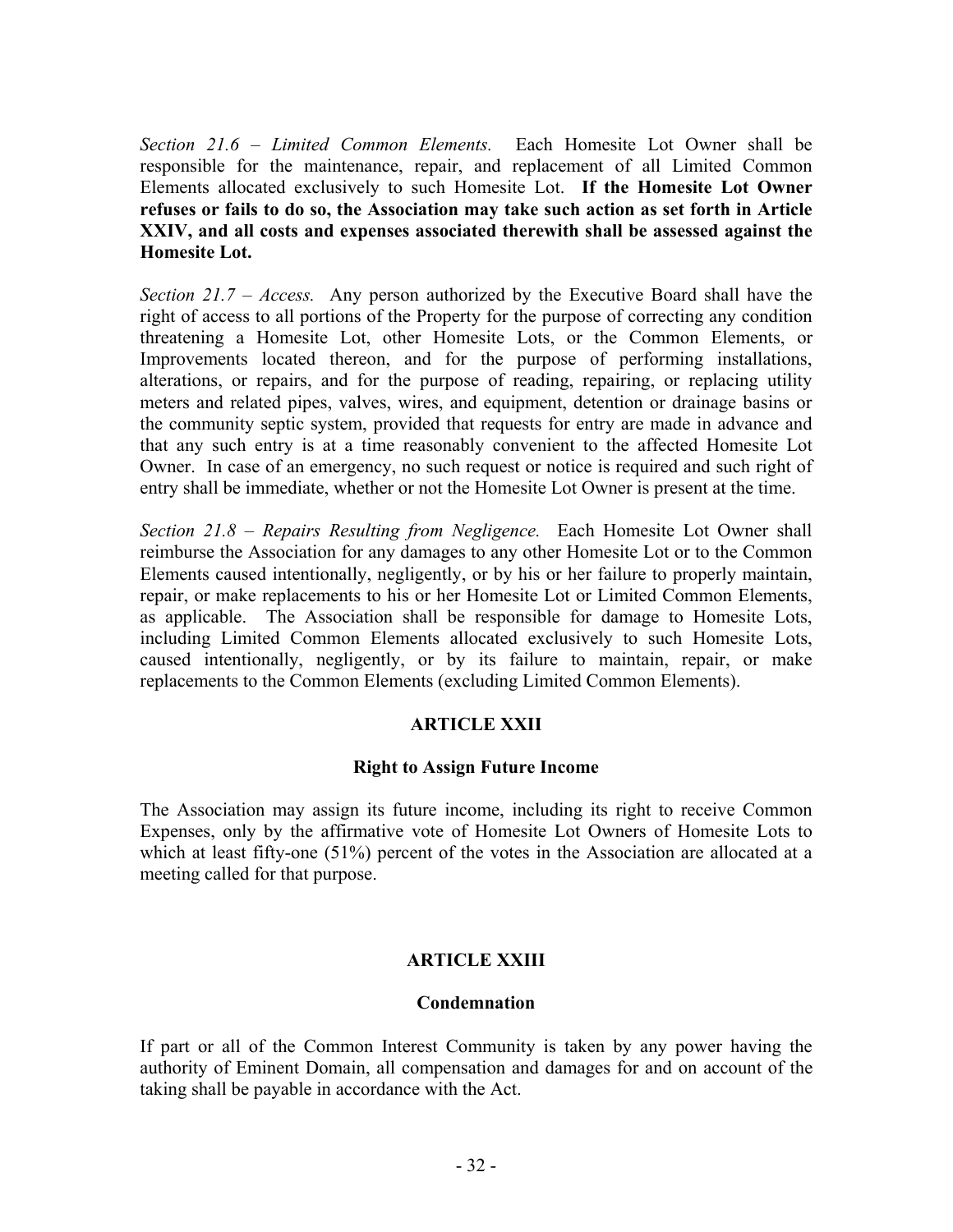#### **ARTICLE XXIV**

#### **Restrictions and Covenants**

*Section 24.1 – Required Approvals. Architectural Review Board.* The Association may delegate certain powers and responsibilities to an Architectural Review Board ("ARB"). The objective of the ARB shall be to ensure that the appearance of Great Oak Farm is maintained. The ARB shall establish certain minimum standards with regard to the appearance of the Homesite Lots and the residences and other Improvements thereon, while providing for maximum flexibility for each Homesite Lot owner to exercise individual creativity and personal taste.

*Section 24.2 – Exterior Appearance.* The appearance, including the color, of the front, sides, and rear facades (including the roof) of the residence (including the garage) constructed on or within a Homesite Lot shall not be altered without the prior written consent of the ARB.

*Section 24.3 – Approval.* The ARB shall consider all federal, state, or municipal ordinances as outlined in Article I of this Declaration. The most important of these restrictions or limitations are:

- (a) No additional bedrooms may be created in any residence beyond that outlined in the original warranty deed on file in the Town Clerk's office. Our state permit for our septic wastewater disposal is based on a limited number of bedrooms per system and we are not permitted to exceed this number. Also, the state waste water permit does not allow garbage disposals to be installed in homes involved in a community septic system.
- (b) Planning and Zoning Policy of the Town of Monroe as follows:
	- (1) The detached homes were constructed and are operated under a common interest association; therefore, incursion into the common land, regardless of exclusive use privileges, cannot be considered.
	- (2) Sewage systems had been specifically designed and sized based upon a specific number of bedrooms and occupancies and there should be no departure from that which was originally approved.
	- (3) Basements may be finished but additional bedrooms may not be created.

Prior to considering a Homesite Lot Owners' request for permission to alter any exterior roofline or any exterior façade, or any requests to alter the interiors, i.e., finished basements, powder rooms, etc., the ARB may request such documents as it may reasonably require, and may require, depending on the nature of the request, that no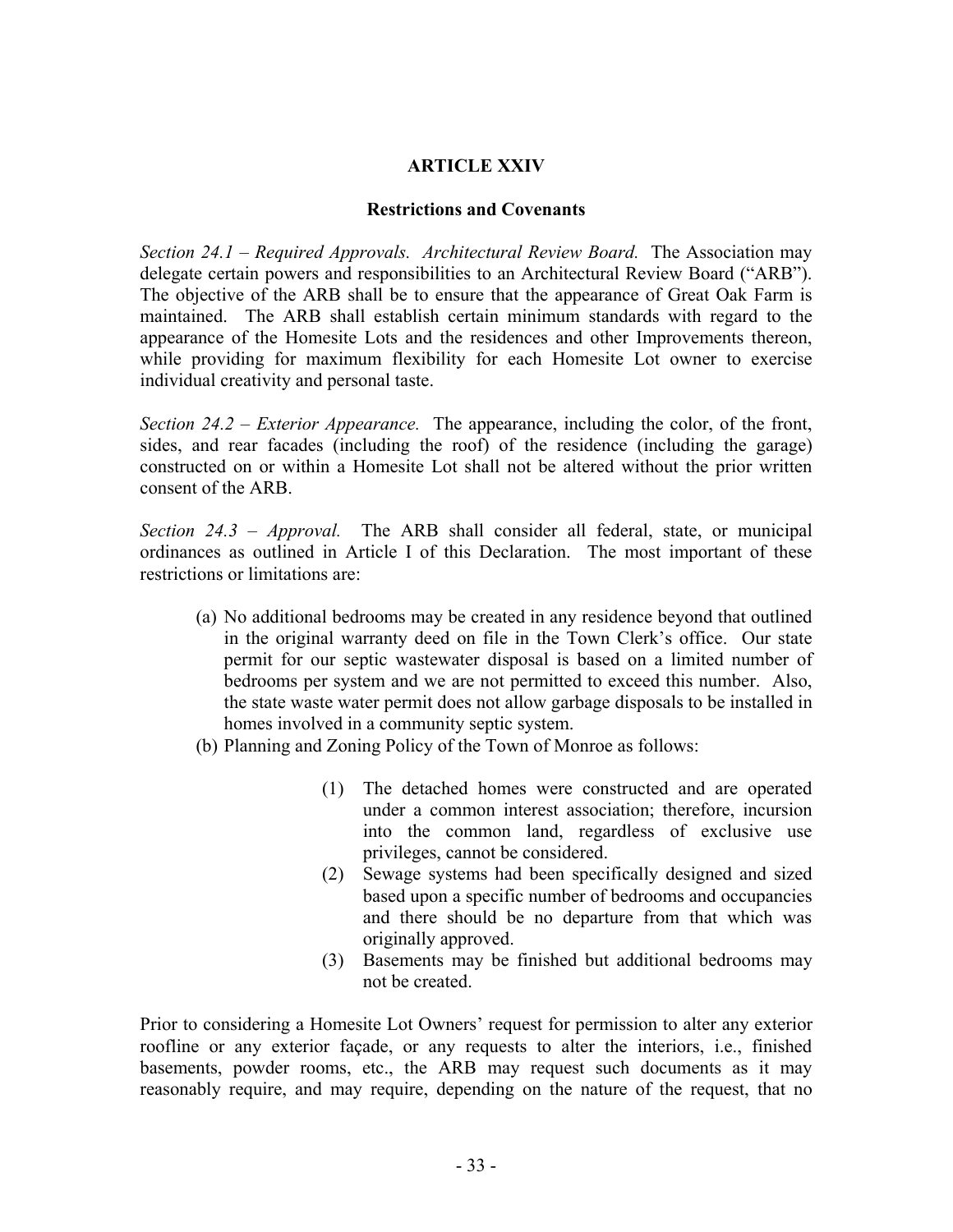construction be commenced unless and until a full set of plans and specifications are submitted and approved in writing by the ARB. In the event the ARB has not acted within sixty (60) days from the actual submission of all the required documents, plans, and specifications, the request shall be deemed to have been approved and the Homesite Lot Owner submitting the plans may proceed accordingly. The Owner of the Homesite Lot shall be responsible for obtaining any governmental permits necessary for the approved alteration, including zoning approval, inland wetlands, and building permits, including a revised certificate of occupancy, a copy of which is to be given to the ARB.

*Section 24.4 – Construction.* Any such approved construction once commenced shall be prosecuted with reasonable diligence and as expeditiously as possible until completed. During the construction period, the exterior of the Homesite Lot shall be kept as clean and clear of debris as is reasonably possible. Any such addition or exterior alteration shall be completed not later than twelve (12) months after ground is broken for same or work is commenced with respect thereto, delays due to forces outside the control of the Homesite Lot Owner and/or his general contractor or sub-contractors excepted. Each Homesite Lot Owner shall be responsible for the immediate repair and cleaning of any damage or evidence of construction to the road or any other Common Element caused by such Homesite Lot Owner or by such Homesite Lot Owner's contractor, sub-contractors, agents, or employees.

The Great Oak Farm Homeowner's Association cannot be held liable for any losses resulting from the failure of a Homeowner to obtain a valid "Current Certificate of Occupancy" and compliance with all related laws and regulations. It is the responsibility of the Homeowner to comply with the requirements of all local, state, and federal laws and regulations.

*Section 24.5 – Fences.* No fencing with a height in excess of four (4') feet shall be constructed on or maintained upon a Homesite Lot nor shall such fencing extend beyond the front façade of the residence constructed on the Homesite Lot. All fences shall be "see-through", i.e., picket, lattice, etc., fences, unless another style is approved by the ARB.

*Section 24.6 – Trees.* No trees may be removed from the common or conservation areas without prior written approval of the ARB and the Landscaping Committee. No tree four (4") inches in diameter or greater may be removed from a Homesite Lot without prior written approval of the ARB and the Landscaping Committee. Any Homesite Lot Owner who removes a tree(s) without such prior written approval shall be subject to a fine and may, at the discretion of the Great Oak Farm Executive Board, be required to replace all removed nursery stock.

*Section 24.7 – Refuse.* Each Homesite Lot Owner shall make private arrangements for the removal of refuse and recyclables from his Homesite Lot. Notwithstanding the foregoing, the Association may adopt Rules regarding said arrangements including limiting the identity of companies with which Homesite Lot Owners may contract for the removal of such items. Trash cans and recycling bins shall be kept in garages. All trash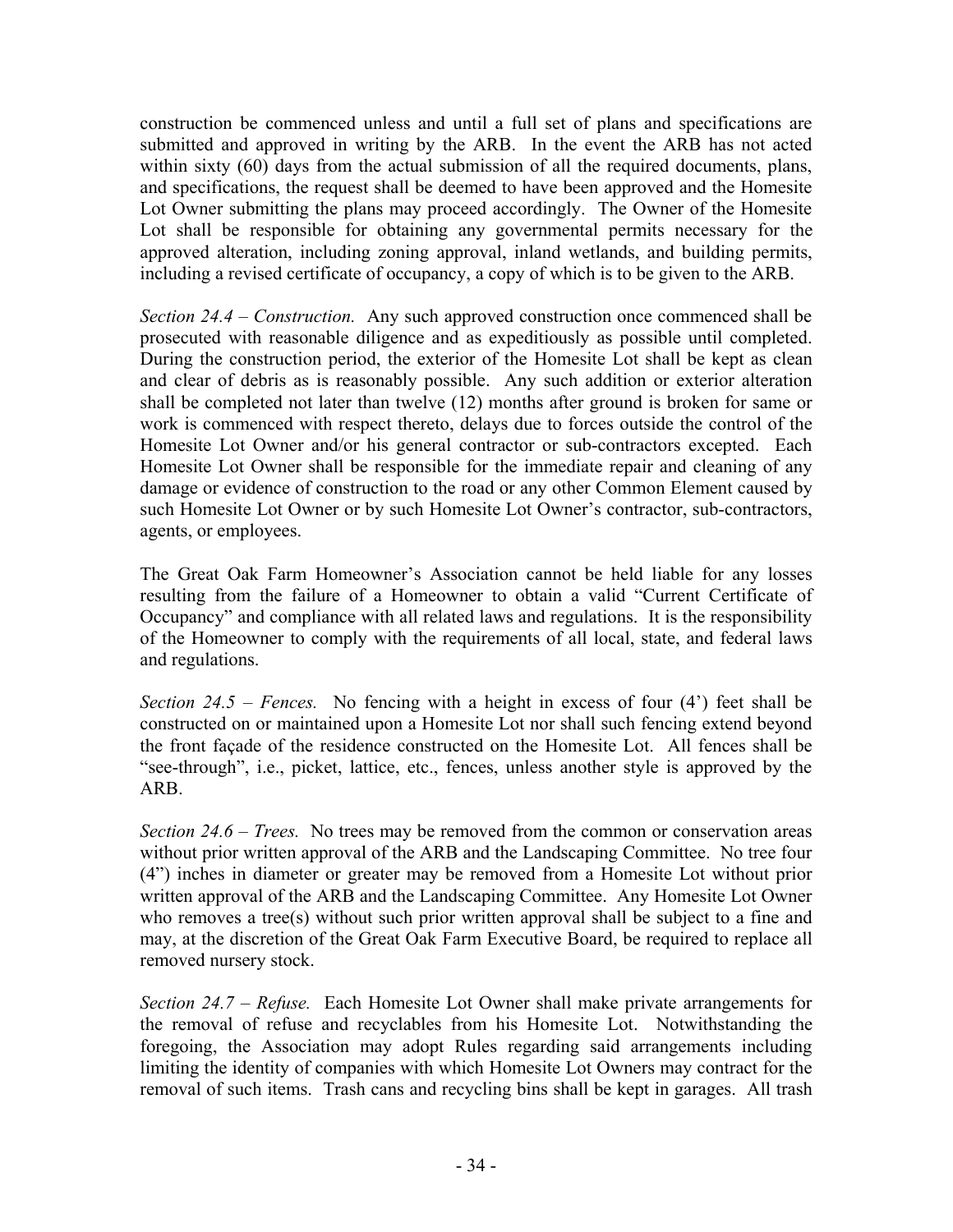cans and recyclables put out for collection shall be returned to proper storage by the end of the designated collection day. This will eliminate trash cans blowing over and littering Common and Limited Elements.

*Section 24.8 – Miscellaneous.* No structures or other improvements (other than landscaping and fences, the latter of which is governed by Section 24.5) with a height in excess of four (4') feet shall be constructed or maintained on a Homesite Lot within ten (10') feet of any Perimeter Boundary thereof. Clotheslines are not permitted on a Homesite Lot.

- a) Swings, gym sets, and "like equipment" are permitted only in the rear of a Homesite Lot. This will ensure safety as well as an esthetically appealing community. Homesite Lots that have logistically challenging rear lots will be able to locate the swing sets on side yards with ARB approval. Landscape screening may have to be installed at the discretion of the ARB and all costs will be paid for by the Homesite Lot Owner.
- b) Swimming pools, above or in-ground, and trampolines are not permitted on a Homesite Lot.

*Section 24.9 – Violations.* 

- (a) *Penalties.* In the event of a violation of any of the restrictions and covenants set forth in this Article XXIV (the "Restrictions and Covenants"), the ARB or any Homesite Lot Owner may enforce any of them by appropriate court action, at law or in equity, and the owner of the Homesite Lot shall be responsible for, in addition to all fines the ARB may impose, all costs and reasonable attorney's fees incurred by the party bringing such action in the event that same has been so violated.
- (b) *Necessary Exterior Repairs by Association Occasioned by Homesite Lot Owner's Neglect.* Every owner of a Homesite Lot by the acceptance of a deed for the same, or by acceptance of title as devisee or heir, covenants that he, she, or it will not permit the Homesite Lot or any improvements (including, but not limited to the grass, shrubs, trees, driveways, walks, and fences) thereon to be otherwise maintained than in good repair and in a safe, neat, and attractive condition. In the event any owner shall fail to so maintain his Homesite Lot and such neglect, in the judgment of the ARB and the Board of Directors of the Association, should result in a condition of unsightliness tending to adversely affect the value or enjoyment of neighboring Homesite Lots, or should constitute a hazard to persons or such property, the Board of Directors of the Association may give notice of such conditions to the owner of the Homesite Lot, demanding that such condition be abated within ninety (90) days from the date the notice is sent. If the owner of the Homesite Lot does not rectify the condition at the end of such period, the Association may cause such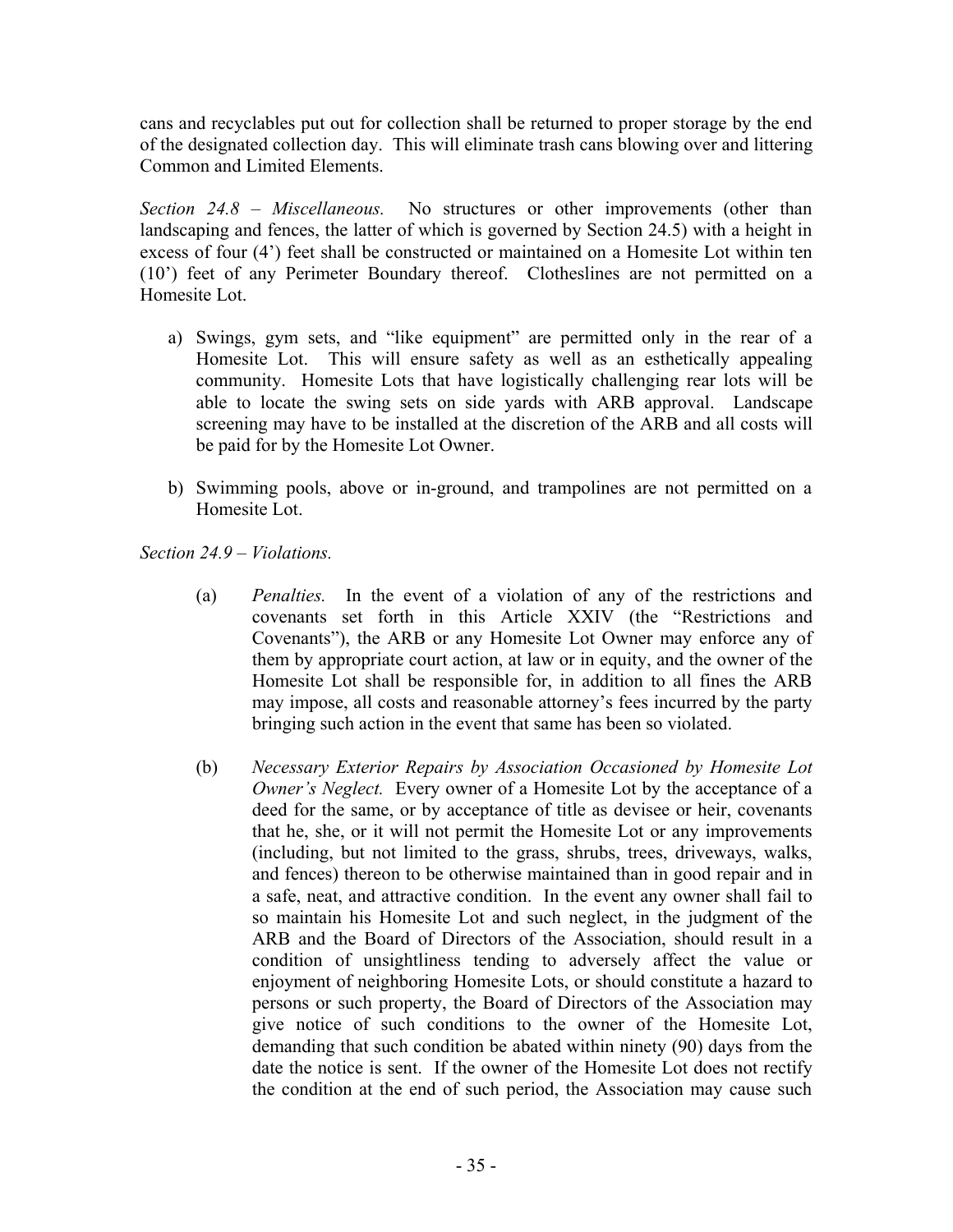work to be performed as is necessary to rectify the condition. The cost of such work shall be assessed against the Homesite Lot upon which the services are performed and shall be added to and become part of the annual assessment or charge to which such Homesite Lot is subject, and, as a part of such annual assessment or charge, it shall be a lien and obligation of the owner in all respects, except that payment for any work performed pursuant to this Section shall be due upon presentation to the owner, either in person or by regular mail, of the Association's invoice therefore. Default in prompt and full payment within ten (10) days from the date the invoice is sent to the owner shall entitle the Association to twelve percent (12%) interest on the amount due from the date of the invoice, which interest shall also constitute a lien upon the Homesite Lot and obligation of the owner thereof. The ARB may in addition impose penalties for such neglect as provided in Subsection 24.8(a).

For the purpose of performing, after expiration of the notice period required in this section, the necessary exterior work, the Association, through its authorized agents, servants, employees, or contractors, shall have the right to enter upon any Homesite Lot at reasonable hours, except weekends and legal holidays.

- (c) *Non-Waiver.* The failure of the ARB to insist in any one or more instances upon the strict performance of any of the Restrictions and Covenants shall not be construed as a waiver or relinquishment for the future of such Restrictions and Covenants on their enforcement, and such Restrictions and Covenants or their enforcements in connection with that particular Homesite Lot or any other Homesite Lot shall continue and remain in full force and effect.
- (d) *Regulations.* The Association shall have the power to make such regulations as may be necessary to carry out the intent of these use restrictions. The Association shall further have the right to levy fines for violations of these regulations.

#### **ARTICLE XXV**

#### **Miscellaneous**

*Section 25.1 – Captions.* The captions contained in the Instruments are inserted only as a matter of convenience for reference, and in no way define, limit, or describe the scope of the Instruments nor the intent of any provisions thereof.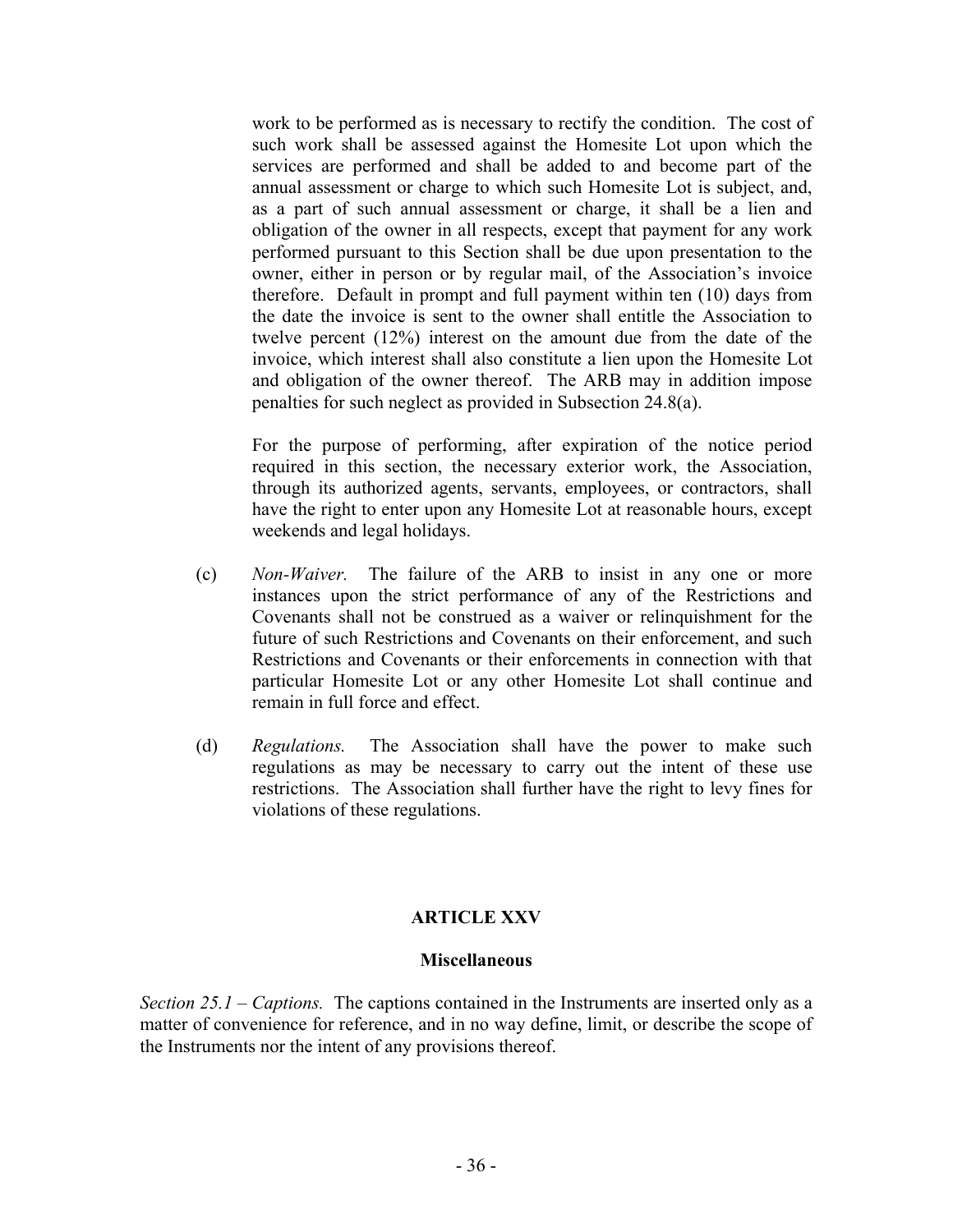*Section 25.2 – Gender.* The use of the masculine gender refers to the feminine and neuter genders and the use of the singular includes the plural, and vice versa, whenever the context of the Instruments so require.

*Section 25.3 – Waiver.* No provision contained in the Instruments is abrogated or waived by reason of any failure to enforce the same, irrespective of the number of violations or breaches which may occur.

*Section 25.4 – Invalidity.* The invalidity of any provision of the Instruments does not impair or affect in any manner the validity, enforceability, or effect of the remainder, and in such event, all of the other provisions of the Instruments shall continue in full force and effect.

*Section 25.5 – Conflict.* The Instruments are intended to comply with the requirements of the Act and Chapter 600 of the Connecticut General Statutes. In the event of any conflict between the Instruments and the provisions of the Statutes, the provision of the Statutes shall control. In the event of any conflict between this Declaration and any other Instrument, this Declaration shall control.

*Section 25.6 – Execution of Documents.* The president or secretary of the Association is responsible for preparing, executing, filing, and recording amendments to the Instruments.

*Section 25.7 – Surveys, Recording Amendments.* The surveys showing location and boundaries of the Homesite Lots filed in the Monroe Land Records shall remain in force unless hereafter altered or amended. The Association shall prepare and record Surveys or Plans necessary to show the altered boundaries between adjoining Homesite Lots or between a Homesite Lot and the Limited Common Element assigned to it, and if applicable, their dimensions and identifying numbers. The applicants shall pay for the costs of preparation of the amendment and its recording.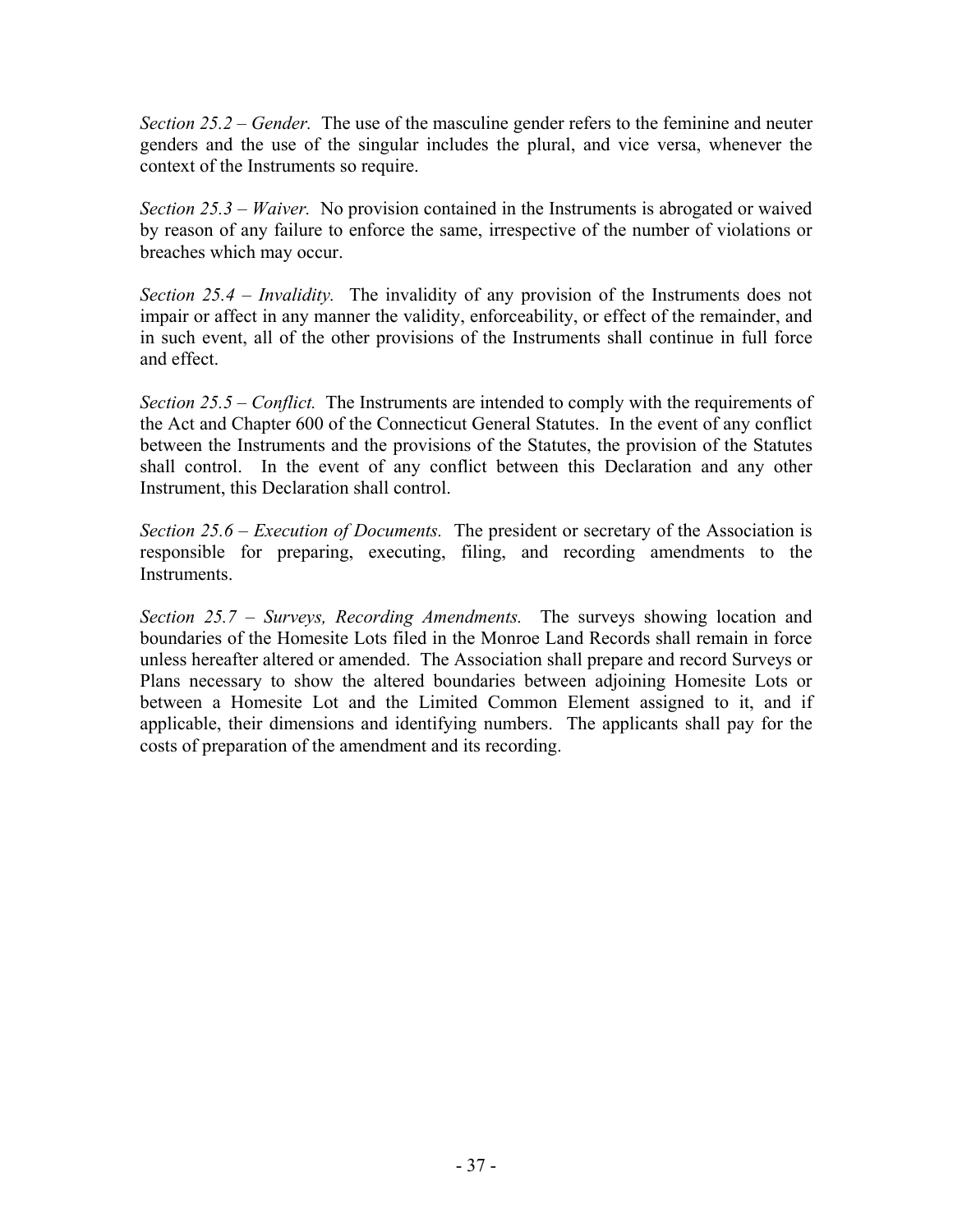#### IN WITNESS WHEREOF, Great Oak Homeowners Association, Inc. has caused this Amended and Restated Declaration to be executed this day of August 18, 2008. **(original on file with Town of Monroe)**

|                             |     | Great Oak Homeowners Association, Inc. |  |
|-----------------------------|-----|----------------------------------------|--|
|                             |     |                                        |  |
|                             |     |                                        |  |
| <b>STATE OF CONNECTICUT</b> |     |                                        |  |
| <b>COUNTY OF</b>            | SS. | , 2008                                 |  |

The foregoing instrument was acknowledged before me this \_\_\_\_\_\_\_ day of and the same of Great Oak Homeowners and S2008 by  $\sim$  of Great Oak Homeowners Association, Inc., a Connecticut non-stock corporation, on behalf of the corporation.

> Commissioner of the Superior Court Notary Public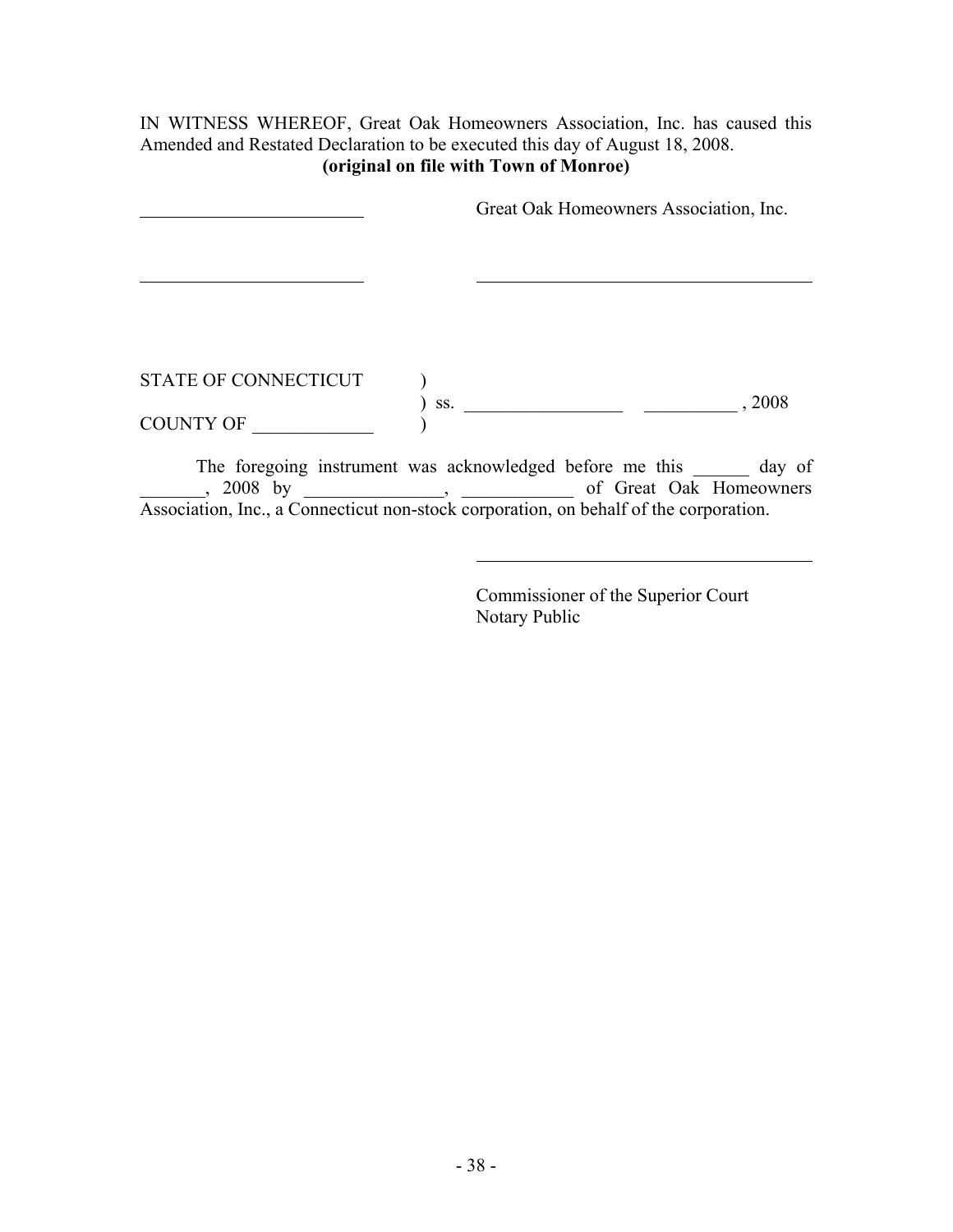## **SCHEDULE A-1**

#### **Schedule of Allocated Interests**

|                        | <b>Percentage Share</b> | Vote in the       | <b>Maximum</b>   |
|------------------------|-------------------------|-------------------|------------------|
| Homesite               | <b>Of Common</b>        | <b>Affairs of</b> | <b>Number of</b> |
| <b>Lot Address</b>     | <b>Expenses</b>         | the Association   | <b>Bedrooms</b>  |
| 3 Aspetuck Lane        | 1/150                   |                   | 3                |
| 7 Aspetuck Lane        | 1/150                   |                   | $\overline{4}$   |
| 8 Aspetuck Lane        | 1/150                   |                   | 3                |
| 11 Aspetuck Lane       | 1/150                   |                   | $\overline{4}$   |
| 13 Aspetuck Lane       | 1/150                   |                   | $\overline{4}$   |
| 14 Aspetuck Lane       | 1/150                   |                   | $\overline{4}$   |
| 16 Aspetuck Lane       | 1/150                   |                   | $\overline{4}$   |
| 17 Aspetuck Lane       | 1/150                   |                   | $\overline{4}$   |
| 18 Aspetuck Lane       | 1/150                   |                   | 3                |
| 20 Aspetuck Lane       | 1/150                   |                   | $\overline{4}$   |
| 7 Cannon Way           | 1/150                   | 1                 | 3                |
| 10 Cannon Way          | 1/150                   |                   | $\overline{4}$   |
| 11 Cannon Way          | 1/150                   |                   | $\overline{4}$   |
| 10 Charter Road        | 1/150                   |                   | 3                |
| 2 Cherry Hill Circle   | 1/150                   |                   | $\overline{4}$   |
| 3 Cherry Hill Circle   | 1/150                   |                   | 4                |
| 4 Cherry Hill Circle   | 1/150                   |                   | 3                |
| 5 Cherry Hill Circle   | 1/150                   |                   | $\overline{3}$   |
| 6 Cherry Hill Circle   | 1/150                   |                   | $\overline{4}$   |
| 7 Cherry Hill Circle   | 1/150                   |                   | 3                |
| 8 Cherry Hill Circle   | 1/150                   |                   | $\overline{3}$   |
| 2 Grassy Hill Road     | 1/150                   |                   | 3                |
| 4 Grassy Hill Road     | 1/150                   |                   | $\overline{4}$   |
| 6 Grassy Hill Road     | 1/150                   | 1                 | $\overline{4}$   |
| 10 Grassy Hill Road    | 1/150                   |                   | $\overline{3}$   |
| 14 Grassy Hill Road    | 1/150                   |                   | $\overline{2}$   |
| 18 Grassy Hill Road    | 1/150                   | 1                 | $\overline{2}$   |
| 20 Grassy Hill Road    | 1/150                   | 1                 | $\overline{3}$   |
| 2 Great Oak Farm Road  | 1/150                   | $\mathbf{1}$      | $\overline{2}$   |
| 3 Great Oak Farm Road  | 1/150                   | 1                 | 3                |
| 5 Great Oak Farm Road  | 1/150                   | 1                 | 3                |
| 6 Great Oak Farm Road  | 1/150                   | 1                 | 3                |
| 10 Great Oak Farm Road | 1/150                   | 1                 | 4                |
| 11 Great Oak Farm Road | 1/150                   | 1                 | 3                |
| 14 Great Oak Farm Road | 1/150                   | 1                 | 3                |
| 30 Great Oak Farm Road | 1/150                   | 1                 | 3                |
| 34 Great Oak Farm Road | 1/150                   | 1                 | $\overline{2}$   |
| 38 Great Oak Farm Road | 1/150                   | 1                 | 3                |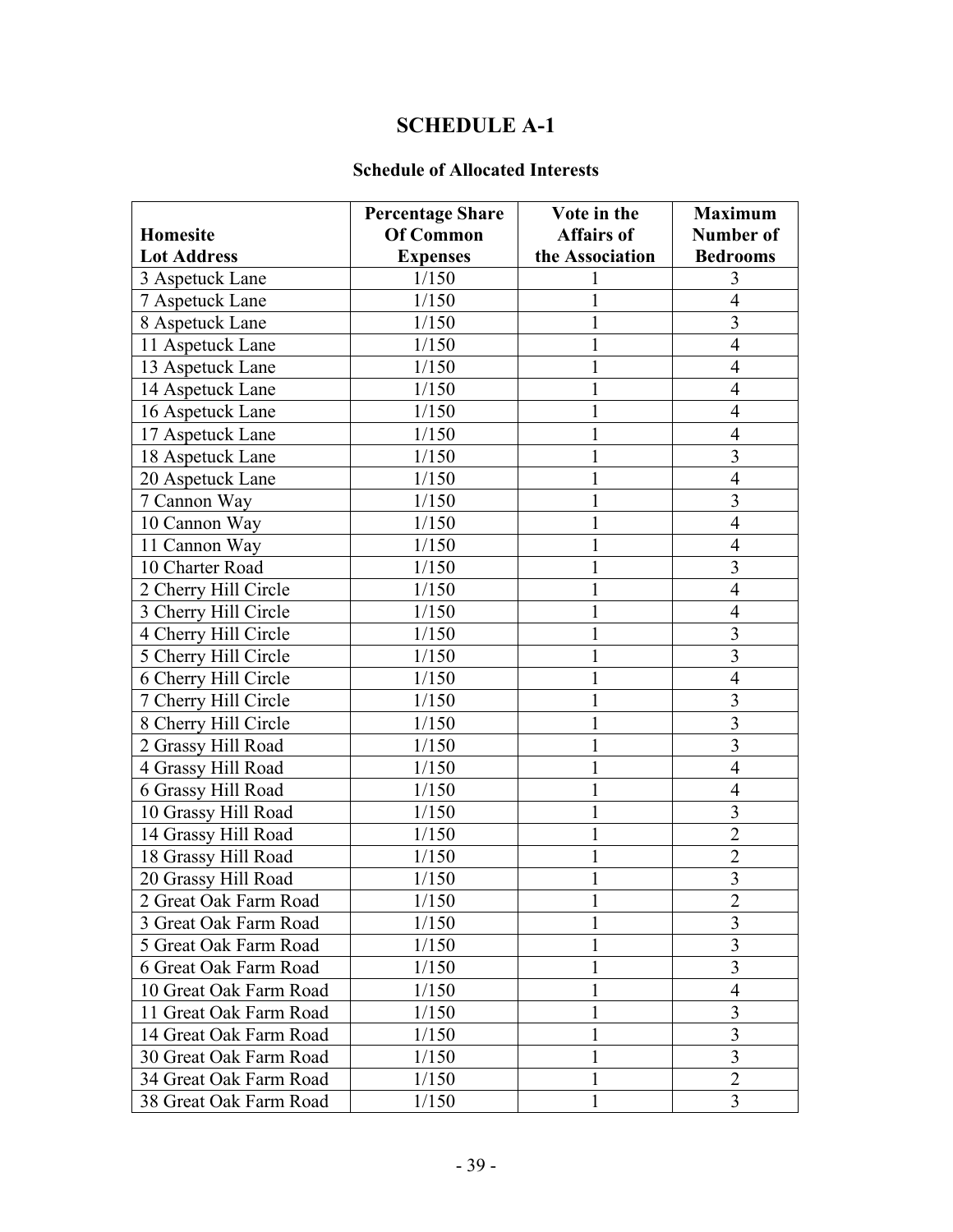|                        | <b>Percentage Share</b> | Vote in the       | <b>Maximum</b>          |
|------------------------|-------------------------|-------------------|-------------------------|
| <b>Homesite</b>        | Of Common               | <b>Affairs of</b> | Number of               |
| <b>Lot Address</b>     | <b>Expenses</b>         | the Association   | <b>Bedrooms</b>         |
| 39 Great Oak Farm Road | 1/150                   |                   | 4                       |
| 40 Great Oak Farm Road | 1/150                   |                   | $\overline{2}$          |
| 41 Great Oak Farm Road | 1/150                   |                   | $\overline{4}$          |
| 44 Great Oak Farm Road | 1/150                   |                   | $\overline{2}$          |
| 45 Great Oak Farm Road | 1/150                   |                   | $\overline{4}$          |
| 48 Great Oak Farm Road | 1/150                   |                   | 3                       |
| 49 Great Oak Farm Road | 1/150                   |                   | $\overline{4}$          |
| 54 Great Oak Farm Road | 1/150                   |                   | 3                       |
| 58 Great Oak Farm Road | 1/150                   |                   | 3                       |
| 8 Jamianna Lane        | 1/150                   |                   | $\overline{3}$          |
| 10 Jamianna Lane       | 1/150                   |                   | $\overline{\mathbf{3}}$ |
| 14 Jamianna Lane       | 1/150                   |                   | $\overline{\mathbf{3}}$ |
| 17 Jamianna Lane       | 1/150                   |                   | $\overline{3}$          |
| 20 Jamianna Lane       | 1/150                   |                   | $\overline{3}$          |
| 2 Marsh Pond Lane      | 1/150                   |                   | $\overline{3}$          |
| 4 Marsh Pond Lane      | 1/150                   |                   | $\overline{4}$          |
| 6 Marsh Pond Lane      | 1/150                   |                   | $\overline{3}$          |
| 10 Marsh Pond Lane     | 1/150                   |                   | 3                       |
| 12 Marsh Pond Lane     | 1/150                   |                   | 3                       |
| 14 Marsh Pond Lane     | 1/150                   |                   | $\overline{4}$          |
| 16 Marsh Pond Lane     | 1/150                   |                   | 3                       |
| 18 Marsh Pond Lane     | 1/150                   |                   | $\overline{4}$          |
| 20 Marsh Pond Lane     | 1/150                   |                   | $\overline{2}$          |
| 3 Old Colony Road      | 1/150                   |                   | $\overline{2}$          |
| 5 Old Colony Road      | 1/150                   |                   | $\overline{2}$          |
| 7 Old Colony Road      | 1/150                   |                   | 3                       |
| 9 Old Colony Road      | 1/150                   |                   | $\overline{2}$          |
| 11 Old Colony Road     | 1/150                   |                   | $\overline{\mathbf{3}}$ |
| 15 Old Colony Road     | 1/150                   |                   | $\overline{\mathbf{3}}$ |
| 19 Old Colony Road     | 1/150                   |                   | $\overline{3}$          |
| 25 Old Colony Road     | 1/150                   |                   | $\overline{2}$          |
| 30 Old Colony Road     | 1/150                   |                   | $\overline{3}$          |
| 31 Old Colony Road     | 1/150                   |                   | $\overline{3}$          |
| 34 Old Colony Road     | 1/150                   | 1                 | $\overline{4}$          |
| 39 Old Colony Road     | 1/150                   |                   | $\overline{4}$          |
| 45 Old Colony Road     | 1/150                   |                   | $\overline{4}$          |
| 48 Old Colony Road     | 1/150                   | 1                 | $\overline{\mathbf{3}}$ |
| 49 Old Colony Road     | 1/150                   |                   | 4                       |
| 51 Old Colony Road     | 1/150                   | 1                 | $\overline{3}$          |
| 55 Old Colony Road     | 1/150                   |                   | $\overline{3}$          |
| 59 Old Colony Road     | 1/150                   | 1                 | $\overline{3}$          |
| 60 Old Colony Road     | 1/150                   | 1                 | 3                       |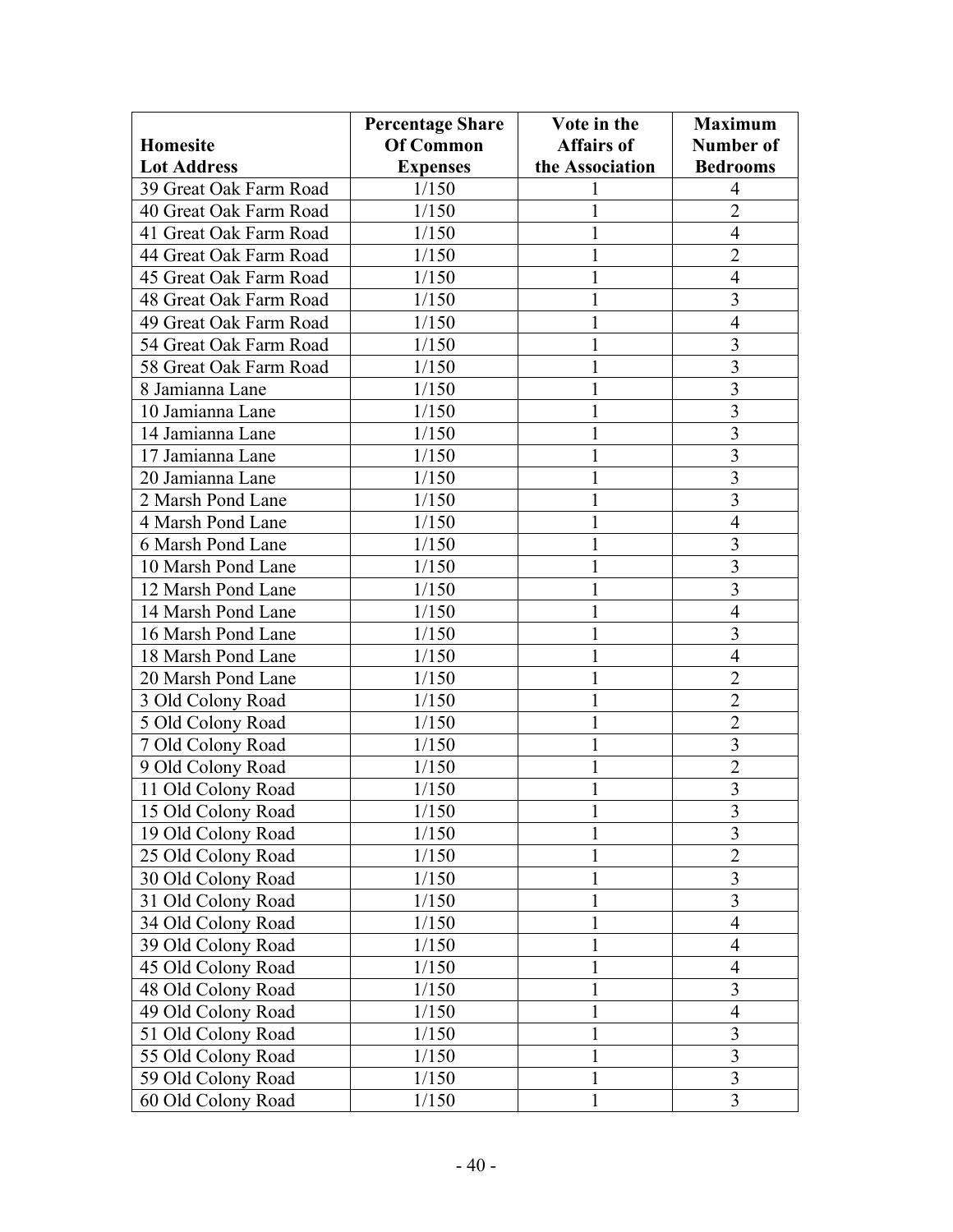|                       | <b>Percentage Share</b> | Vote in the       | <b>Maximum</b>          |
|-----------------------|-------------------------|-------------------|-------------------------|
| <b>Homesite</b>       | Of Common               | <b>Affairs of</b> | Number of               |
| <b>Lot Address</b>    | <b>Expenses</b>         | the Association   | <b>Bedrooms</b>         |
| 65 Old Colony Road    | 1/150                   |                   | 3                       |
| 66 Old Colony Road    | 1/150                   |                   | 4                       |
| 69 Old Colony Road    | 1/150                   |                   | 3                       |
| 70 Old Colony Road    | 1/150                   |                   | 4                       |
| 73 Old Colony Road    | 1/150                   |                   | 3                       |
| 74 Old Colony Road    | 1/150                   |                   | 3                       |
| 75 Old Colony Road    | 1/150                   |                   | $\overline{3}$          |
| 78 Old Colony Road    | 1/150                   |                   | $\overline{\mathbf{3}}$ |
| 79 Old Colony Road    | 1/150                   |                   | 4                       |
| 81 Old Colony Road    | 1/150                   |                   | 3                       |
| 82 Old Colony Road    | 1/150                   |                   | $\overline{3}$          |
| 83 Old Colony Road    | 1/150                   |                   | $\overline{4}$          |
| 85 Old Colony Road    | 1/150                   |                   | $\overline{\mathbf{3}}$ |
| 88 Old Colony Road    | 1/150                   |                   | $\overline{\mathbf{3}}$ |
| 90 Old Colony Road    | 1/150                   |                   | $\overline{3}$          |
| 92 Old Colony Road    | 1/150                   |                   | $\overline{3}$          |
| 94 Old Colony Road    | 1/150                   |                   | $\overline{4}$          |
| 96 Old Colony Road    | 1/150                   |                   | $\overline{4}$          |
| 99 Old Colony Road    | 1/150                   |                   | 3                       |
| 1 Pequot Court        | 1/150                   |                   | $\overline{3}$          |
| 2 Pequot Court        | 1/150                   |                   | $\overline{4}$          |
| 5 Pequot Court        | 1/150                   |                   | 3                       |
| 6 Pequot Court        | 1/150                   |                   | 3                       |
| 10 Pequot Court       | 1/150                   |                   | $\overline{4}$          |
| 11 Pequot Court       | 1/150                   |                   | 3                       |
| 14 Pequot Court       | 1/150                   |                   | $\overline{4}$          |
| 15 Pequot Court       | 1/150                   |                   | $\overline{3}$          |
| 17 Pequot Court       | 1/150                   | 1                 | $\overline{4}$          |
| 18 Pequot Court       | 1/150                   |                   | $\overline{\mathbf{3}}$ |
| 19 Pequot Court       | 1/150                   |                   | $\overline{2}$          |
| 20 Pequot Court       | 1/150                   |                   | 3                       |
| 21 Pequot Court       | 1/150                   |                   | $\overline{4}$          |
| 7 Rustic Lane         | 1/150                   |                   | 4                       |
| 8 Rustic Lane         | 1/150                   | 1                 | 3                       |
| 11 Rustic Lane        | 1/150                   |                   | 4                       |
| 15 Rustic Lane        | 1/150                   |                   | 3                       |
| 16 Rustic Lane        | 1/150                   | 1                 | $\overline{3}$          |
| 5 Secret Hollow Road  | 1/150                   |                   | 3                       |
| 7 Secret Hollow Road  | 1/150                   | 1                 | 3                       |
| 13 Secret Hollow Road | 1/150                   |                   | $\overline{\mathbf{3}}$ |
| 14 Secret Hollow Road | 1/150                   | 1                 | $\overline{3}$          |
| 17 Secret Hollow Road | 1/150                   | 1                 | 3                       |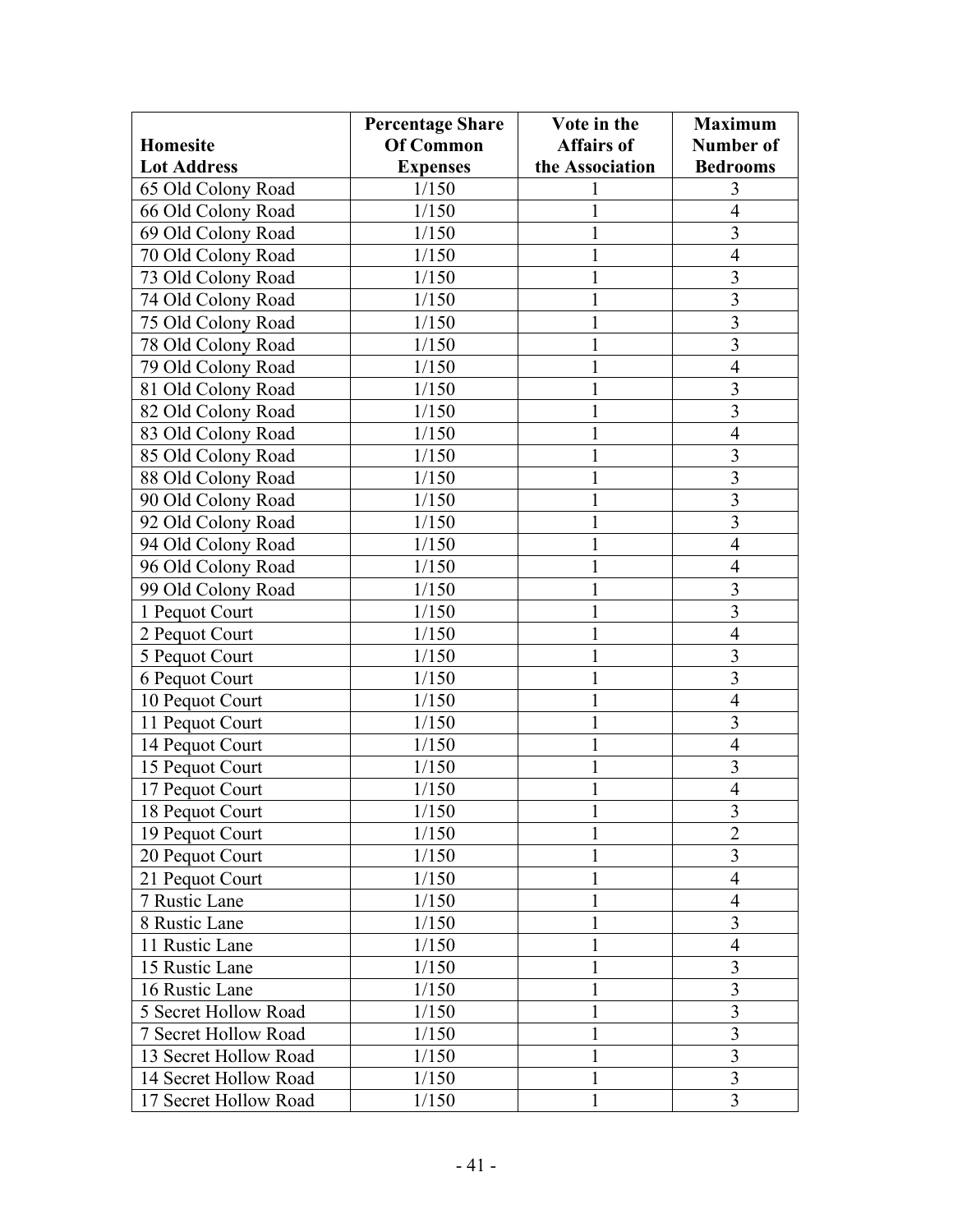|                        | <b>Percentage Share</b> | Vote in the       | <b>Maximum</b>           |
|------------------------|-------------------------|-------------------|--------------------------|
| <b>Homesite</b>        | <b>Of Common</b>        | <b>Affairs of</b> | <b>Number of</b>         |
| <b>Lot Address</b>     | <b>Expenses</b>         | the Association   | <b>Bedrooms</b>          |
| 20 Secret Hollow Road  | 1/150                   |                   | 3                        |
| 43 Secret Hollow Road  | 1/150                   |                   | $\overline{3}$           |
| 44 Secret Hollow Road  | 1/150                   |                   | $\overline{2}$           |
| 48 Secret Hollow Road  | 1/150                   |                   | $\overline{3}$           |
| 49 Secret Hollow Road  | 1/150                   |                   | $\overline{3}$           |
| 50 Secret Hollow Road  | 1/150                   |                   | $\overline{3}$           |
| 52 Secret Hollow Road  | 1/150                   |                   | $\overline{\mathcal{A}}$ |
| 55 Secret Hollow Road  | 1/150                   |                   | 4                        |
| 56 Secret Hollow Road  | 1/150                   |                   | 4                        |
| 58 Secret Hollow Road  | 1/150                   |                   | 4                        |
| 61 Secret Hollow Road  | 1/150                   |                   | $\overline{4}$           |
| 62 Secret Hollow Road  | 1/150                   |                   | 3                        |
| 66 Secret Hollow Road  | 1/150                   |                   | $\overline{3}$           |
| 70 Secret Hollow Road  | 1/150                   |                   | $\overline{3}$           |
| 74 Secret Hollow Road  | 1/150                   |                   | $\overline{3}$           |
| 78 Secret Hollow Road  | 1/150                   |                   | $\overline{4}$           |
| 84 Secret Hollow Road  | 1/150                   |                   | $\overline{3}$           |
| 88 Secret Hollow Road  | 1/150                   |                   | $\overline{3}$           |
| 92 Secret Hollow Road  | 1/150                   |                   | $\overline{3}$           |
| 95 Secret Hollow Road  | 1/150                   |                   | $\overline{4}$           |
| 96 Secret Hollow Road  | 1/150                   |                   | $\overline{2}$           |
| 100 Secret Hollow Road | 1/150                   |                   | $\overline{4}$           |
| 101 Secret Hollow Road | 1/150                   |                   | $\overline{3}$           |
| 103 Secret Hollow Road | 1/150                   |                   | $\overline{3}$           |
| 104 Secret Hollow Road | 1/150                   |                   | $\overline{3}$           |
| 105 Secret Hollow Road | 1/150                   |                   | $\overline{3}$           |
| 108 Secret Hollow Road | 1/150                   |                   | $\overline{4}$           |
| 109 Secret Hollow Road | 1/150                   |                   | 3                        |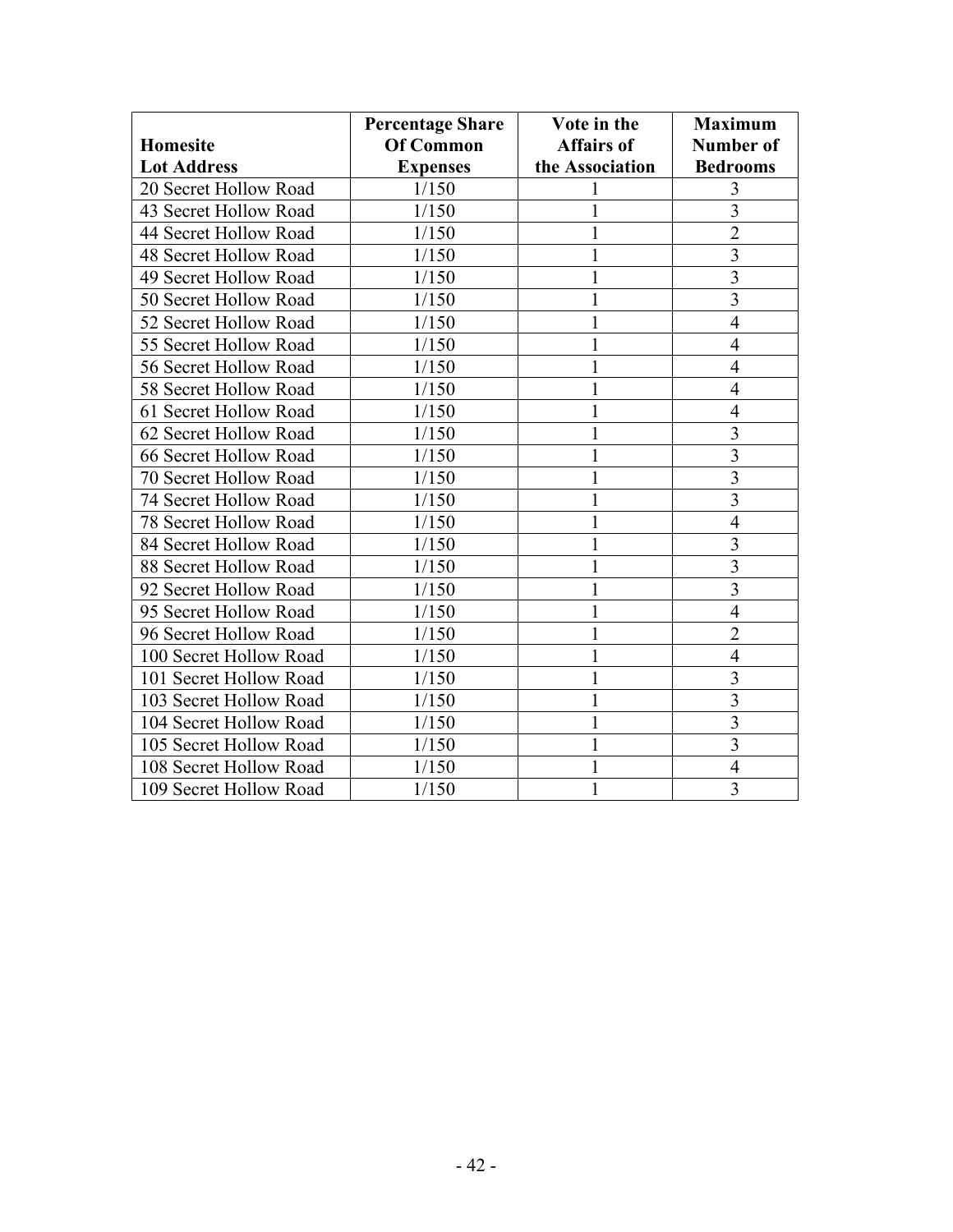# **Section 2**

**Bylaws of Great Oak Farm Homeowners Association**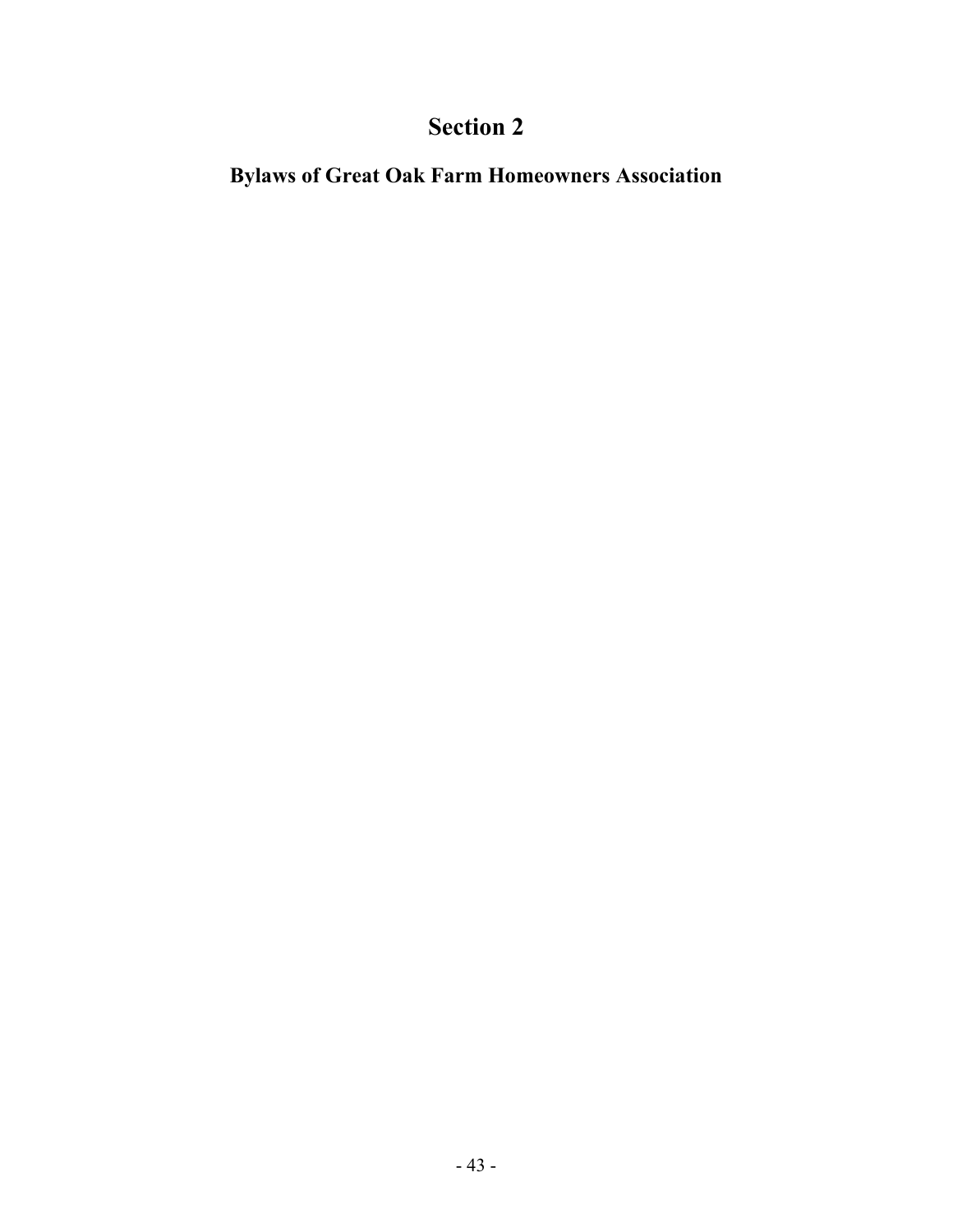### **BYLAWS OF GREAT OAK FARM HOMEOWNERS ASSOCIATION, INC.**

#### *Table of Contents*

Article I – Introduction

Article II – Executive Board

Section 2.1 – Number and Qualification

Section 2.2 – Powers and Duties

Section 2.3 – Standard of Care

Section 2.4 – Additional Limitations

Section 2.5 – Manager

Section 2.6 – Removal of Members of the Executive Board

Section 2.7 – Vacancies

Section 2.8 – Organizational Meeting

Section 2.9 – Meetings

Section 2.10 – Location of Meetings

Section 2.11 – Waiver of Notice

Section 2.12 – Quorum of Board Members

Section 2.13 – Fidelity Bonds

Section 2.14 – Compensation

Section 2.15 – Consent to Corporate Action

#### Article III – Homesite Lot Owners

- Section 3.1 Annual Meeting
- Section 3.2 Budget Meeting
- Section 3.3 Place of Meetings
- Section 3.4 Special Meetings
- Section 3.5 Notice of Meetings
- Section 3.6 Adjournment of Meeting
- Section 3.7 Order of Business
- Section 3.8 Voting
- Section 3.9 Quorum
- Section 3.10 Majority of Vote
- Section 3.11 Waiver of Notice

#### Article IV – Officers

- Section 4.1 Designation
- Section 4.2 Election of Officers
- Section 4.3 Removal of Officers
- Section 4.4 President
- Section 4.5 Vice President
- Section 4.6 Secretary
- Section 4.7 Treasurer
- Section 4.8 Agreements, Contracts, Deeds, Checks, etc.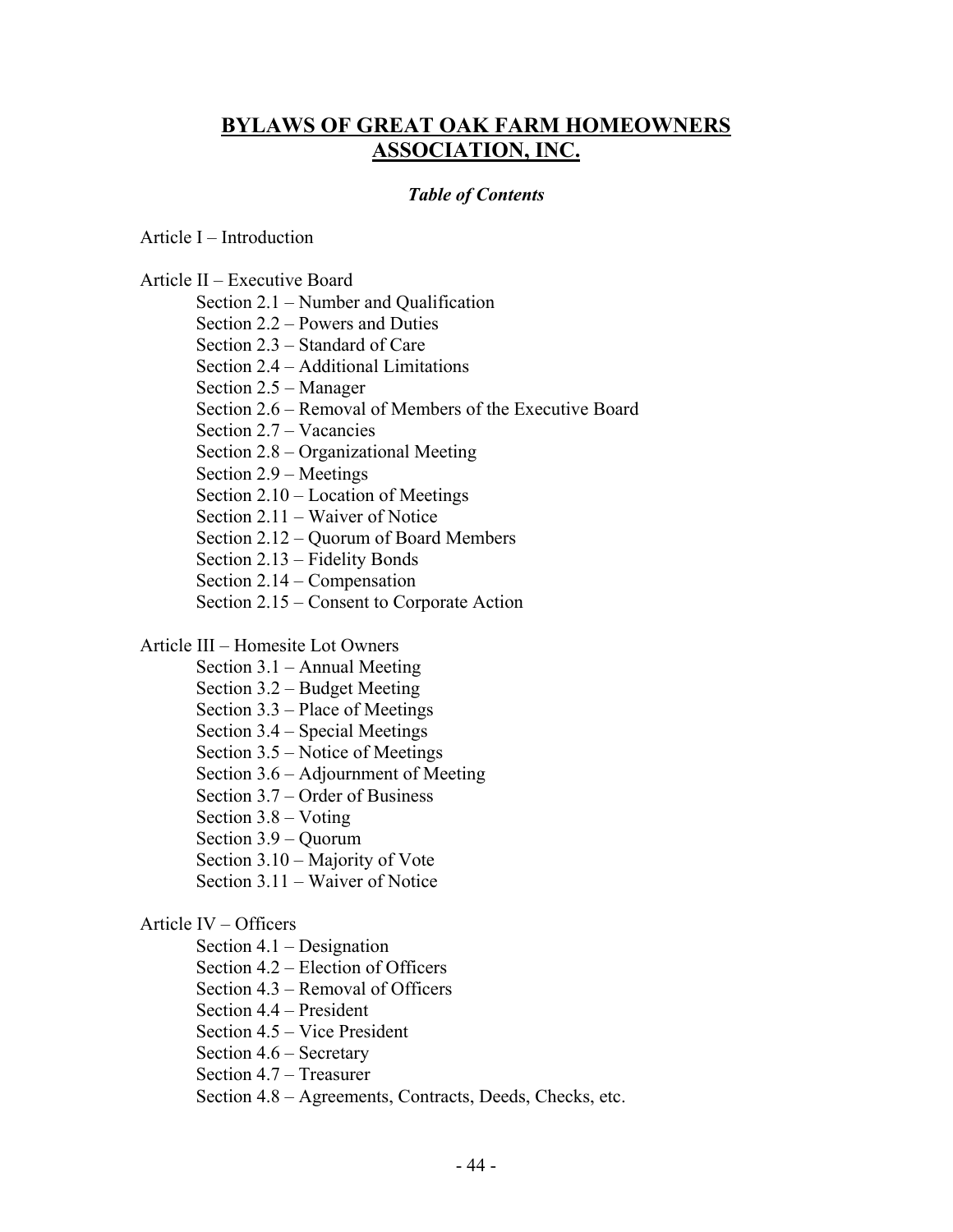Section 4.9 – Resale Certificates and Statements of Unpaid Assessments

Article V – Operation of the Property

 Section 5.1 – Abatement and Enjoinment of Violations by Unit Owners Section 5.2 – Fine for a Violation

Article VI – Indemnification

Article VII – Records

Section 7.1 – Records and Audits

Section 7.2 – Examination

Section 7.3 – Statutory Records

Section 7.4 – Form Resale Certificates

Article VIII – Miscellaneous

 Section 8.1 – Notices Section 8.2 – Fiscal Year Section 8.3 – Waiver Section 8.4 – Office Section 8.5 – Amendments

NOTE: For reference to specific subjects or questions, see Index of Declaration and Bylaws.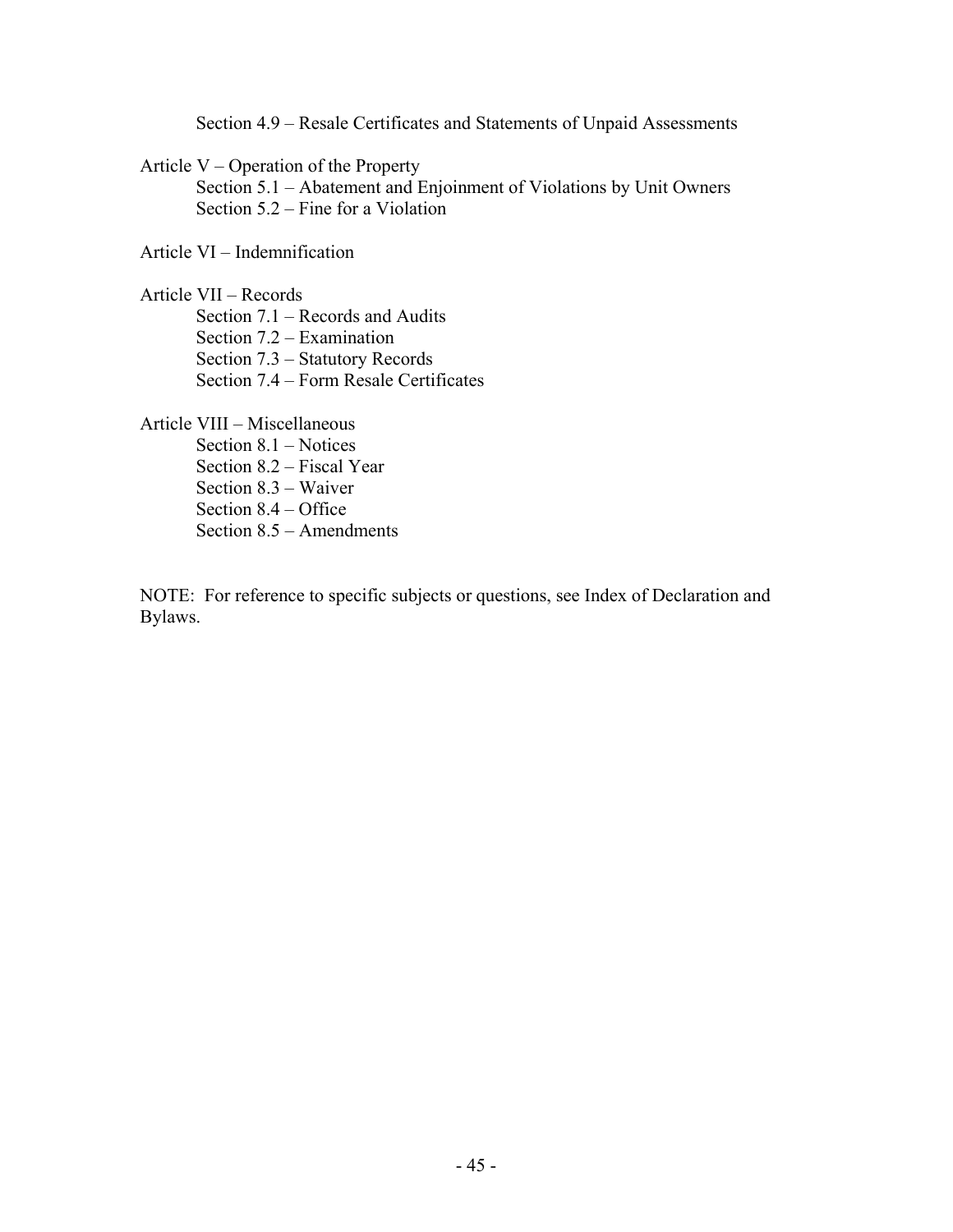#### **Bylaws of Great Oak Farm Association, Inc.**

#### **ARTICLE I – Introduction**

These are the Bylaws of Great Oak Farm Association, Inc. (the "Association"). Initial capitalized terms are defined in Article II of the Declaration of Great Oak Farm (the "Declaration").

#### **ARTICLE II – Executive Board**

#### *Section 2.1 – Number and Qualification*

- (a) The affairs of Great Oak Farm (sometimes, the "Common Interest Community," "Planned Community," or "Community") and the Association shall be governed by an Executive Board consisting of no more than seven (7) or less than 3 persons, the majority of whom shall be Homesite Lot Owners. If any Homesite Lot is owned by a partnership or corporation, any officer, partner, or employee of that Homesite Lot Owner shall be eligible to serve as a Board member and shall be deemed to be a Homesite Lot Owner for the purpose of the preceding sentence. Only one member of a Homesite Lot household shall serve on the Executive Board at one time, thereby preserving the allocated interest in Article 6 Section 6.2b. The members of the Executive Board shall be elected by the Homesite Lot Owners. At any meeting at which Board members are to be elected, the Homesite Lot Owners may, by resolution, adopt specific procedures for conducting the elections, not inconsistent with these Bylaws or the Corporation Laws of the State of Connecticut.
- (b) Commencing with the 1998 annual meeting, four (4) members of the Executive Board shall be elected for a one (1) year term and three (3) members shall be elected for a two (2) year term. Thereafter, at each subsequent annual meeting of the Homesite Lot Owners, should the board consist of less than seven (7) members, the following table applies:

| Members     | <sup>st</sup> Year | $\lambda$ na<br>Year |
|-------------|--------------------|----------------------|
| Six(6)      |                    |                      |
| Five $(5)$  |                    |                      |
| Four $(4)$  |                    |                      |
| Three $(3)$ |                    |                      |

- (c) The Executive Board shall elect the officers. The Executive Board members and officers shall take office upon election.
- (d) At any time Homesite Lot Owners are entitled to elect a member of the Executive Board. The Association shall call and give not less than ten (10) nor more than sixty (60) days notice of a meeting of the Homesite Lot Owners for this purpose. Such meeting may be called and the notice given by any Homesite Lot Owner if the Association fails to do so.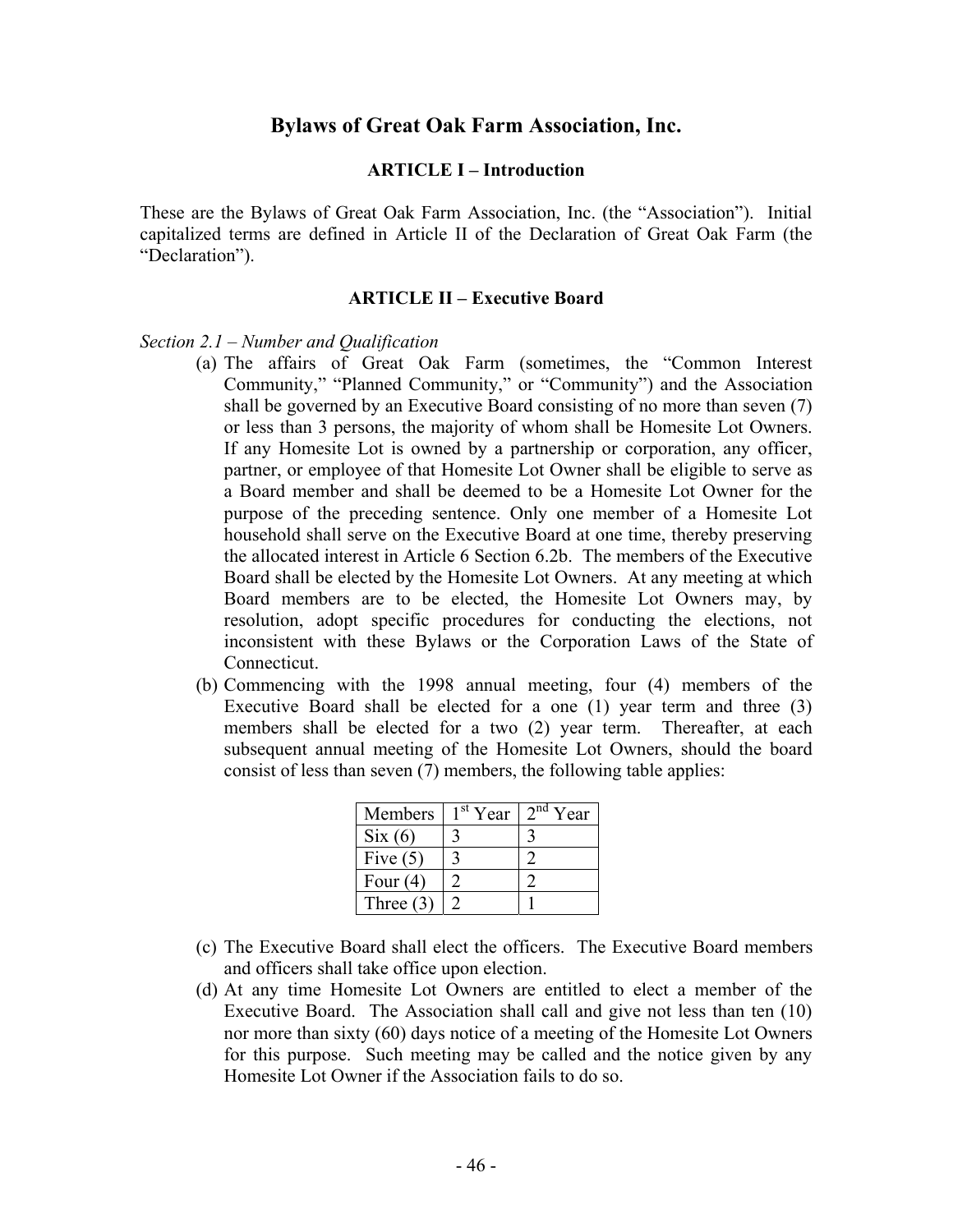#### *Section 2.2 – Powers and Duties*

- (a) Adopt and amend Bylaws and Rules and Regulations, subject to the limitations of the Declaration and Bylaws.
- (b) Adopt and amend budgets for revenues, expenditures, and reserves and collect assessments for the Common Expenses from Homesite Lot Owners.
- (c) Hire and discharge managing agents.
- (d) Hire and discharge employees and agents other than managing agents and independent contractors.
- (e) Institute, defend, or intervene in litigation or administrative proceedings in its own name on behalf of itself or two (2) or more Homesite Lot Owners on matters affecting the Common Interest Community.
- (f) Make contracts and incur liabilities.
- (g) Regulate the use, maintenance, repair, replacement, and modification of the Common Elements.
- (h) Cause additional improvements to be made as part of the Common Elements.
- (i) Acquire, hold, encumber, and convey in its own name any rights, title, or interest in real property or personal property, but Common Elements may be conveyed or subjected to a security interest only pursuant to C.G.S. 47-254.
- (j) Grant leases, licenses, and concessions for not more than one (1) year through or over the Common Elements.
- (k) Impose and receive any payments, fees, or charges for the use, rental, or operation of the Common Elements, other than Limited Common Elements described in Subsections (2) and (4) of C.G.S. 47-221 for services provided to Homesite Lot Owners.
- (l) Impose charges or interest or both for late payment of assessments and, after Notice and Hearing, levy reasonable fines for violations of the Declaration, Bylaws, Rules and Regulations of the Association.
- (m) Impose reasonable charges for the preparation and recordation of amendments to the Declaration, resale certificates required by C.G.S. 47-270, or statements of unpaid assessments.
- (n) Provide for the indemnification of its officers and Executive Board and maintain Directors' and Officers' liability insurance.
- (o) Assign its right to future income, including the right to receive Common Expense assessments, subject to the limitations set forth in the Declaration.
- (p) Act as the Architecture Review Board for the maintenance, administration, and enforcement of the Restrictions and Covenants as set forth in Article XXIV of the Declaration, or delegate such responsibility to a committee established for such purpose.
- (q) Maintain an escrow account in an FDIC insured bank for the operation, maintenance, repair, replacement, and improvement of the sanitary waste disposal system, and shall have an item in the annual budget pursuant to the Maintenance Agreement with the Town of Monroe.
- (r) Exercise any other powers conferred by the Declaration or Bylaws.
- (s) Exercise all other powers that may be exercised in this state by legal entities of the same type as the Association.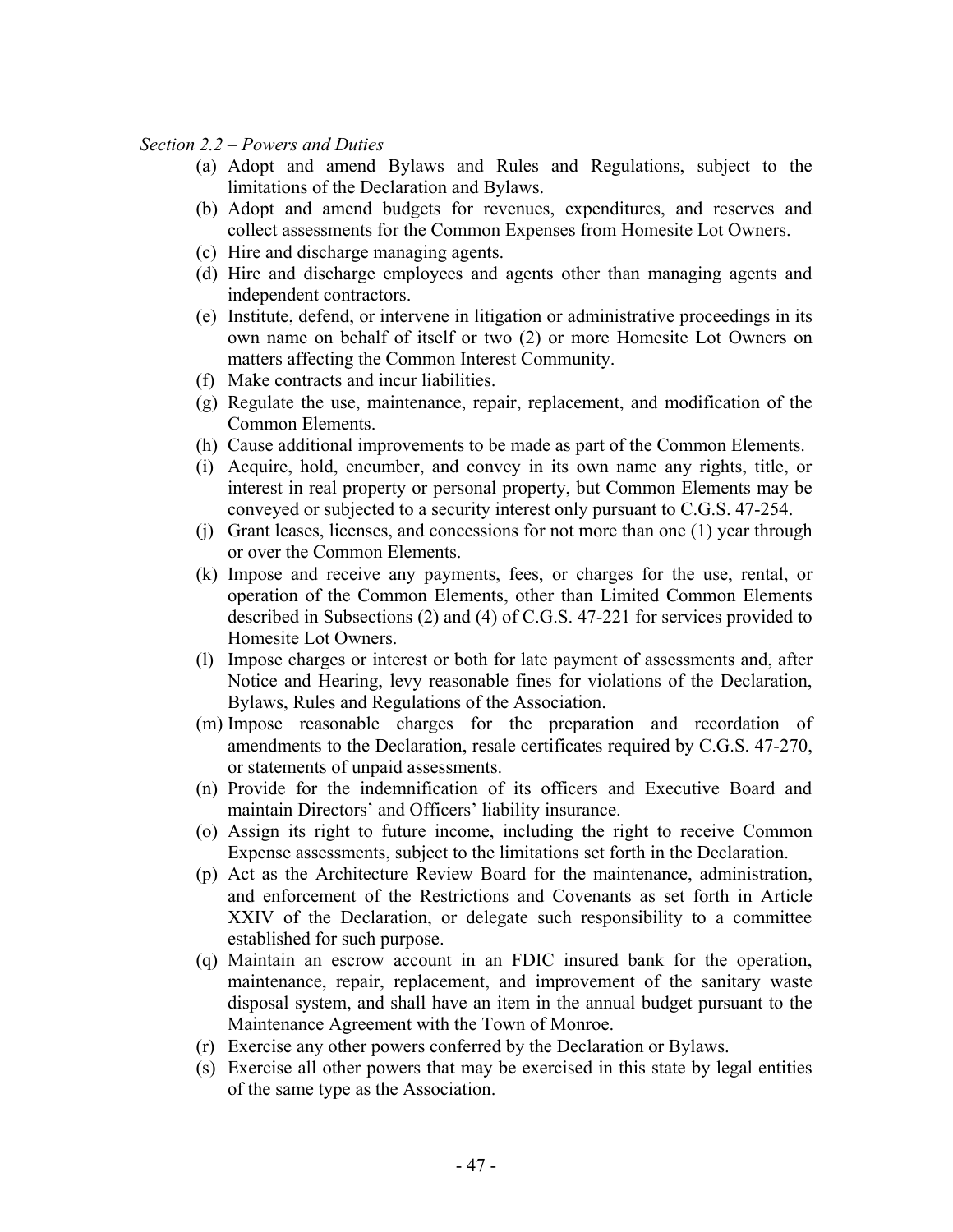- (t) Exercise any other powers necessary and proper for the governance and operation of the Association.
- (u) By resolution, establish committees, permanent and standing, to perform any functions above as specifically delegated in the resolution establishing the committee. Any committee must maintain and publish notice of its actions to the Homesite Lot Owners and the Executive Board. However, actions taken by a committee may be appealed to the Executive Board by any Homesite Lot Owner within forty-five (45) days of publication of such notice, and such committee action must be ratified, modified, or rejected by the Executive Board at is next regular meeting.
- (v) Unless health and/or safety are an issue, approve expenditures of nonbudgeted items in an amount not greater than \$5,000.00.

*Section 2.3 – Standard of Care.* In the performance of their duties, the officers and members of the Executive Board are required to exercise ordinary and reasonable care.

*Section 2.4 – Additional Limitations.* The Executive Board shall be additionally limited pursuant to Article XX of the Declaration.

*Section 2.5 – Manager.* The Executive Board may employ for the Common Interest Community a Manager, at a compensation established by the Executive Board, to perform such duties and services as the Executive Board may authorize. The Executive Board may delegate to the Manager the powers granted to the Executive Board to collect assessments for Common Expenses from Homesite Lot Owners and as further set forth in Subsections (d), (f), and (g) of Section 2.2. Licenses, concessions, and contracts may be executed by the Manager pursuant to specific resolutions of the Executive Board, and to fulfill the requirements of the budget.

*Section 2.6 – Removal of Members of the Executive Board.* The Homesite Lot Owners, by a two-thirds (2/3) Vote of all persons present and entitled to vote at any meeting of the Homesite Lot Owners at which a quorum is present, may remove any member of the Executive Board with or without cause.

*Section 2.7 – Vacancies.* Vacancies in the Executive Board caused by any reason other than the removal of a member by a vote of the Homesite Lot Owners may be filled as follows: (1) At a special meeting of the Executive Board held for that purpose at any time after the occurrence of such vacancy, even though the members present at such meeting may constitute less than a quorum, (2) As to vacancies of Executive Board members whom Homesite Lot Owners elected, by a majority of the remaining such members constituting the Executive Board, has the right to appoint a replacement. Each person so elected or appointed shall be a Board member for the remainder of the term of the member so replaced.

*Section 2.8 – Organizational Meeting.* The first meeting of the Executive Board following each annual meeting of the Unit Owners shall be held within ten (10) days thereafter at such time and place as shall be fixed by the Homesite Lot Owners at the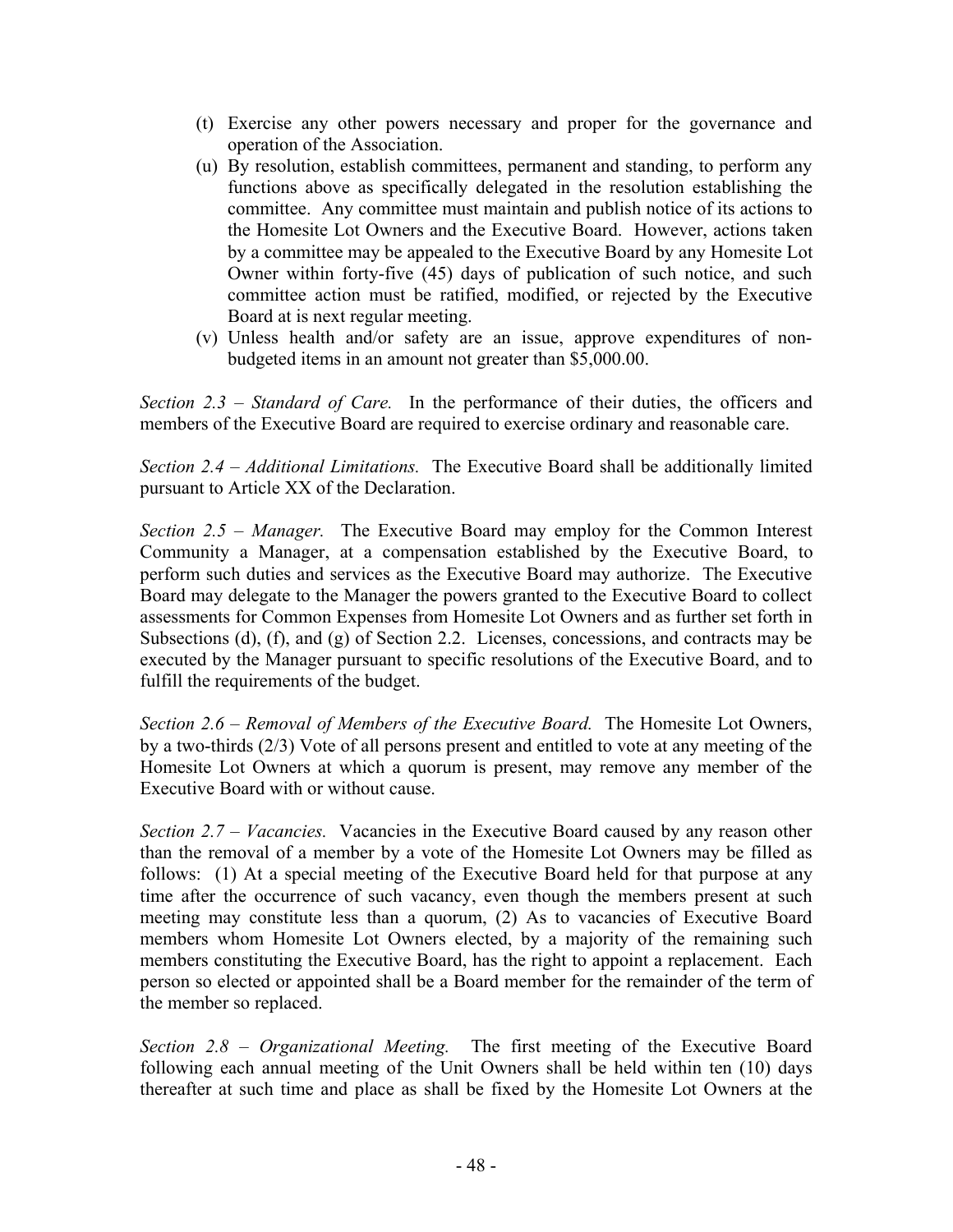meeting at which such Executive Board shall have been elected. No notice shall be necessary to the newly elected Board members in order to legally constitute such meeting, providing a majority of the members shall be present thereat.

*Section 2.9 – Meetings.* Meetings of the Executive Board may be called by the President or by a majority of the members of the Executive Board on at least three (3) business days' notice to each member. The notice shall be hand-delivered, electronic mailed, or mailed and shall state the time, place, and purpose of the meeting.

*Section 2.10 – Location of Meetings.* All meetings of the Executive Board shall be held within Monroe, unless all members thereof consent in writing to another location.

*Section 2.11 – Waiver of Notice.* Any member may waive notice of any meeting in writing. Attendance by an Executive Board member at any meeting of the Executive Board shall constitute a waiver of notice. If all the members are present at any meeting, no notice shall be required and any business may be transacted at such meeting.

*Section 2.12 – Quorum of Board Members.* At all meetings of the Executive Board, a majority of the members shall constitute a quorum for the transaction of business, and the votes of a majority of the members present at a meeting at which a quorum is present shall constitute the decision of the meeting. If, at any meeting, there shall be less than a quorum present, a majority of those present may adjourn the meeting from time to time. At any adjourned meeting at which a quorum is present, any business which might have been transacted at the meeting originally called, may be transacted without further notice.

*Section 2.13 – Fidelity Bonds.* In accordance with Section 16.9 of the Declaration, the Executive Board shall obtain adequate fidelity bonds for all officers, employees, and agents of the Association handling or responsible for Association funds. The premiums on the bonds are a Common Expense.

*Section 2.14 – Compensation.* No member of the Executive Board shall receive any compensation from the Association for acting as such, although members of the board may be reimbursed for expenses incurred in the performance of duties.

*Section 2.15 – Consent to Corporate Action.* If all members of the Executive Board or all members of a committee established for such purposes, as the case may be, separately or collectively consent in writing to any action taken or to be taken by the Association, and the number of the members of the Executive Board of committee constitutes a quorum for such action, such action shall be a valid corporation action as though it had been authorized at a meeting of the Executive Board or the committee, as the case may be. The Secretary shall file such consents with the minutes of the meeting of the Executive Board.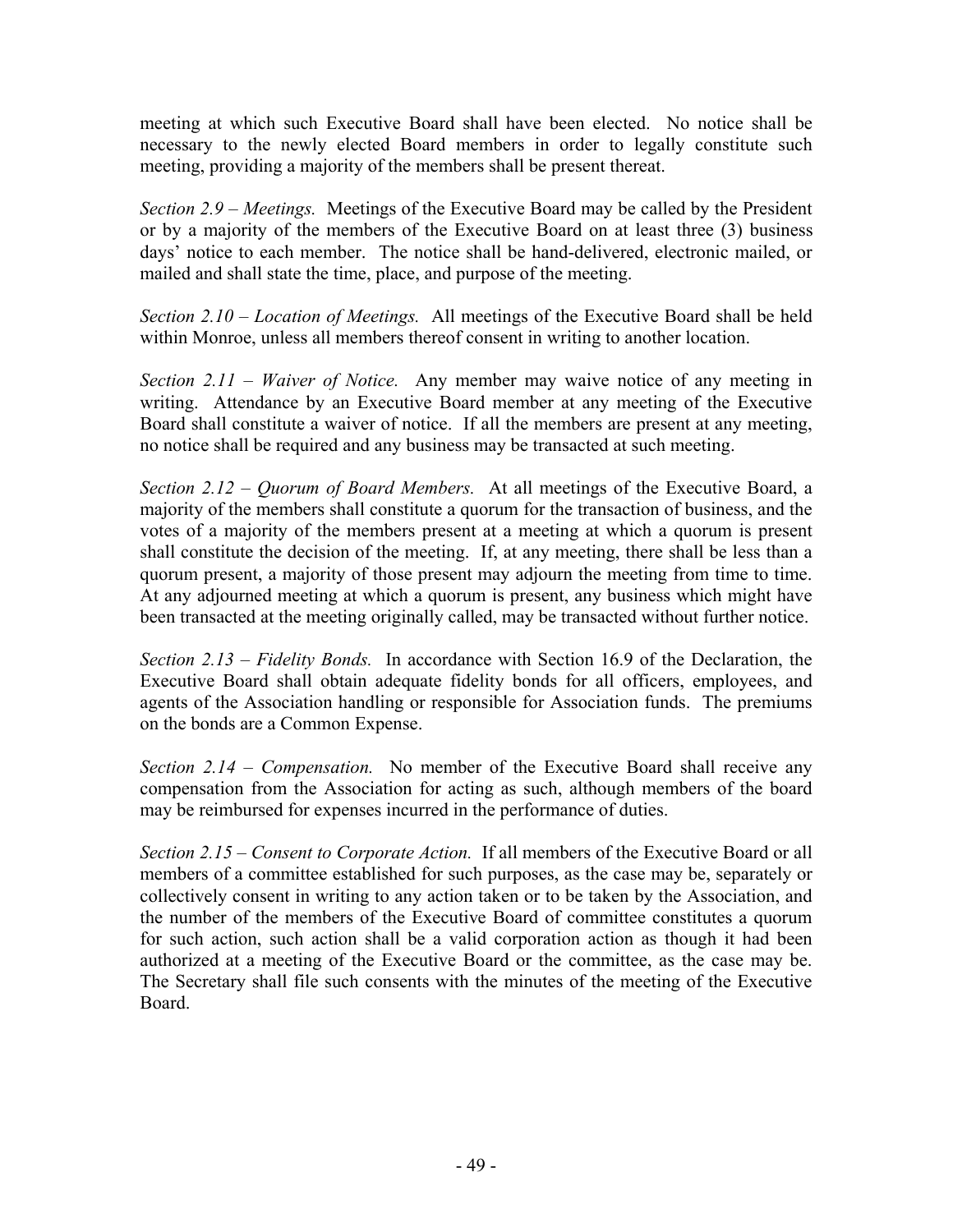#### **ARTICLE III – Homesite Lot Owners**

*Section 3.1 – Annual Meeting.* Annual meetings shall be held at such time as the Executive Board may designate. At such meeting, the Board members shall be elected by ballot of the Homesite Lot Owners, in accordance with the provisions of Article II of the Bylaws. The Homesite Lot Owners may transact such other business at such meetings as may properly come before them.

*Section 3.2 – Budget Meeting.* Meetings to consider the proposed budget shall be called in accordance with Section 14.4 of the Declaration. The budget may be considered at Annual or Special Meetings called for other purposes as well.

*Section 3.3 – Place of Meetings.* Meetings of the Homesite Lot Owners shall be held at such suitable place convenient to the Homesite Lot Owners as may be designated by the Executive Board or the President.

*Section 3.4 – Special Meetings.* Special meetings of the Association may be called by the President, a majority of the Executive Board, or by Homesite Lot Owners having twenty (20) percent of the votes in the Association.

*Section 3.5 – Notice of Meetings.* Not less than ten (10) nor more than sixty (60) days in advance of any meeting, the Secretary or other officer specified in the Bylaws shall cause notice to be hand-delivered or sent prepaid by U.S. mail to the mailing address of each Homesite Lot or any other mailing address designated in writing by the Homesite Lot Owner. The notice of any meeting shall state the time and place of the meeting and the items on the agenda, including the general nature of any proposed amendment to the Declaration or Bylaws, any budget changes, any proposal to remove an officer or member of the Executive Board. No action shall be adopted at a meeting except as stated in the notice.

*Section 3.6 – Adjournment of Meeting.* At any meeting of the Homesite Lot Owners, a majority of the Homesite Lot Owners who are present at such meeting, either in person or by proxy, may adjourn the meeting to another time.

*Section 3.7 – Order of Business.* The order of business at all meetings of the Homesite Lot Owners shall be as follows:

- (a) Roll call (or check-in procedure)
- (b) Proof of notice of meeting
- (c) Reading of minutes of preceding meeting
- (d) Reports
- (e) Established number and term of memberships of the Executive Board (if required and notice)
- (f) Election of inspectors of election (when required)
- (g) Election of members of the Executive Board (when required)
- (h) Ratification of the Budget (if required)
- (i) Unfinished business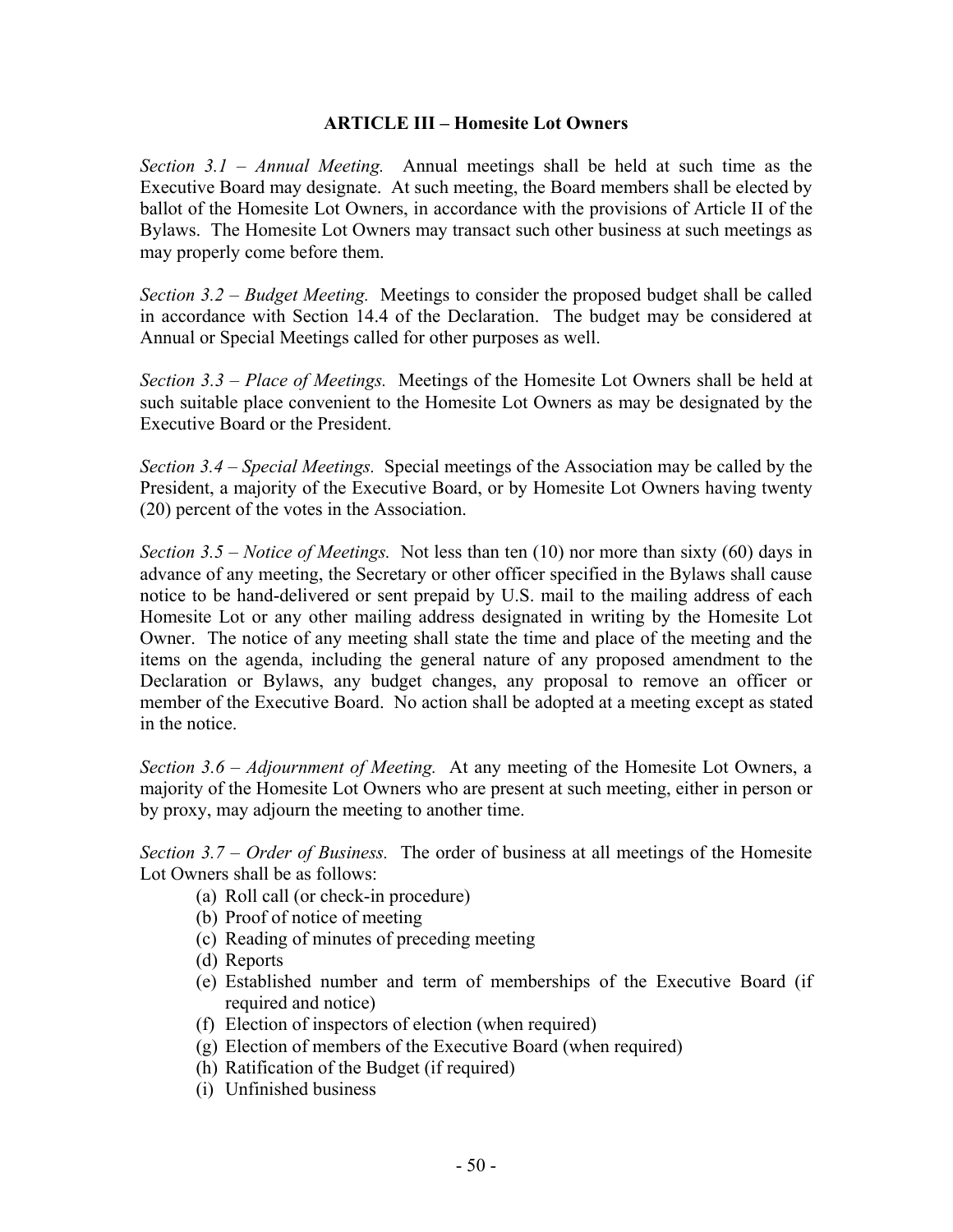(j) New business

*Section 3.8 – Voting.* 

- (a) If only one (1) of several owners of a Homesite Lot is present at a meeting of the Association, that owner is entitled to cast all the Votes allocated to that Homesite Lot. If more than one (1) of the owners is present, the Votes allocated to that Homesite Lot may be cast only in accordance with the agreement of a majority in interest of the Owners. There is a majority agreement if any one of the Owners casts the Votes allocated to that Homesite Lot without protest being made promptly to the person presiding over the meeting by any of the other Owners of the Homesite Lot.
- (b) Votes allocated to a Homesite Lot may be cast pursuant to a proxy duly executed by a Homesite Lot Owner. If a Homesite Lot is owned by more than one person, each Owner of the Homesite Lot may vote or register protest to the casting of Votes by the other Owners of the Homesite Lot through a duly executed proxy. A Homesite Lot Owner may revoke a proxy given pursuant to this Section only by actual notice of revocation to the person presiding over a meeting of the Association. A proxy is void if it is not dated or purports to be revocable without notice. A proxy terminates one (1) year after its date unless it specifies a shorter term.
- (c) The Vote of a corporation or business trust may be cast by any officer of such corporation or business trust in the absence of express notice of the designation of a specific person by the Executive Board or Bylaws of the owning corporation or business trust. The Vote of a partnership may be cast by any general partner of the owning partnership in the absence of express notice of the designation of a specific person by the owning partnership. The moderator of the meeting may require reasonable evidence that a person voting on behalf of a corporation, partnership, or business trust owner is qualified so to vote.
- (d) No Votes allocated to a Homesite Lot owned by the Association may be cast.

*Section 3.9 – Quorum.* Except as otherwise provided in these Bylaws, the Homesite Lot Owners present in person or by proxy at any meeting of Homesite Lot Owners, shall constitute a quorum at all meetings of the Homesite Lot Owners.

*Section 3.10 – Majority Vote.* The vote of a Majority of the Homesite Lot Owners present in person or by proxy at a meeting at which a quorum shall be present shall be binding upon all Homesite Lot Owners for all purposes except where in the Declaration or these Bylaws or by law, a higher percentage Vote is required.

*Section 3.11 – Waiver of Notice.* Any Homesite Lot Owner may, at any time, waive notice of any meeting of the Homesite Lot Owners in writing, and such waiver shall be deemed equivalent to the receipt of such Notice.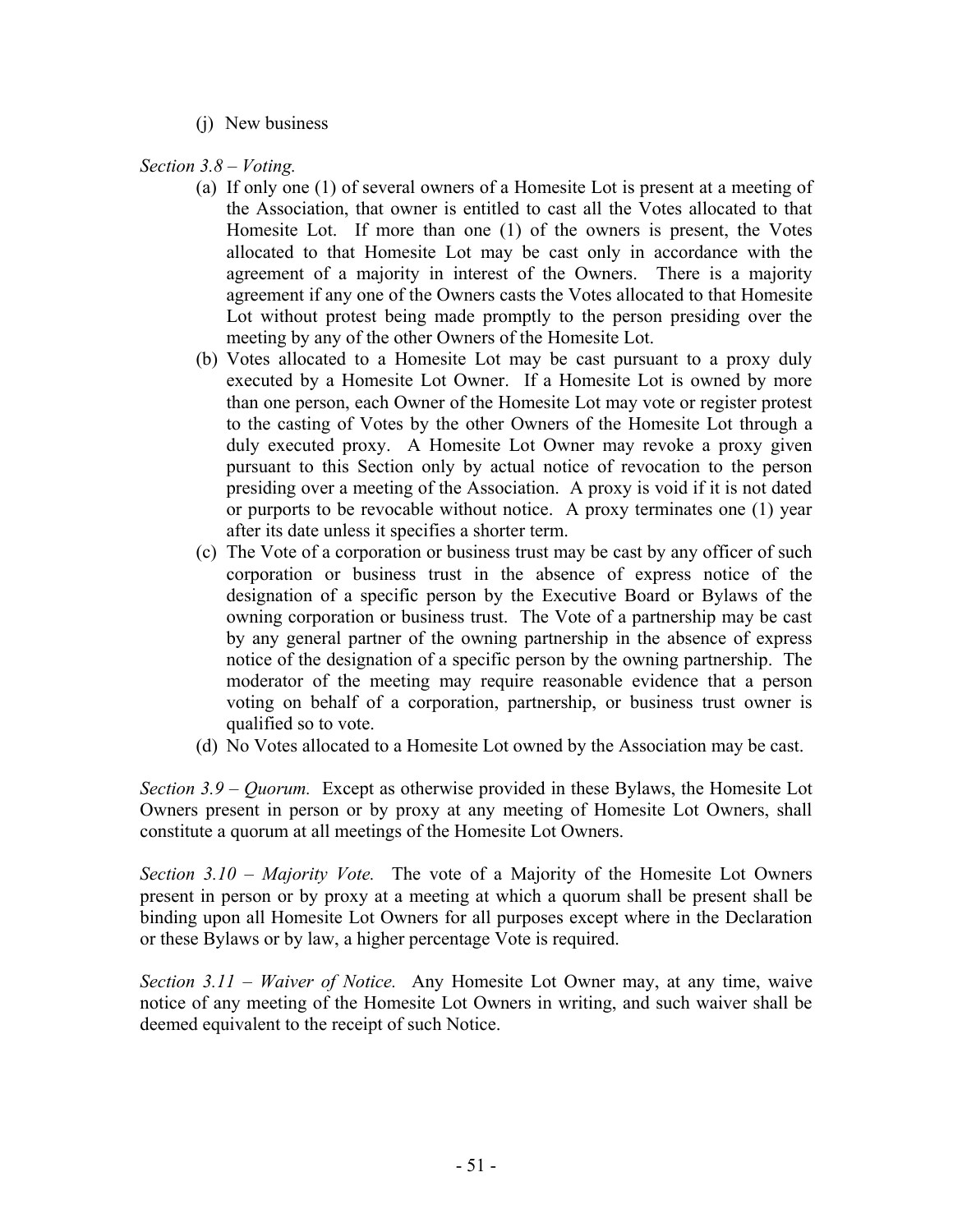#### **ARTICLE IV – Officers**

*Section 4.1 – Designation.* The principal officers of the Association shall be the president, the vice president, the secretary, and the treasurer, all of whom shall be elected by and from within the Executive Board. The Executive Board may appoint an assistant treasurer, an assistant secretary, and such other officers as in its judgment may be necessary. Any two offices may be held by the same person, except the offices of president and vice president, and the offices of president and secretary. The office of vice president may be vacant.

*Section 4.2 – Election of Officers.* The officers of the Association shall be elected annually by the Executive Board at the organization meeting of each new Executive Board and shall hold office at the pleasure of the Executive Board.

*Section 4.3 – Removal of Officers.* Upon the affirmative Vote of a majority of the members of the Executive Board, any officer may be removed, either with or without cause, and his successor may be elected at any regular meeting of the Executive Board, or at any special meeting of the Executive Board called for that purpose.

*Section 4.4 – President.* The president shall be the chief executive officer of the Association. He shall preside at all meetings of the Homesite Lot Owners and of the Executive Board. He shall have all of the general powers and duties which are incident to the office of president of a non-stock corporation organized under the Laws of the State of Connecticut, including but not limited to the power to appoint committees from among the Homesite Lot Owners from time to time as he may in his discretion decide is appropriate to assist in the conduct of the affairs of the Association. He may fulfill the role of treasurer in the absence of the treasurer. The president may cause to be prepared and may execute amendments to the Declaration and the Bylaws on behalf of the Association, following authorization by the approval of the particular amendment as applicable.

*Section 4.5 – Vice President.* The vice president shall take the place of the president and perform his duties whenever the president is absent or unable to act. If neither the president nor the vice president is able to act, the Executive Board shall appoint some other member of the Executive Board to act in the place of the president, on an interim basis. The vice president shall also perform other duties as may be imposed upon him by the Executive Board or by the president.

*Section 4.6 – Secretary.* The secretary shall keep the minutes of all meetings of the Homesite Lot Owners and the Executive Board; he shall have charge of such books and papers as the Executive Board may direct; and he shall, in general, perform all the duties incident to the office of secretary of a non-stock corporation organized under the Laws of the State of Connecticut. The secretary may cause to be prepared and may execute amendments to the Declaration and the Bylaws on behalf of the Association, following authorization by the approval of the particular amendment as applicable.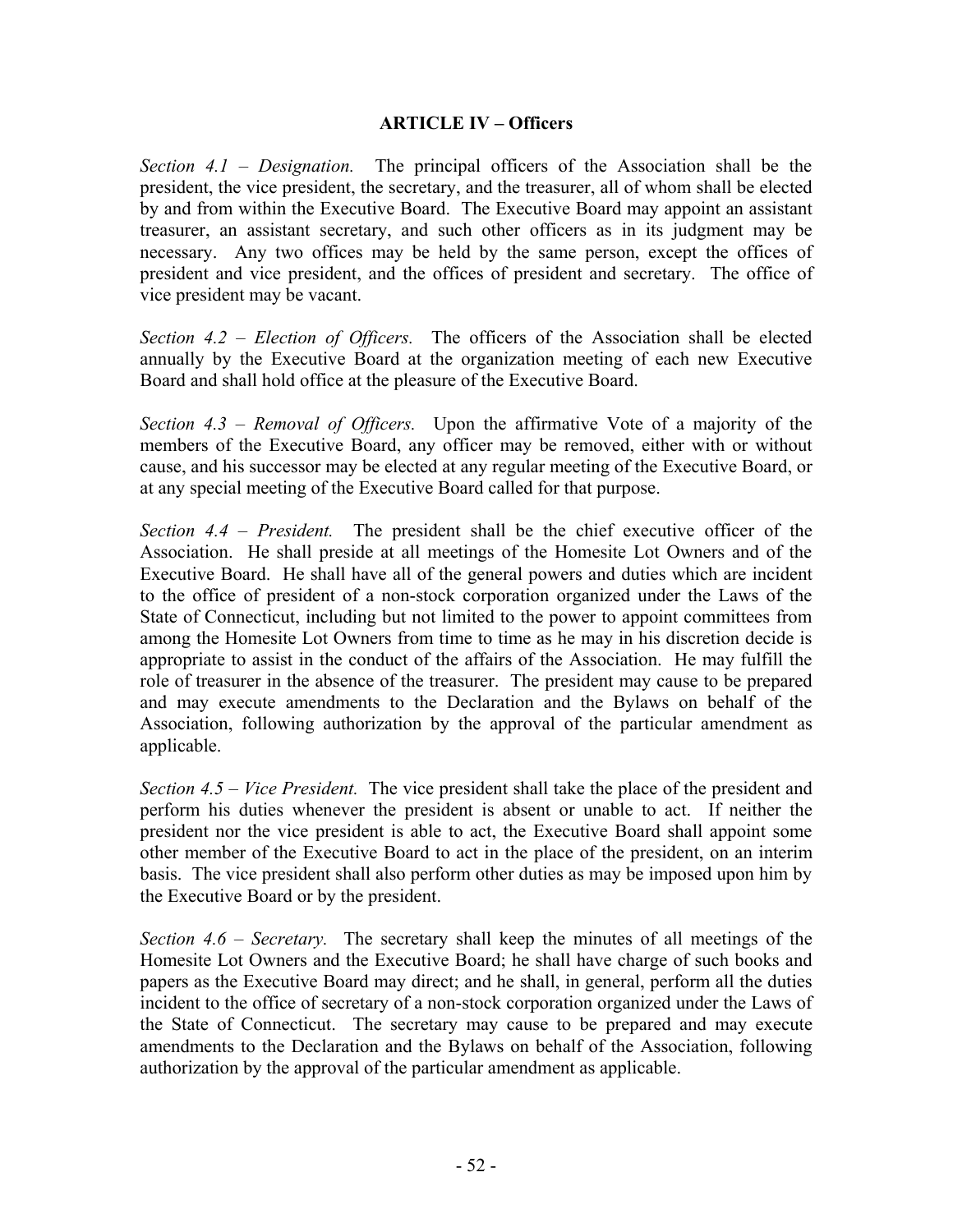*Section 4.7 – Treasurer.* The treasurer shall have the responsibility for Association funds and securities and shall be responsible for keeping full and accurate financial records and books of account showing all receipts and disbursements, and for the preparation of all required financial data. He shall be responsible for the deposit of all moneys and other valuable effects in such depositories as may from time to time be designated by the Executive Board, and he shall, in general, perform all the duties incident to the office of treasurer of a non-stock corporation organized under the Laws of the State of Connecticut. He may endorse on behalf of the Association for collection only, checks, notes, and other obligations, and shall deposit the same and all moneys in the name of and to the credit of the Association in such banks as the Executive Board may designate. He may have custody of and shall have the power to endorse for transfer on behalf of the Association, stock, securities, or other investment instruments owned or controlled by the Association, or as fiduciary for others.

*Section 4.8 – Agreements, Contracts, Deeds, Checks, etc.* Except as provided in Sections 4.4, 4.6, 4.7, and 4.10 of these Bylaws and Article X of the Declaration, all agreements, contracts, deeds, leases, checks, and other instruments of the Association shall be executed by any officer of the Association or by such other person or persons as may be designated by the Executive Board.

*Section 4.9 – Resale Certificates and Statements of Unpaid Assessments.* The treasurer, assistant treasurer, or a manager employed by the Association, or, in their absence, any officer having access to the books and records of the Association, may prepare, certify, and execute resale certificates in accordance with Section 47-270 of the Connecticut General Statutes and statements of unpaid assessments in accordance with Section 47- 258(h) of the Connecticut General Statutes. The Association may charge a reasonable fee for preparing resale certificates and statements of unpaid assessments. The amount of this fee and the time of payment shall be established by resolution of the Executive Board. The Association may refuse to furnish resale certificates and statements of unpaid assessments until the fee is paid. Any unpaid fees may be assessed as a Common Expense against the Homesite Lot for which the certificate or statement is furnished.

#### **ARTICLE V – Operation of the Property**

*Section 5.1 – Abatement and Enjoinment of Violations by Unit Owners.* The violation of any of the Rules adopted by the Executive Board or the breach of any provision of the Instruments, shall give the Executive Board the right, subject to Notice and Hearing, except in case of an emergency, in addition to any other rights set forth in these Bylaws:

(a) to enter the Homesite Lot in which, or as to which, such violation or breach exists and to summarily abate and remove, at the expense of the Homesite Lot Owner, any structure, thing, or condition except for additions or alterations of a permanent nature that may exist therein contrary to the intent and meaning of the provisions hereof, and the Executive Board shall not thereby be deemed liable for any manner of trespass; or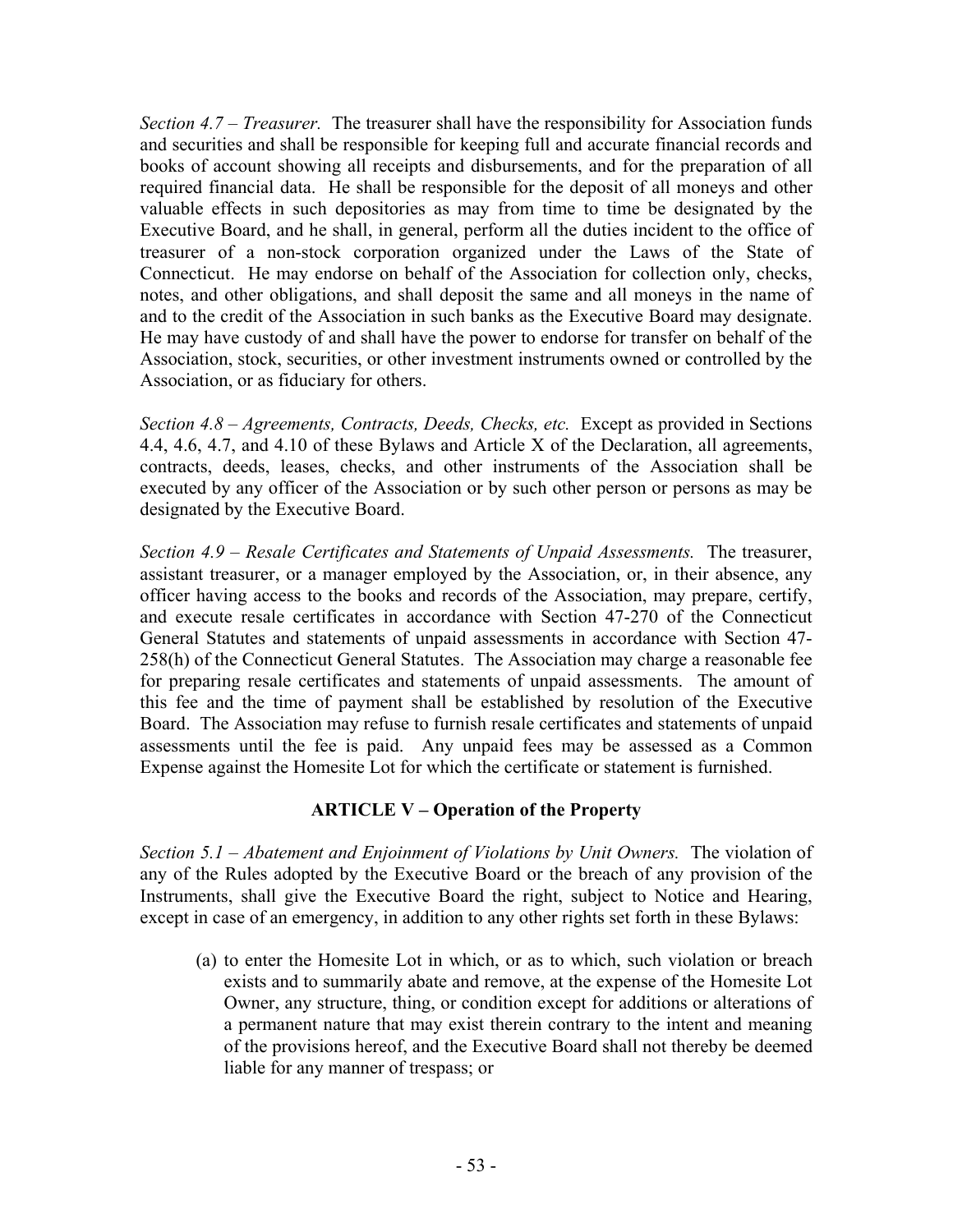(b) to enjoin, abate, remedy by appropriate legal proceedings, either at law or in equity, the continuance of any such breach.

*Section 5.2 – Fine for a Violation.* By resolution following Notice and Hearing, the Executive Board may levy a fine of up to \$50.00 per day for each day that a violation of the Documents or Rules persists after such Notice and Hearing, but such amounts shall not exceed that amount necessary to insure compliance with the Rule or Order of the Executive Board. In the event the Executive Board has assumed the responsibilities of the ARB as set forth in Article XXIV of the Declaration (even if the Executive Board has delegated such responsibility to a committee established for such purpose as permitted under Section 2.2(p) above), the Executive Board may also take such action as set forth in said Article XXIV.

#### **ARTICLE VI – Indemnification**

The members of the Executive Board and officers of the Association shall have the liabilities, and be entitled to indemnification, as provided in Sections 33-1116 and 33- 1124 of Chapter 602 of the Connecticut General Statutes (the provisions of which are hereby incorporated by reference and made part hereof).

#### **ARTICLE VII – Records**

*Section 7.1 – Records and Audits.* The Association shall maintain accounts records, which shall include:

- (a) A record of all receipts and expenditures;
- (b) An account for each Homesite Lot which shall designate the name and address of each Homesite Lot Owner, the amount of each Common Expense assessment, the dates on which the assessment comes due, the amounts paid on the account, and the balance due;
- (c) A record of the actual cost, irrespective of discounts and allowances, of the maintenance of the Common Elements;
- (d) An accurate account of the current balance in the reserve for replacement and for emergency repairs.

The financial records shall be maintained and audited in accordance with Article XIV of the Declaration. The cost of the audit shall be a Common Expense unless otherwise provided in the Instruments.

*Section 7.2 – Examination.* All records maintained by the Association or by the Manager shall be available for examination and copying by any Homesite Lot Owner, by any mortgagee of a Homesite Lot, or by any of their duly authorized agents or attorneys, at the expense of the person examining the records, during normal business hours and after reasonable notice.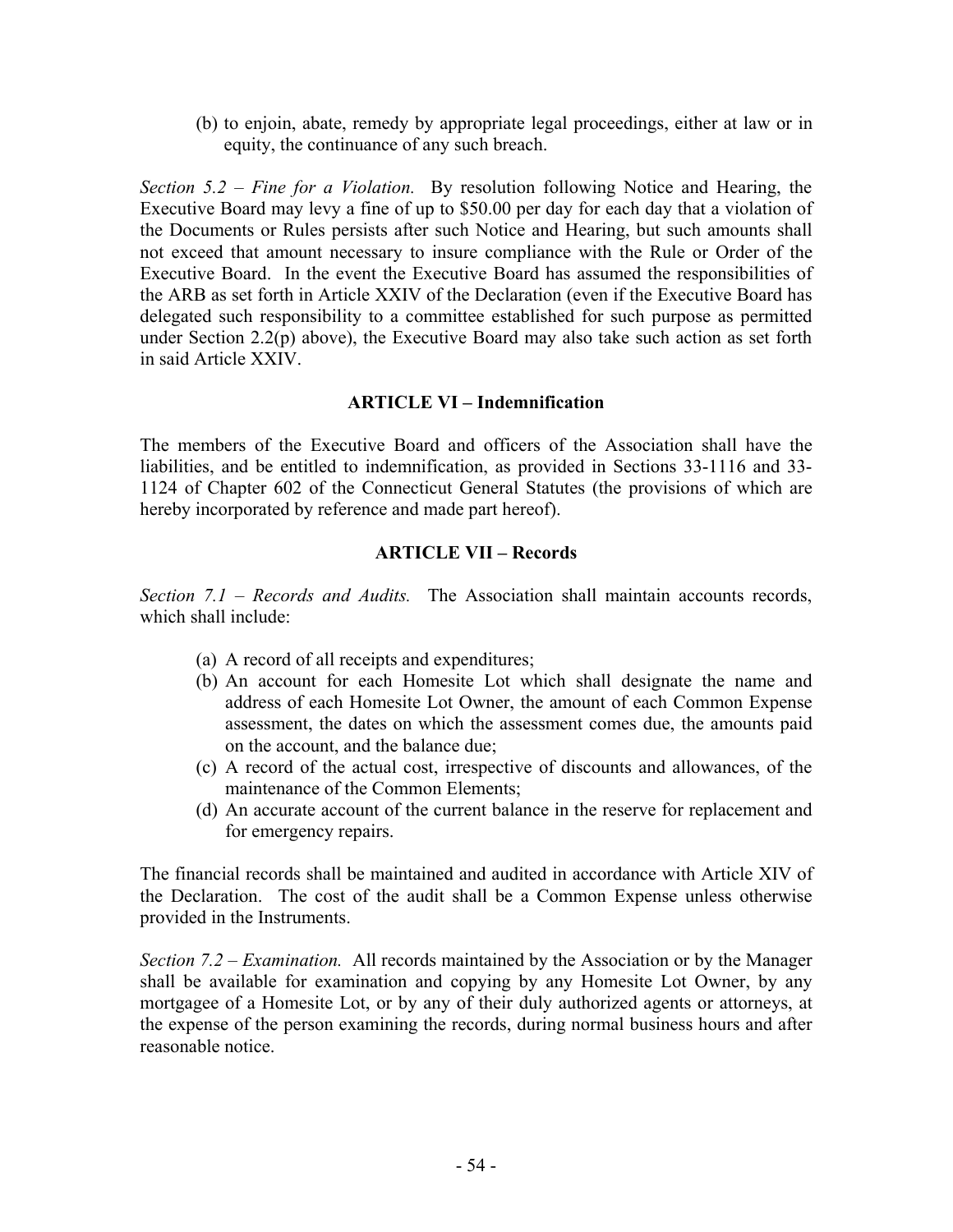*Section 7.3 – Statutory Records.* The Association shall keep financial records sufficiently detailed to enable the Association to comply with Section 47-270 of the Connecticut General Statutes.

- (a) An account for each Homesite Lot showing the amounts of monthly Common Expense assessments currently due and payable from each Homesite Lot Owner.
- (b) An account for each Homesite Lot Owner showing any other fees payable by each Homesite Lot Owner.
- (c) A record of any capital expenditures anticipated by the Association for the current and next succeeding fiscal year.
- (d) A record of the amount of any reserves for capital expenditures.
- (e) The current operating budget adopted pursuant to Section 47-257(a) of the Connecticut General Statutes and ratified pursuant to the procedures of Section 47-275(c) of the Connecticut General Statutes.
- (f) A record of any unsatisfied judgments against the Association and the existence of any pending suits in which the Association is a defendant.
- (g) A record of insurance coverage provided for the benefit of Homesite Lot **Owners**

*Section 7.4 – Form Resale Certificate.* The Executive Board shall adopt a form resale certificate to satisfy the requirement of Section 47-270 of the Connecticut General Statutes.

#### **ARTICLE VIII – Miscellaneous**

*Section 8.1 – Notices.* All notices to the Association or the Executive Board shall be delivered to the office of the Manager, or if there is no Manager, to the office of the Association, or to such other address as the Executive Board may hereafter designate from time to time, by notice in writing to all Homesite Lot Owners and to all mortgagees of Homesite Lots. Except as otherwise provided, all notices to any Homesite Lot Owner shall be sent to his address as it appears in the records of the Association. All notices to mortgagees of Units shall be sent, except where a different manner of notice is specified elsewhere in the Instruments, by registered or certified mail to their respective addresses, as designated by them from time to time, in writing, to the Executive Board. All notices shall be deemed to have been given when mailed, except notices of changes of address which shall be deemed to have been given when received.

*Section 8.2 – Fiscal Year.* The Executive Board shall establish the fiscal year of the Association.

*Section 8.3 – Waiver.* No restriction, condition, obligation, or provision contained in these Bylaws shall be deemed to have been abrogated or waived by reason of any failure to enforce the same, irrespective of the number of violations or breaches which may occur.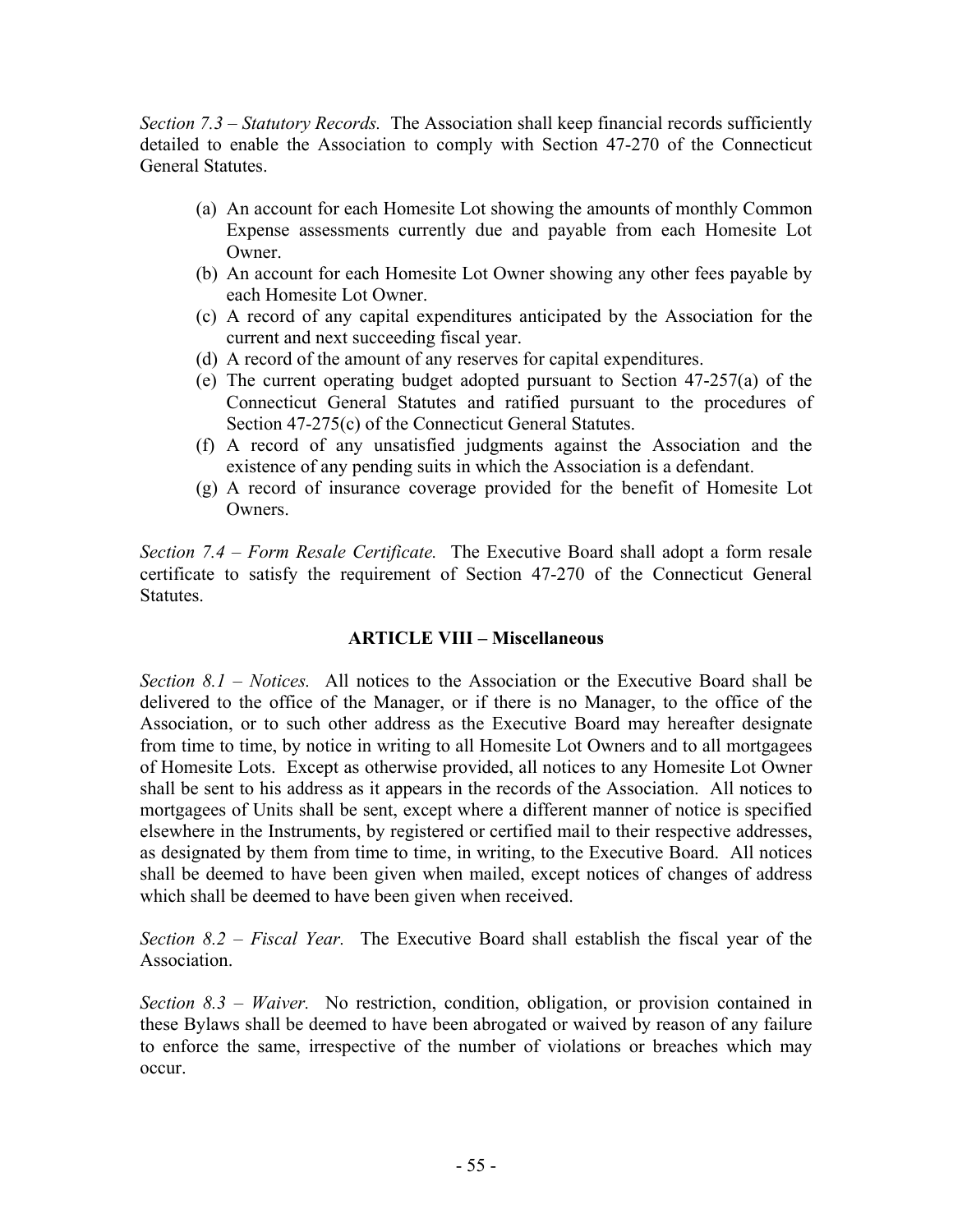*Section 8.4 – Office.* The principal office of the Association shall be on the property or at such other place as the Executive Board may from time to time designate.

*Section 8.5 – Amendments.* These Bylaws may be amended only pursuant to the provisions of Article XII of the Declaration.

Certified to be the Bylaws adopted by Executive Board of Great Oak Farm Homeowners Association, Inc., dated August 13, 2008.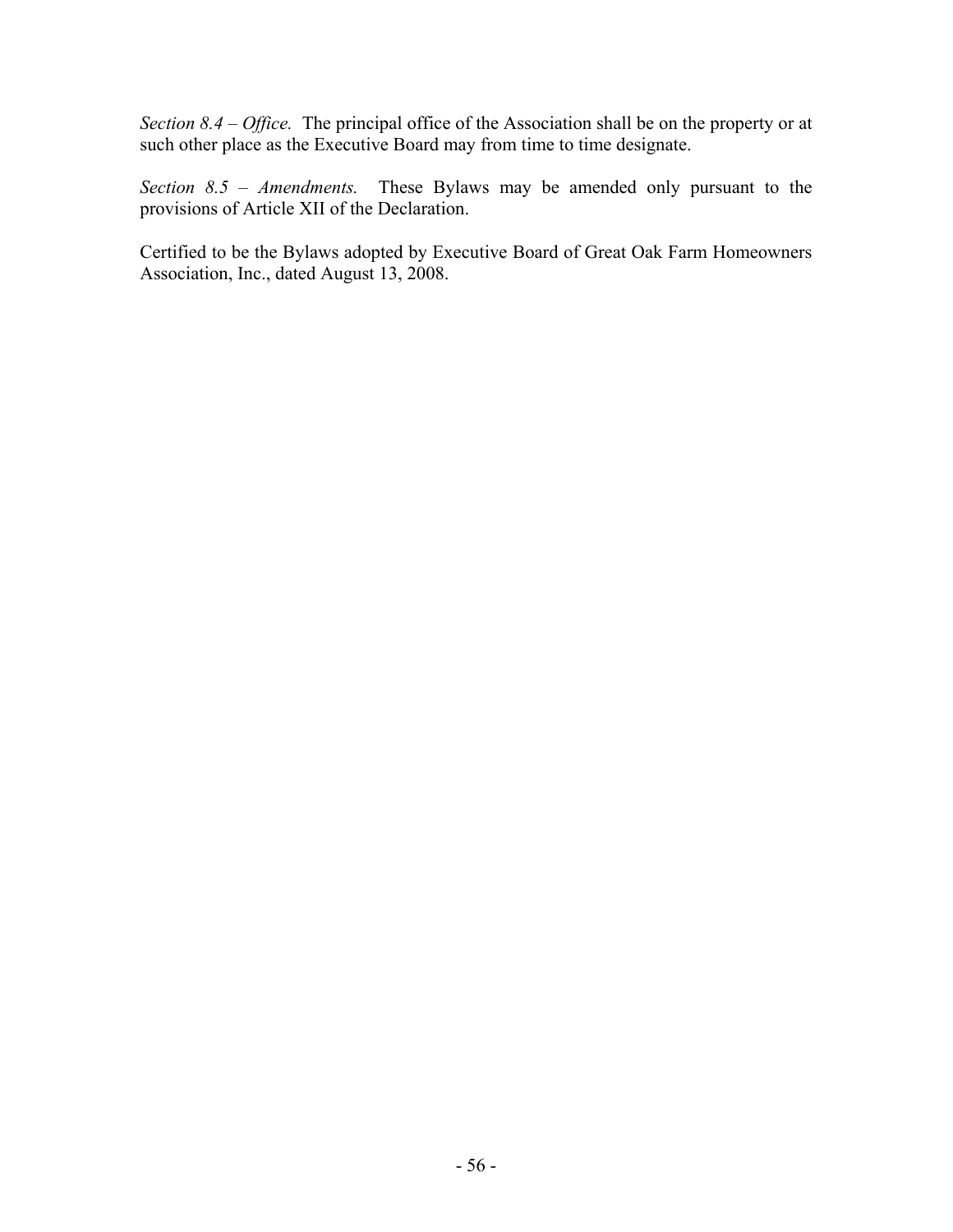# **Declaration and Bylaws Index**

| A                                |                                                  |
|----------------------------------|--------------------------------------------------|
| Additions, Alterations           | Declaration – Article IX                         |
| <b>Allocated Interests</b>       | Declaration – Article VI, Sections 6.1, 6.2      |
|                                  | Declaration - Article VIII                       |
| Amendments                       | Declaration - Article X, Sections 1 - 5          |
|                                  | Declaration - Article XI                         |
| <b>Annual Meeting</b>            | Declaration - Article XIV, Section 4             |
|                                  | Bylaws – Article II, Sections $1 - 11$           |
|                                  | Bylaws – Article III, Section 3.1                |
| Architectural Review Board (ARB) | Declaration – Article I, Description of Land     |
|                                  | and Encumbrances (a)                             |
|                                  | Declaration – Article II, Section 2.3            |
|                                  | Declaration - Article IX, Section 9.1            |
|                                  | Declaration - Article XXIV, Sections 1 - 9       |
|                                  | Bylaws – Article 11, Section 2.1 (p)             |
| Assessments                      | Declaration – Article I, Description of Land     |
|                                  | and Encumbrances (c)                             |
|                                  | Declaration – Article XIV, Sections 14.2 (c) (d) |
|                                  | (f) (g), Section 14.5                            |
|                                  | Bylaws – Article II, Section 2.1 $(k)$           |
| B<br><b>Budgets</b>              | Declaration – Article XIV, Section 14.4          |
|                                  | Bylaws – Article II, Sections 2.1 (a), (b)       |
|                                  | Bylaws – Article III, Section 3.7                |
| <b>Bylaws</b>                    | Declaration – Article II, Sections 2.5, 2.27     |
|                                  | Declaration – Article VII, Section 7.1 (g)       |
|                                  | Declaration – Article XI                         |
|                                  | Declaration – Article XV, Section 15.2           |
|                                  | Declaration - Article XVIII, Section 18.1        |
|                                  | Declaration - Article XX                         |
|                                  | Bylaws – Article II, Sections 2.1 (a), 2.2 (b)   |
|                                  | Bylaws - Article III, Section 3.5                |
|                                  | Bylaws - Article IV, Section 4.4                 |
| C                                |                                                  |
| Certificate of Occupancy         | Declaration – Article XXIV, Section 24.4         |
| <b>Commercial Vehicles</b>       | Declaration – Article VII, Section 7.1 (b)       |
| Common Charges/Expenses          | Declaration – Article II, Section 2.7            |
|                                  | Declaration – Article VI, Section 6.2 (b)        |
|                                  | Declaration – Article VII, Section 7.1 (i)       |
|                                  | Declaration – Article XIV, Sections 14.1, 14.2,  |
|                                  | 14.6, 14.7, 14.8, 14.9                           |
|                                  | Bylaws – Article VII, Sections 7.1 (a), (b)      |
| <b>Common Elements</b>           | Declaration - Article II, Section 2.6            |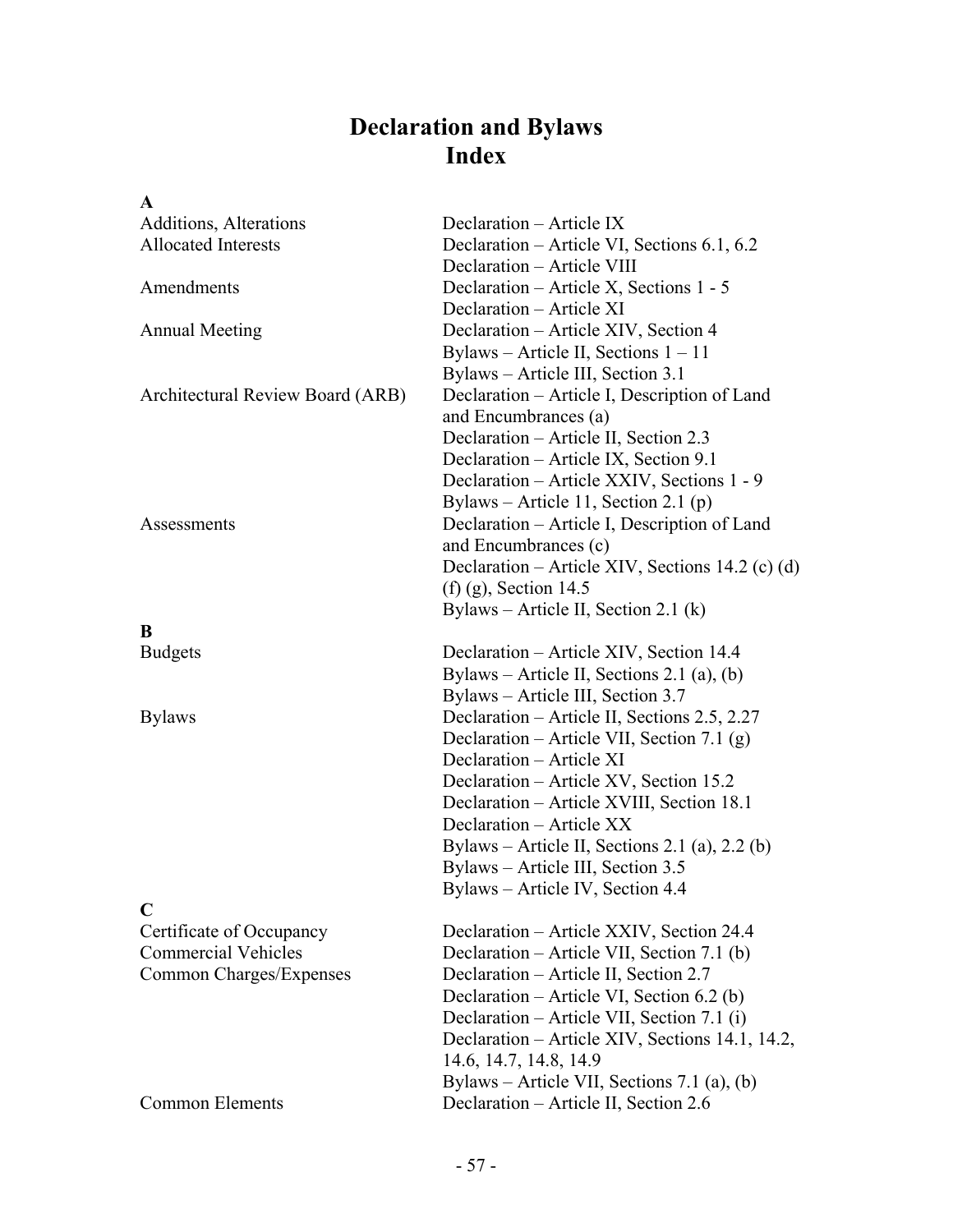**D** 

**E** 

**F** 

# **G H**  Home Occupations Declaration – Article VII, Section 7.1 (a)

 Declaration – Article VII, Sections 7.1 (c), (d), (e), (h), (k), (m) Declaration – Article XVII, Sections 17.1, 17.2, 17.3 Declaration – Article XXI, Section 21.1 Declaration – Article XXIV, Section 24.6 Compensation Bylaws – Article II, Section 2.14 Condemnation Declaration – Article XXIII Conservation Areas Declaration – Article I, Sections 11 (i), (l) Declaration – Article XXIV, Section 24.6 Construction Duration Declaration – Article XXIV, Section 24.4 Definitions Declaration – Article II, Sections 2.1 – 2.34 Declaration – Article III, Sections 3.1, 3.2 Dogs/Pets Declaration – Article VII, Sections 7.1 (j), (k), (l) Emergency Expenditures Declaration – Article XIV, Section 14.4 Bylaws – Article II, Section 2.2 (v) Executive Board Declaration – Article II, Sections 2.12, 2.27 Declaration – Article VI, Section 6.2 (b) Declaration – Article VII, Sections 7.1 (g), (h), (i) Declaration – Article XIV, Sections 14.4, 14.5 Declaration – Article XV, Section 15.2 Declaration – Article XVI, Section 16.9 Declaration – Article XVII, Section 17.4 Declaration – Article XVIII, Sections 18.1, 18.2, 18.3 Declaration – Article XIX, Sections 19.1, 19.3 Declaration – Article XX Declaration – Article XXI, Section 21.7 Bylaws – Article II, Sections  $2.1 - 2.15$  Bylaws – Article IV, Sections 4.1 – 4.9 Bylaws – Article V, Sections 5.1, 5.2 Bylaws – Article VI Bylaws – Article VIII, Section 8.1 Fences Declaration – Article XXIV, Section 24.5 Fines & Penalties Declaration – Article VII, Section 7.1 (g) Declaration – Article XIV, Sections 14.2, 14.3 Declaration – Article XXIV, Section 24.9 (a) Bylaws – Article V, Section 5.2 Garbage Disposals Declaration – Article XXIV, Section 24.3 (a)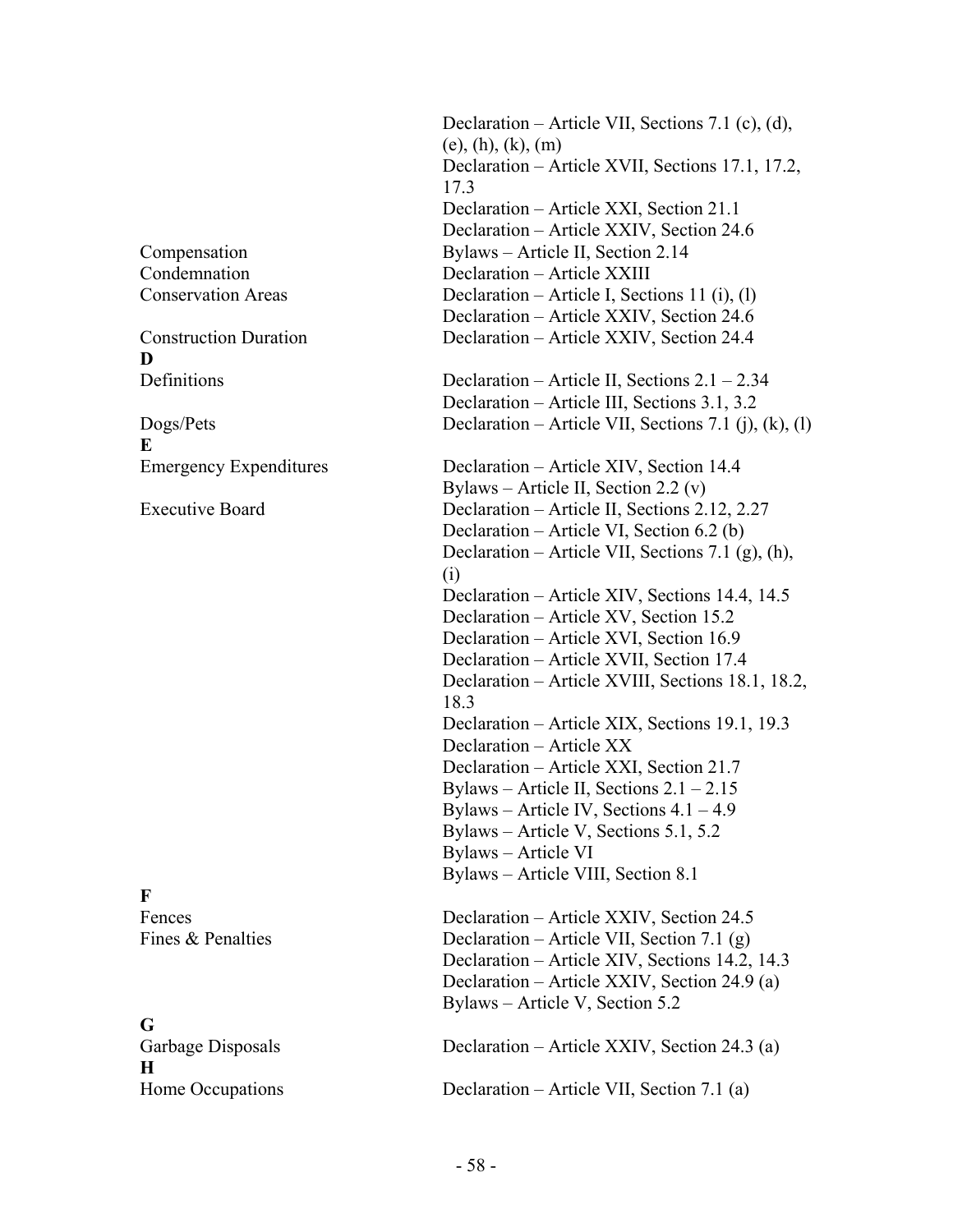Homeowners - Right to Know Declaration – Article XVIII

**I** 

### **J**

**K L** 

#### **M**

Maintenance, Repair, & Replacement Declaration – Article XXI Meetings

**N O** 

Homesite Lots Declaration – Article IV, Sections 4.1 – 4.5 Declaration – Article XV, Section 15.1 Income – Future Declaration – Article XXII Insurance Declaration – Article XVI, Sections 16.1 – 16.12 Declaration – Article XVII, Sections 17.1 – 17.5 Bylaws – Article II, Section 2.2 (n) Limited Common Elements Declaration – Article II, Section 2.18 Declaration – Article V, Sections  $5.1 - 5.3$  Declaration – Article VII, Sections 7.1 (i), (m) Declaration – Article VIII, Sections 8.1, 8.2 Declaration – Article XXI, Sections 21.3, 21.5, 21.6, 21.8 - Annual Meeting Bylaws – Article II, Section 2.1 (b) Bylaws – Article III, Sections 3.1 - 3.11 - Executive Board Declaration – Article XIX, Sections 19.1, 19.2, 19.3 Bylaws – Article II, Sections 2.8, 2.9, 2.10 Messy Property Declaration – Article VII, Section 7.1 (c) Declaration – Article XXI, Sections 21.2, 21.3, 21.4, 21.6, 21.7, 21.8 Declaration – Article XXIV, Sections 24.9 (a), (b) Mortgage Information Declaration – Article XIII Officers Declaration – Article II, Section 2.10 - Board of Directors Declaration – Article VI, Section 6.2 (b) - Terms Declaration – Article VII, Section 7.1 (g) - Responsibilities Declaration – Article XIV, Section 14.4, 14.5 - Recourse Declaration – Article XV, Section 15.2 Declaration – Article XVII, Sections 17.2, 17.4 Declaration – Article XVIII, Section 18.1, 18.2, 18.3

 Declaration – Article XIX, Section 19.1, 19.2, 19.3 Declaration – Article XXIV, Section 24.9 (b) Bylaws – Article II, Sections 2.1 – 2.15

Bylaws – Article IV, Sections 4.1 – 4.10